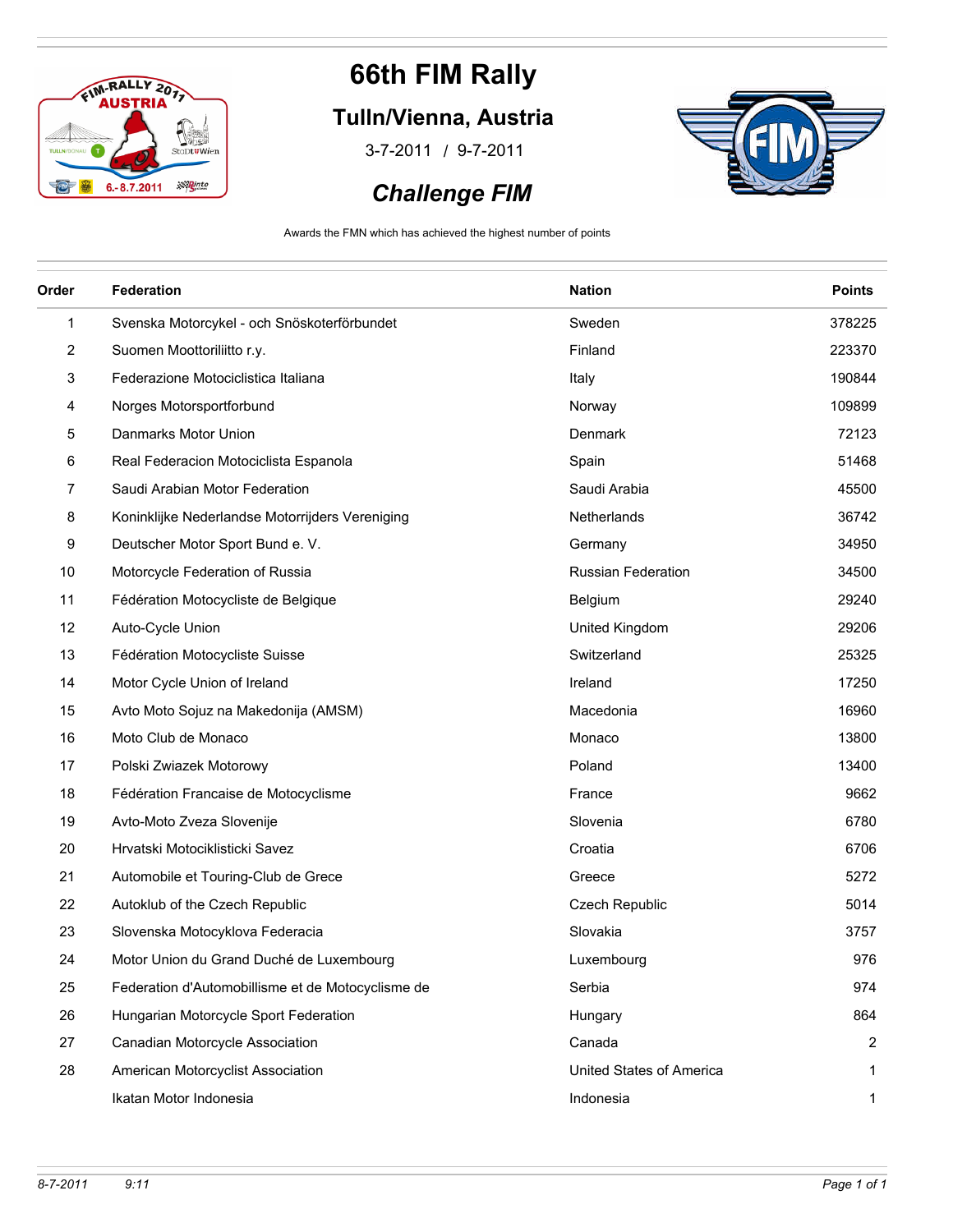

**Tulln/Vienna, Austria**

/ 3-7-2011 9-7-2011



#### *Challenge Marcel Haecker*

Awards the FMN with the greatest number of members, supporters included, participating in the FIM Rally

| Order          | Federation                                        | <b>Nation</b>             | <b>Participants</b> | <b>Points</b> |
|----------------|---------------------------------------------------|---------------------------|---------------------|---------------|
| $\mathbf{1}$   | Svenska Motorcykel - och Snöskoterförbundet       | Sweden                    | 286                 | 385095        |
| $\overline{c}$ | Federazione Motociclistica Italiana               | Italy                     | 269                 | 194316        |
| 3              | Suomen Moottoriliitto r.y.                        | Finland                   | 130                 | 223370        |
| 4              | Danmarks Motor Union                              | Denmark                   | 67                  | 72123         |
| 5              | Norges Motorsportforbund                          | Norway                    | 65                  | 109899        |
| 6              | Deutscher Motor Sport Bund e. V.                  | Germany                   | 62                  | 37441         |
| 7              | Koninklijke Nederlandse Motorrijders Vereniging   | Netherlands               | 46                  | 39992         |
| 8              | Fédération Motocycliste Suisse                    | Switzerland               | 46                  | 25325         |
| 9              | Real Federacion Motociclista Espanola             | Spain                     | 41                  | 51468         |
| 10             | Fédération Motocycliste de Belgique               | Belgium                   | 39                  | 29240         |
| 11             | Hrvatski Motociklisticki Savez                    | Croatia                   | 27                  | 6706          |
| 12             | Polski Zwiazek Motorowy                           | Poland                    | 22                  | 14150         |
| 13             | Avto-Moto Zveza Slovenije                         | Slovenia                  | 21                  | 6780          |
| 14             | Motorcycle Federation of Russia                   | <b>Russian Federation</b> | 20                  | 34500         |
| 15             | Auto-Cycle Union                                  | United Kingdom            | 20                  | 29206         |
| 16             | Moto Club de Monaco                               | Monaco                    | 20                  | 13800         |
| 17             | Autoklub of the Czech Republic                    | Czech Republic            | 20                  | 5637          |
| 18             | Avto Moto Sojuz na Makedonija (AMSM)              | Macedonia                 | 17                  | 16960         |
| 19             | Slovenska Motocyklova Federacia                   | Slovakia                  | 17                  | 3757          |
| 20             | Motor Cycle Union of Ireland                      | Ireland                   | 10                  | 17250         |
| 21             | Fédération Francaise de Motocyclisme              | France                    | 10                  | 9662          |
| 22             | Saudi Arabian Motor Federation                    | Saudi Arabia              | 8                   | 45500         |
| 23             | Hungarian Motorcycle Sport Federation             | Hungary                   | 6                   | 1152          |
| 24             | Automobile et Touring-Club de Grece               | Greece                    | 4                   | 5272          |
| 25             | Canadian Motorcycle Association                   | Canada                    | 3                   | 3             |
| 26             | Federation d'Automobillisme et de Motocyclisme de | Serbia                    | $\overline{2}$      | 974           |
| 27             | Motor Union du Grand Duché de Luxembourg          | Luxembourg                | 1                   | 976           |
| 28             | American Motorcyclist Association                 | United States of America  | $\mathbf 1$         | $\mathbf{1}$  |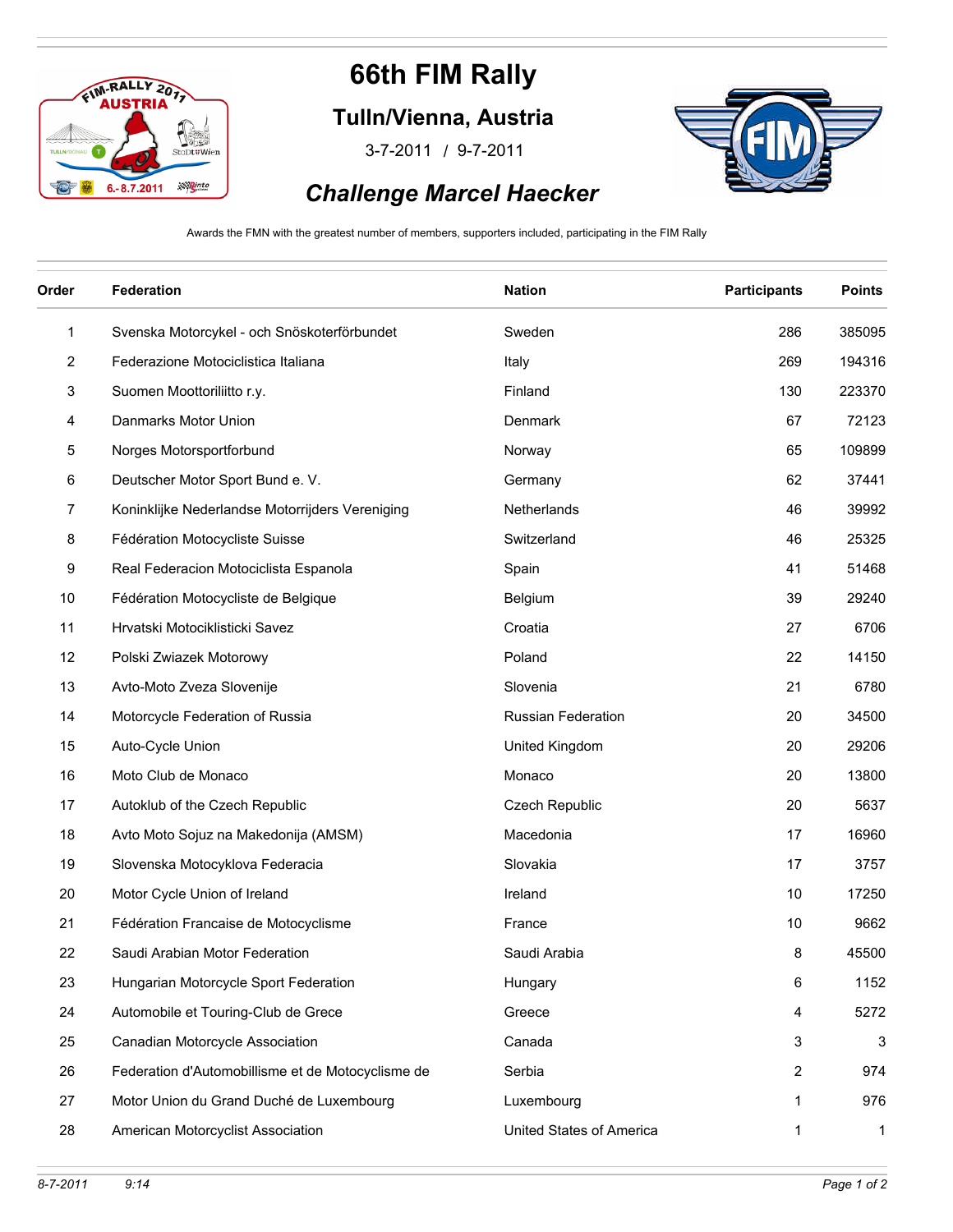

**Tulln/Vienna, Austria**

/ 3-7-2011 9-7-2011



#### *Challenge Marcel Haecker*

Awards the FMN with the greatest number of members, supporters included, participating in the FIM Rally

| Order | Federation             | <b>Nation</b> | <b>Participants</b> | <b>Points</b> |
|-------|------------------------|---------------|---------------------|---------------|
|       | Ikatan Motor Indonesia | Indonesia     |                     |               |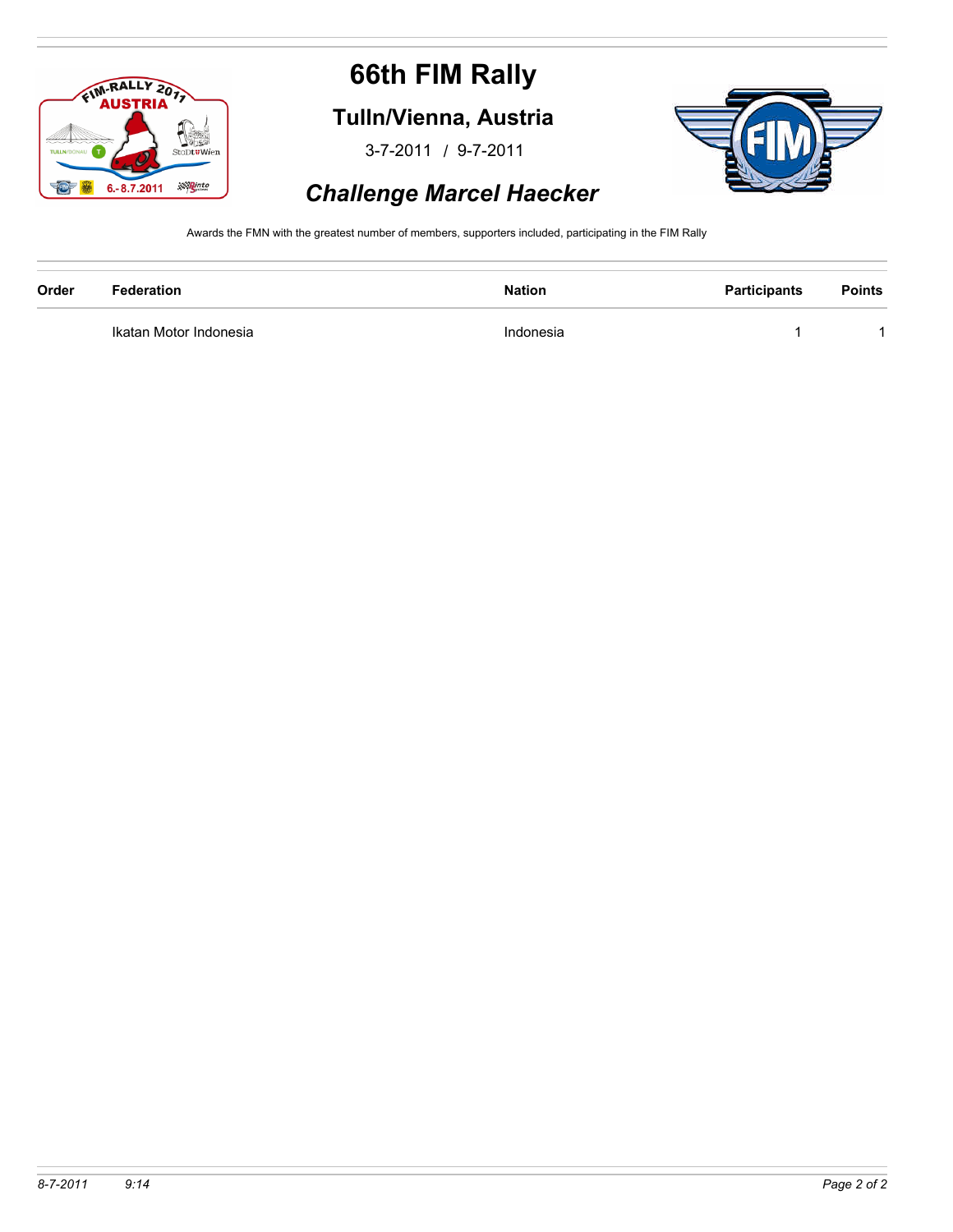

### **Tulln/Vienna, Austria**

/ 3-7-2011 9-7-2011



#### *Challenge Austria*

| Order                   | Club                        | <b>Nation</b>      | <b>Participants</b> | <b>Points</b> |
|-------------------------|-----------------------------|--------------------|---------------------|---------------|
|                         |                             |                    |                     |               |
| $\mathbf{1}$            | TOURING FINLANDIA MK        | Finland            | 71                  | 121890        |
| $\overline{\mathbf{c}}$ | PENA MOTORISTA TAMARITE     | Spain              | 30                  | 35082         |
| 3                       | ROLD SKOV MC                | Denmark            | 22                  | 27000         |
| 4                       | AMD TRZIC                   | Slovenia           | 21                  | 6780          |
| 5                       | MOTO-CLUB DE MONACO         | Monaco             | 20                  | 13800         |
| 6                       | <b>GOTTLIEB DAIMLER</b>     | Italy              | 17                  | 14300         |
| 7                       | <b>LKT WYCZOK</b>           | Poland             | 17                  | 12000         |
| 8                       | <b>BILI ANDELE</b>          | Slovakia           | 17                  | 3757          |
| 9                       | THE MOTOR CLUB OF HYVINKÄÄ  | Finland            | 16                  | 21879         |
| 10                      | <b>APRILIA</b>              | Italy              | 16                  | 11980         |
| 11                      | MC ANDREA TESTA             | Italy              | 15                  | 17400         |
| 12                      | MOSCOW MOTO TOURING CLUB    | Russian Federation | 14                  | 22550         |
| 13                      | MAYFLOWER MOTORCYCLE CLUB   | United Kingdom     | 14                  | 19992         |
| 14                      | <b>BMW MOTO KLUB ZAGREB</b> | Croatia            | 14                  | 3780          |
| 15                      | ZOO MC                      | Finland            | 13                  | 23900         |
| 16                      | 1 HMK ZAGREB                | Croatia            | 13                  | 2926          |
| 17                      | AVEROY MC KLUBB             | Norway             | 12                  | 23780         |
| 18                      | VASTERDALA MCK              | Sweden             | 12                  | 16308         |
| 19                      | <b>VECCHIO PIEMONTE</b>     | Italy              | 12                  | 9136          |
| 20                      | MC WEILHEIM E.V             | Germany            | 12                  | 4580          |
| 21                      | MC KOERSEL                  | Belgium            | 11                  | 8136          |
| 22                      | SÄLLSKAPET HJULINGARNA      | Sweden             | $10$                | 13186         |
| 23                      | TUUSULAN MOOTTORIKERRHO RY  | Finland            | 10                  | 11985         |
| 24                      | AMC ST VITH                 | Belgium            | 10                  | 5742          |
| 25                      | MSC "ZURI" ZURICH           | Switzerland        | 10                  | 4830          |
| 26                      | <b>BMW CLUB FREIBURG</b>    | Germany            | 10                  | 4350          |
| 27                      | AUTOMOTOKLUB NACERADEC      | Czech Republic     | 10                  | 2384          |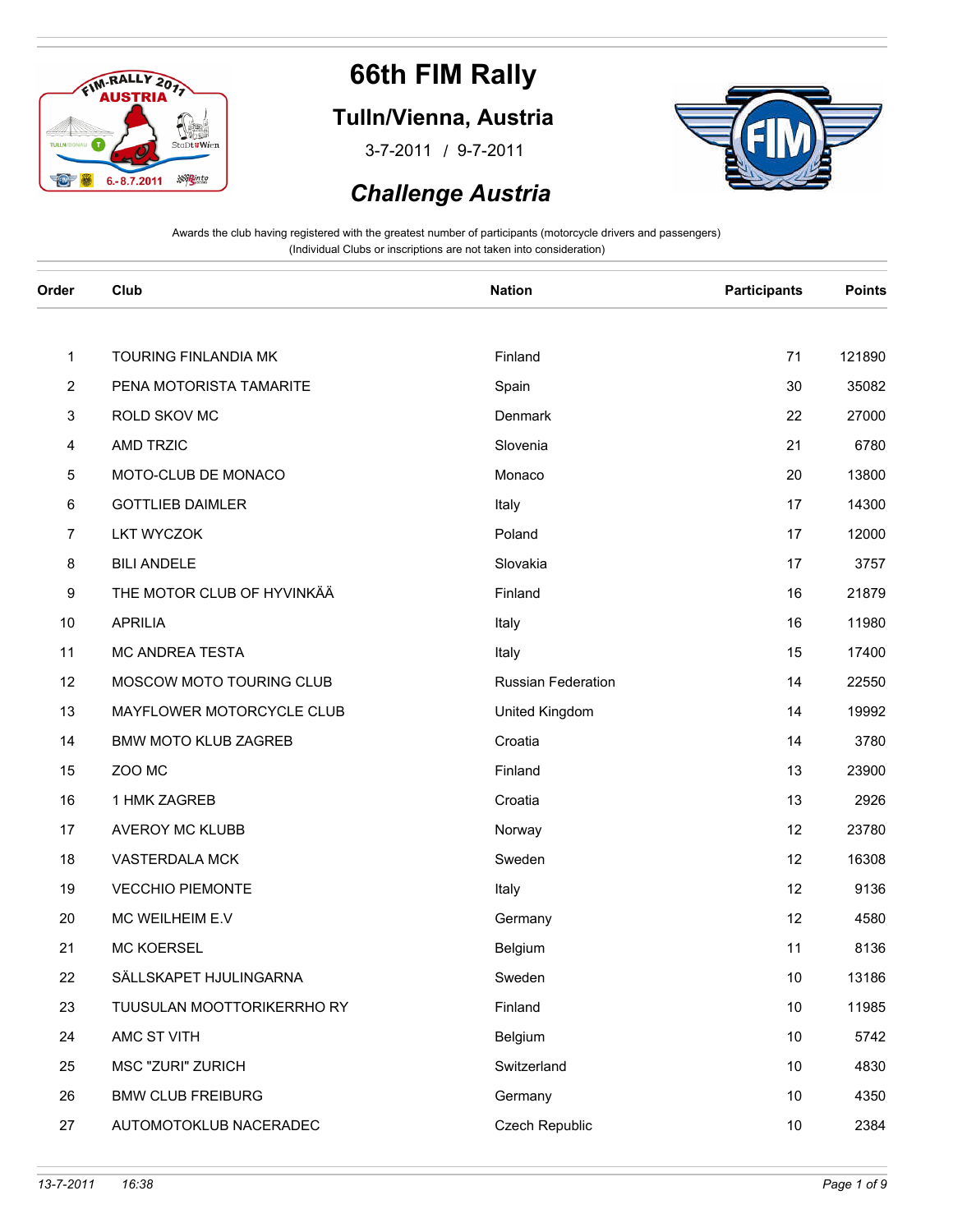

### **Tulln/Vienna, Austria**

/ 3-7-2011 9-7-2011



#### *Challenge Austria*

| Order | Club                            | <b>Nation</b>  | <b>Participants</b> | <b>Points</b> |
|-------|---------------------------------|----------------|---------------------|---------------|
|       |                                 |                |                     |               |
| 28    | <b>BOLLNÄS MCK</b>              | Sweden         | 9                   | 14336         |
| 29    | MADONNA CENTAUROS M.C           | Spain          | 9                   | 14244         |
| 30    | <b>FMCK VARBERG</b>             | Sweden         | 9                   | 11024         |
| 31    | <b>KAMC HERENTALS</b>           | Belgium        | 9                   | 7364          |
| 32    | NMF TOURING CLUB                | Norway         | 8                   | 11500         |
| 33    | MBC TOURING ROMA                | Italy          | 8                   | 9280          |
| 34    | <b>SMTT</b>                     | Sweden         | 8                   | 9082          |
| 35    | ARENDAL TOURING KLUBB           | Norway         | 8                   | 8000          |
| 36    | MC INNERBERG & UMGEBUNG         | Switzerland    | 8                   | 6300          |
| 37    | RAC RATZEBURG                   | Germany        | 8                   | 6250          |
| 38    | MC MARTINISTAD                  | Netherlands    | 8                   | 5874          |
| 39    | <b>MC PONENTE</b>               | Italy          | 8                   | 5150          |
| 40    | <b>FLOALT MCK</b>               | Sweden         | 8                   | 5112          |
| 41    | MOTOCLUB DOMENICO D ANGELO      | Italy          | $\overline{7}$      | 10850         |
| 42    | STENLOSE MC                     | Denmark        | $\overline{7}$      | 7500          |
| 43    | MC MERITUM TEAM CLUB            | Macedonia      | $\overline{7}$      | 6000          |
| 44    | TIGULLIO MOTOR CLUB             | Italy          | $\overline{7}$      | 4048          |
| 45    | MOTO-CLUB DES BAYARDS           | Switzerland    | $\overline{7}$      | 3440          |
| 46    | MC BOHEMIA TYNEC N,S.           | Czech Republic | $\overline{7}$      | 2275          |
| 47    | <b>HOG RIYADH CHAPTER</b>       | Saudi Arabia   | 6                   | 33000         |
| 48    | HAUKIPUTAAN MOOTORIKELKKAILIJAT | Finland        | 6                   | 11272         |
| 49    | ROOTERS MCC                     | Ireland        | 6                   | 10750         |
| 50    | <b>HALLSTA MC-T</b>             | Sweden         | 6                   | 7020          |
| 51    | MC DE BLIJDE RIJDERS            | Netherlands    | 6                   | 6245          |
| 52    | VIGILI DEL FUOCO ITALIA         | Italy          | 6                   | 5364          |
| 53    | MC ASOM                         | Netherlands    | 6                   | 5144          |
| 54    | MC PINO MEDEOT GORIZIA          | Italy          | 6                   | 2280          |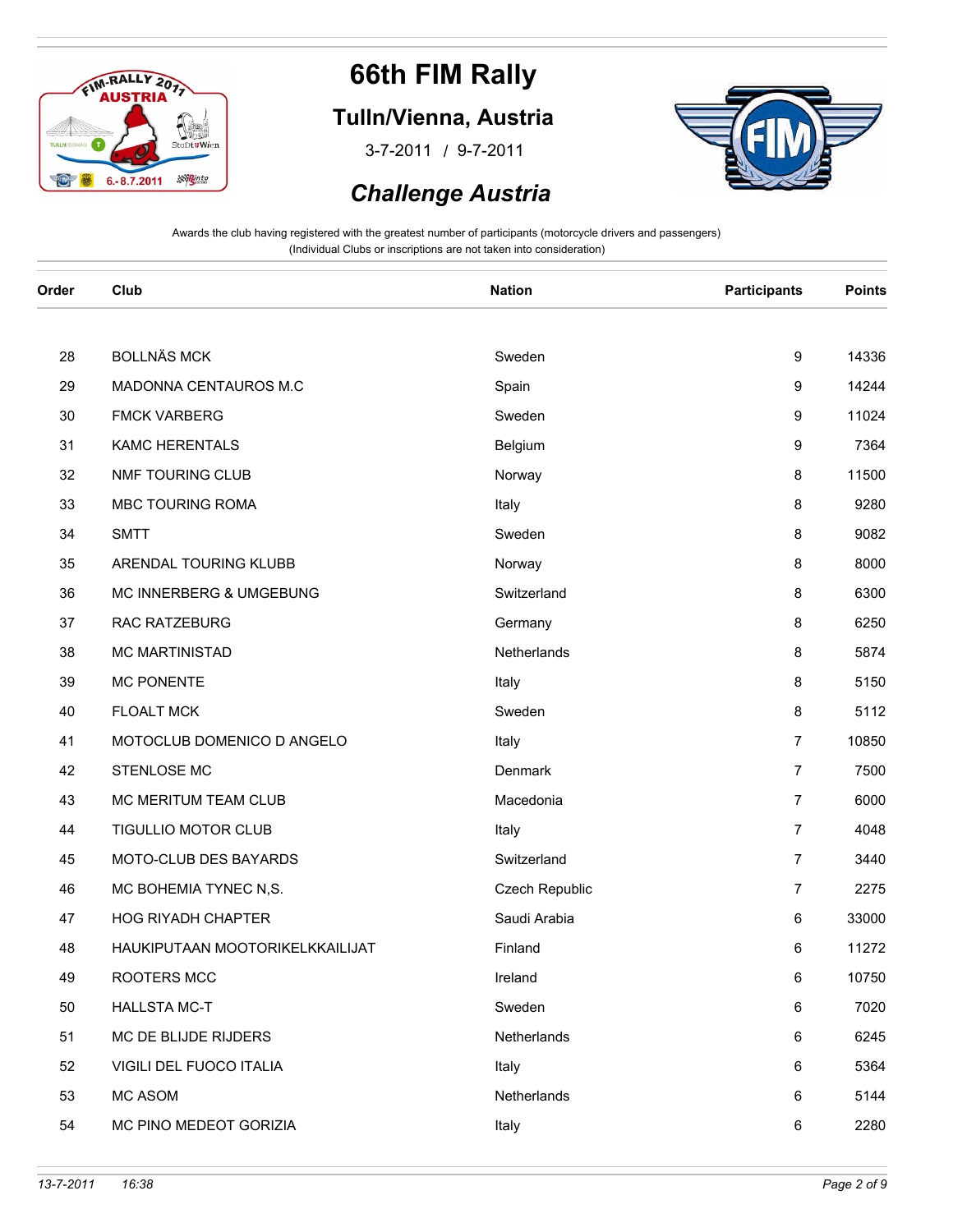

### **Tulln/Vienna, Austria**

/ 3-7-2011 9-7-2011



 *Challenge Austria*

| Order | Club                                  | <b>Nation</b>      | <b>Participants</b> | <b>Points</b> |
|-------|---------------------------------------|--------------------|---------------------|---------------|
|       |                                       |                    |                     |               |
| 55    | <b>ARDITI DEL PIAVE</b>               | Italy              | 6                   | 831           |
| 56    | KYRÖSJÄRVEN SEUDUN MOOTTORIPYÖRÄKERHO | Finland            | 5                   | 12945         |
| 57    | ÖRNSKÖLDSVIKS MCC                     | Sweden             | 5                   | 11540         |
| 58    | SUNDSVALLS MCC                        | Sweden             | 5                   | 10735         |
| 59    | <b>RED WINGS MORA MCK</b>             | Sweden             | 5                   | 7546          |
| 60    | AMK VARDAR                            | Macedonia          | 5                   | 6000          |
| 61    | <b>GIVE MC</b>                        | Denmark            | 5                   | 5600          |
| 62    | ANDREA TESTA                          | Italy              | 5                   | 5173          |
| 63    | SENIGALLIA                            | Italy              | 5                   | 4795          |
| 64    | MC HEIDEFUECHSE                       | Germany            | 5                   | 4740          |
| 65    | MALVITO CENTAURI DELL ESARO           | Italy              | 5                   | 3152          |
| 66    | LA BALZANA                            | Italy              | 5                   | 2850          |
| 67    | 4343 ITALIA 043457 ITALIA             | Italy              | 5                   | 2760          |
| 68    | MC LAMBRETTA CLUB PAVIA               | Italy              | 5                   | 2670          |
| 69    | MOTOCICLISTICO MESTRE                 | Italy              | 5                   | 1890          |
| 70    | MOTORRAD TOURER                       | Italy              | 5                   | 1002          |
| 71    | <b>BUDAI MOTO KLUB</b>                | Hungary            | 5                   | 864           |
| 72    | GOLDWING CLUB NORWAY                  | Norway             | 4                   | 9189          |
| 73    | 400CCM.RU                             | Russian Federation | 4                   | 7920          |
| 74    | ÖMCC - ÖRNSKÖLSVIK                    | Sweden             | 4                   | 6924          |
| 75    | <b>HELSINGE MC KLUB</b>               | Denmark            | 4                   | 5764          |
| 76    | HEDEMORA TT SWEDEN                    | Sweden             | 4                   | 5463          |
| 77    | MOTORCLUB ZEEUWS VLAANDEREN           | Netherlands        | 4                   | 4583          |
| 78    | <b>HJEM'FRA MC</b>                    | Denmark            | 4                   | 4500          |
| 79    | MOTOCLUB CHIRONE                      | Italy              | 4                   | 3300          |
| 80    | <b>BMW CLUB NEDERLAND</b>             | Netherlands        | 4                   | 3140          |
| 81    | VÄTTERBYGDENS MCK                     | Sweden             | 4                   | 2928          |
|       |                                       |                    |                     |               |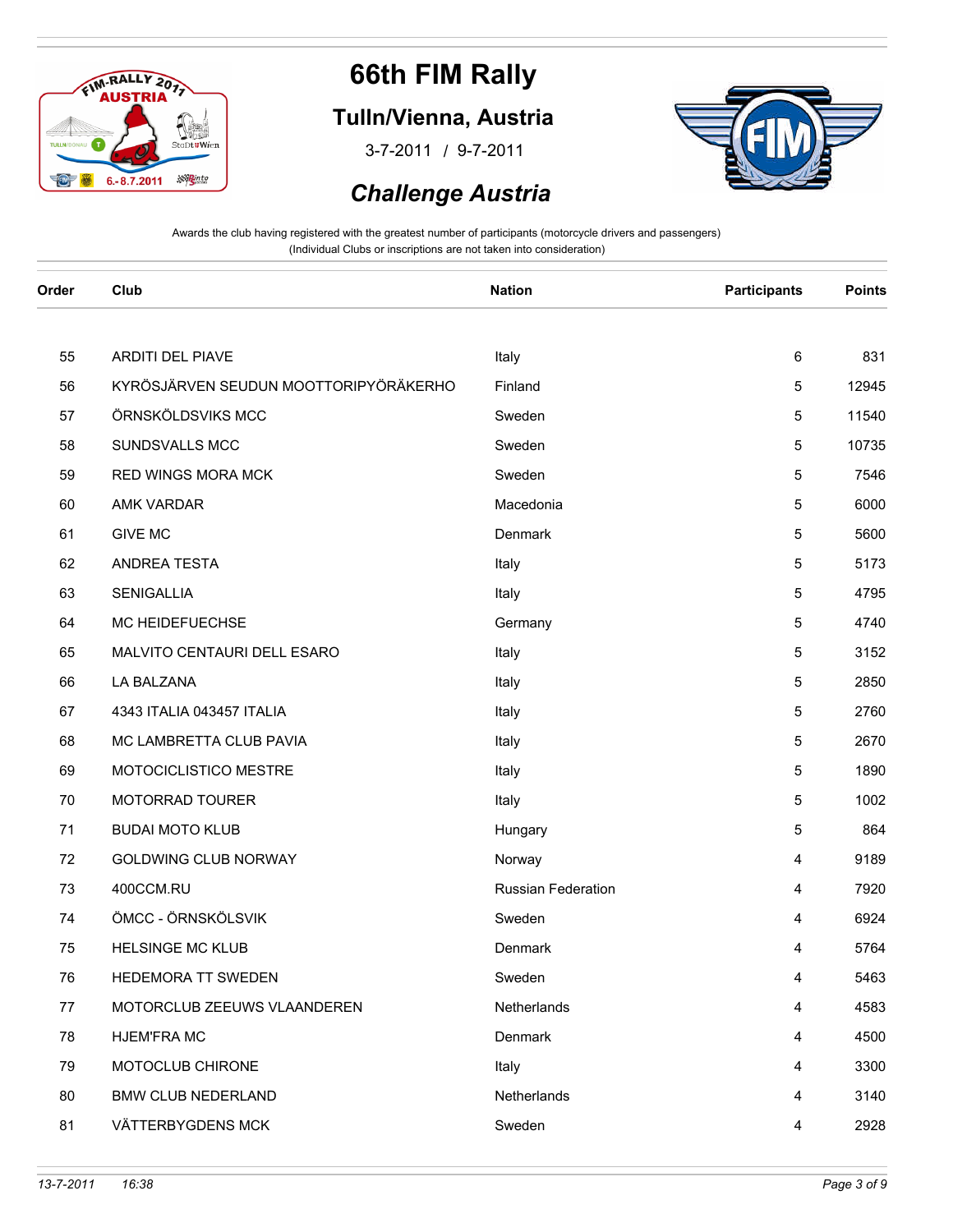

### **Tulln/Vienna, Austria**

/ 3-7-2011 9-7-2011



#### *Challenge Austria*

| 82<br>MOTODIPENDENTI - SERAVALLE SESIA<br>Italy<br>4<br>MOTO CLUB DES BOURDONS<br>France<br>83<br>4<br>MC LE LION'S<br>Switzerland<br>84<br>4<br>AUTOMOBILKLUB BILGORAJSKI<br>Poland<br>85<br>4<br>86<br><b>MSC SUHL</b><br>Germany<br>4<br>3<br>87<br>SAVOLANKATU MOTORISTIT<br>Finland<br><b>IASMOS MC GREECE</b><br>3<br>88<br>Greece<br><b>ASKER MC-CLUB</b><br>3<br>89<br>Norway<br>SUNRISE RIDERS H-D<br>3<br>90<br>Norway<br><b>IMTC</b><br>United Kingdom<br>3<br>91<br>3<br>92<br><b>VETLANDA MCK</b><br>Sweden<br>93<br>K.M.A.C MENEN<br>3<br>Belgium<br>MC PERAZZONE<br>3<br>94<br>Italy<br>AMICI DI STRADA - CIVITANOVA MARCHE<br>3<br>95<br>Italy<br>NÄSSJÖ MC CLUB - STENSJÖN<br>Sweden<br>3<br>96<br><b>RETKI PTICI</b><br>Macedonia<br>3<br>97<br>MTC DE VELUWE<br>3<br>98<br>Netherlands<br><b>MC ROLLING BIKERS</b><br>3<br>99<br>Switzerland<br>MSC VICTORIA LICHTERFELDE<br>3<br>100<br>Germany<br>MC HARTENFELS TORGAU<br>3<br>101<br>Germany<br>MC CHAUFFORERNE<br>3<br>102<br>Denmark<br><b>MC ALPSTEIN</b><br>Switzerland<br>3<br>103<br>MC CITTA DI CINISELLO<br>3<br>104<br>Italy<br>MC D.L.F. BOLOGNA<br>3<br>105<br>Italy<br>SENIOR MC<br>Norway<br>$\overline{2}$<br>106<br>NAF MC-TRONDHEIM<br>Norway<br>$\overline{2}$<br>107<br><b>DMTC</b><br>Ireland<br>$\overline{2}$<br>108 | Order | Club | <b>Nation</b> | <b>Participants</b> | <b>Points</b> |
|-----------------------------------------------------------------------------------------------------------------------------------------------------------------------------------------------------------------------------------------------------------------------------------------------------------------------------------------------------------------------------------------------------------------------------------------------------------------------------------------------------------------------------------------------------------------------------------------------------------------------------------------------------------------------------------------------------------------------------------------------------------------------------------------------------------------------------------------------------------------------------------------------------------------------------------------------------------------------------------------------------------------------------------------------------------------------------------------------------------------------------------------------------------------------------------------------------------------------------------------------------------------------------------------------------------------|-------|------|---------------|---------------------|---------------|
|                                                                                                                                                                                                                                                                                                                                                                                                                                                                                                                                                                                                                                                                                                                                                                                                                                                                                                                                                                                                                                                                                                                                                                                                                                                                                                                 |       |      |               |                     |               |
|                                                                                                                                                                                                                                                                                                                                                                                                                                                                                                                                                                                                                                                                                                                                                                                                                                                                                                                                                                                                                                                                                                                                                                                                                                                                                                                 |       |      |               |                     | 2787          |
|                                                                                                                                                                                                                                                                                                                                                                                                                                                                                                                                                                                                                                                                                                                                                                                                                                                                                                                                                                                                                                                                                                                                                                                                                                                                                                                 |       |      |               |                     | 2124          |
|                                                                                                                                                                                                                                                                                                                                                                                                                                                                                                                                                                                                                                                                                                                                                                                                                                                                                                                                                                                                                                                                                                                                                                                                                                                                                                                 |       |      |               |                     | 1660          |
|                                                                                                                                                                                                                                                                                                                                                                                                                                                                                                                                                                                                                                                                                                                                                                                                                                                                                                                                                                                                                                                                                                                                                                                                                                                                                                                 |       |      |               |                     | 1400          |
|                                                                                                                                                                                                                                                                                                                                                                                                                                                                                                                                                                                                                                                                                                                                                                                                                                                                                                                                                                                                                                                                                                                                                                                                                                                                                                                 |       |      |               |                     | 1330          |
|                                                                                                                                                                                                                                                                                                                                                                                                                                                                                                                                                                                                                                                                                                                                                                                                                                                                                                                                                                                                                                                                                                                                                                                                                                                                                                                 |       |      |               |                     | 7245          |
|                                                                                                                                                                                                                                                                                                                                                                                                                                                                                                                                                                                                                                                                                                                                                                                                                                                                                                                                                                                                                                                                                                                                                                                                                                                                                                                 |       |      |               |                     | 5271          |
|                                                                                                                                                                                                                                                                                                                                                                                                                                                                                                                                                                                                                                                                                                                                                                                                                                                                                                                                                                                                                                                                                                                                                                                                                                                                                                                 |       |      |               |                     | 5110          |
|                                                                                                                                                                                                                                                                                                                                                                                                                                                                                                                                                                                                                                                                                                                                                                                                                                                                                                                                                                                                                                                                                                                                                                                                                                                                                                                 |       |      |               |                     | 5100          |
|                                                                                                                                                                                                                                                                                                                                                                                                                                                                                                                                                                                                                                                                                                                                                                                                                                                                                                                                                                                                                                                                                                                                                                                                                                                                                                                 |       |      |               |                     | 4539          |
|                                                                                                                                                                                                                                                                                                                                                                                                                                                                                                                                                                                                                                                                                                                                                                                                                                                                                                                                                                                                                                                                                                                                                                                                                                                                                                                 |       |      |               |                     | 4355          |
|                                                                                                                                                                                                                                                                                                                                                                                                                                                                                                                                                                                                                                                                                                                                                                                                                                                                                                                                                                                                                                                                                                                                                                                                                                                                                                                 |       |      |               |                     | 3585          |
|                                                                                                                                                                                                                                                                                                                                                                                                                                                                                                                                                                                                                                                                                                                                                                                                                                                                                                                                                                                                                                                                                                                                                                                                                                                                                                                 |       |      |               |                     | 3132          |
|                                                                                                                                                                                                                                                                                                                                                                                                                                                                                                                                                                                                                                                                                                                                                                                                                                                                                                                                                                                                                                                                                                                                                                                                                                                                                                                 |       |      |               |                     | 3120          |
|                                                                                                                                                                                                                                                                                                                                                                                                                                                                                                                                                                                                                                                                                                                                                                                                                                                                                                                                                                                                                                                                                                                                                                                                                                                                                                                 |       |      |               |                     | 2946          |
|                                                                                                                                                                                                                                                                                                                                                                                                                                                                                                                                                                                                                                                                                                                                                                                                                                                                                                                                                                                                                                                                                                                                                                                                                                                                                                                 |       |      |               |                     | 2800          |
|                                                                                                                                                                                                                                                                                                                                                                                                                                                                                                                                                                                                                                                                                                                                                                                                                                                                                                                                                                                                                                                                                                                                                                                                                                                                                                                 |       |      |               |                     | 2111          |
|                                                                                                                                                                                                                                                                                                                                                                                                                                                                                                                                                                                                                                                                                                                                                                                                                                                                                                                                                                                                                                                                                                                                                                                                                                                                                                                 |       |      |               |                     | 1965          |
|                                                                                                                                                                                                                                                                                                                                                                                                                                                                                                                                                                                                                                                                                                                                                                                                                                                                                                                                                                                                                                                                                                                                                                                                                                                                                                                 |       |      |               |                     | 1800          |
|                                                                                                                                                                                                                                                                                                                                                                                                                                                                                                                                                                                                                                                                                                                                                                                                                                                                                                                                                                                                                                                                                                                                                                                                                                                                                                                 |       |      |               |                     | 1680          |
|                                                                                                                                                                                                                                                                                                                                                                                                                                                                                                                                                                                                                                                                                                                                                                                                                                                                                                                                                                                                                                                                                                                                                                                                                                                                                                                 |       |      |               |                     | 1301          |
|                                                                                                                                                                                                                                                                                                                                                                                                                                                                                                                                                                                                                                                                                                                                                                                                                                                                                                                                                                                                                                                                                                                                                                                                                                                                                                                 |       |      |               |                     | 1220          |
|                                                                                                                                                                                                                                                                                                                                                                                                                                                                                                                                                                                                                                                                                                                                                                                                                                                                                                                                                                                                                                                                                                                                                                                                                                                                                                                 |       |      |               |                     | 842           |
|                                                                                                                                                                                                                                                                                                                                                                                                                                                                                                                                                                                                                                                                                                                                                                                                                                                                                                                                                                                                                                                                                                                                                                                                                                                                                                                 |       |      |               |                     | 4             |
|                                                                                                                                                                                                                                                                                                                                                                                                                                                                                                                                                                                                                                                                                                                                                                                                                                                                                                                                                                                                                                                                                                                                                                                                                                                                                                                 |       |      |               |                     | 5111          |
|                                                                                                                                                                                                                                                                                                                                                                                                                                                                                                                                                                                                                                                                                                                                                                                                                                                                                                                                                                                                                                                                                                                                                                                                                                                                                                                 |       |      |               |                     | 4450          |
|                                                                                                                                                                                                                                                                                                                                                                                                                                                                                                                                                                                                                                                                                                                                                                                                                                                                                                                                                                                                                                                                                                                                                                                                                                                                                                                 |       |      |               |                     | 4400          |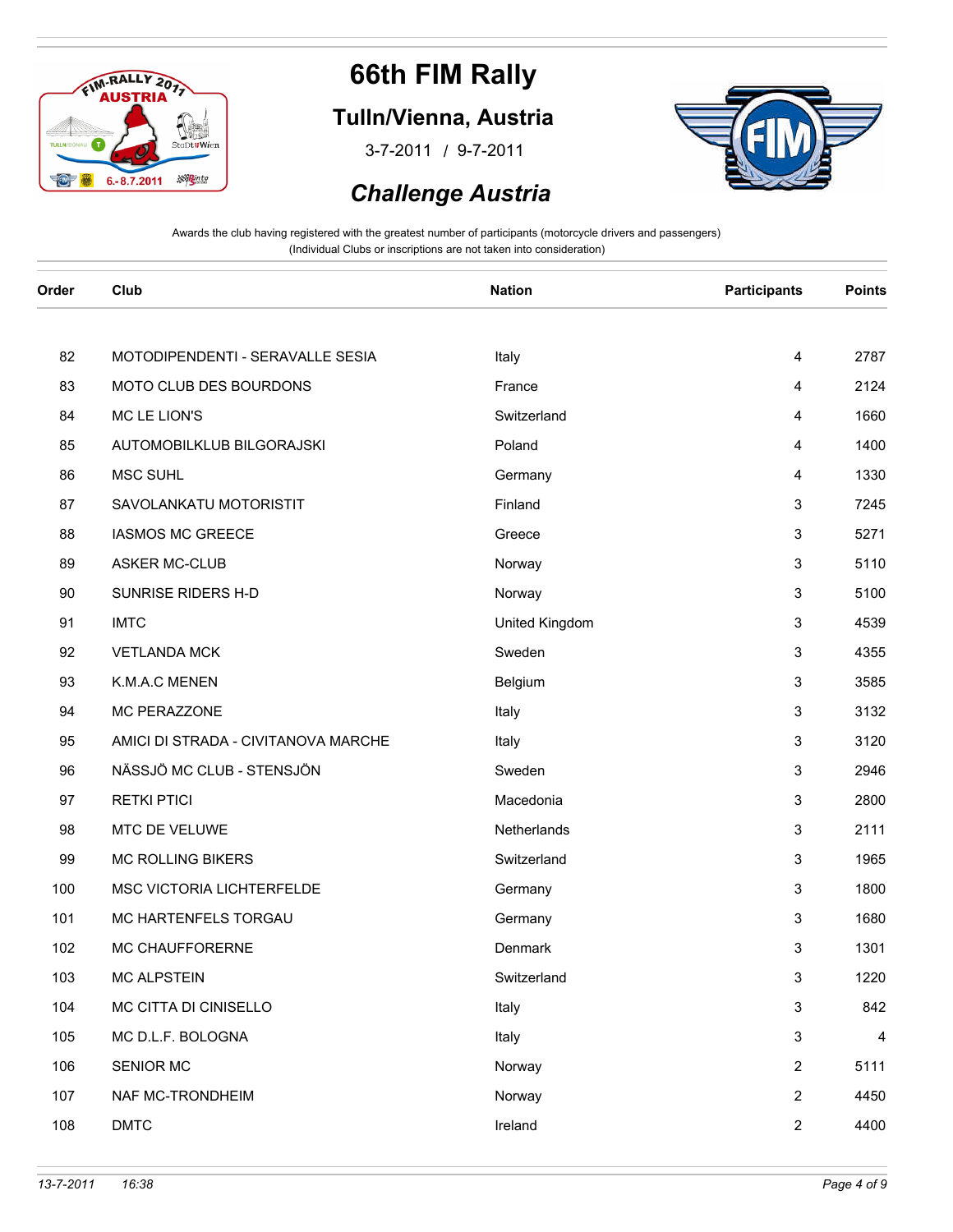

### **Tulln/Vienna, Austria**

/ 3-7-2011 9-7-2011



#### *Challenge Austria*

| Order | Club                               | <b>Nation</b>  | <b>Participants</b> | <b>Points</b> |
|-------|------------------------------------|----------------|---------------------|---------------|
|       |                                    |                |                     |               |
| 109   | MC SOGNE                           | Norway         | $\overline{2}$      | 4240          |
| 110   | <b>HMCK - HUDIKSVALL</b>           | Sweden         | $\overline{2}$      | 4156          |
| 111   | SILVER FOX MC                      | Norway         | $\overline{2}$      | 3894          |
| 112   | <b>TERTITTEN MC</b>                | Norway         | $\overline{2}$      | 3736          |
| 113   | MC LE DUNE                         | Italy          | $\overline{2}$      | 3348          |
| 114   | MC LUCONNAIS                       | France         | $\overline{2}$      | 3336          |
| 115   | TIRREMOTO CETRARO                  | Italy          | $\overline{2}$      | 3124          |
| 116   | THE VINCENT HRD OWNERS' CLUB       | United Kingdom | $\overline{2}$      | 2912          |
| 117   | <b>TULLGARNS MCC</b>               | Sweden         | $\overline{2}$      | 2902          |
| 118   | MC TOURING CLUB DANMARK            | Denmark        | $\overline{2}$      | 2800          |
| 119   | <b>FMCK KRONOBERG</b>              | Sweden         | $\overline{2}$      | 2700          |
| 120   | <b>TERVAKOSKEN MK</b>              | Finland        | 2                   | 2482          |
| 121   | <b>MC SUSAA</b>                    | Denmark        | $\overline{2}$      | 2400          |
| 122   | NAF MC                             | Norway         | $\overline{2}$      | 2387          |
| 123   | MOLDE MC                           | Norway         | $\overline{2}$      | 2300          |
| 124   | <b>DINO ANGELETTI</b>              | Italy          | $\overline{2}$      | 2292          |
| 125   | <b>VESTNES MCK</b>                 | Norway         | $\overline{2}$      | 2244          |
| 126   | DMCK FRIDAS - DOROTEA              | Sweden         | 2                   | 2207          |
| 127   | VAMC GRAAFSCHAPRIJDERS             | Netherlands    | $\overline{c}$      | 2171          |
| 128   | MC DE RIJNRIDDERS                  | Netherlands    | $\overline{2}$      | 2149          |
| 129   | MC ZONA ROJA                       | Spain          | $\overline{2}$      | 2142          |
| 130   | DUBLIN MOTORCYCLE TOURING CLUB LTD | Ireland        | $\overline{2}$      | 2100          |
| 131   | NEEDSE MC                          | Netherlands    | $\overline{2}$      | 2048          |
| 132   | TOUREN TEAM MUNSTERLAND            | Germany        | 2                   | 2000          |
| 133   | SKÄFTBERG RANGERS MCK              | Sweden         | $\overline{c}$      | 1901          |
| 134   | OPLADENER MOTORRADCLUB             | Germany        | $\overline{2}$      | 1860          |
| 135   | PAOLO ROSSI CINA                   | Italy          | $\overline{2}$      | 1800          |
|       |                                    |                |                     |               |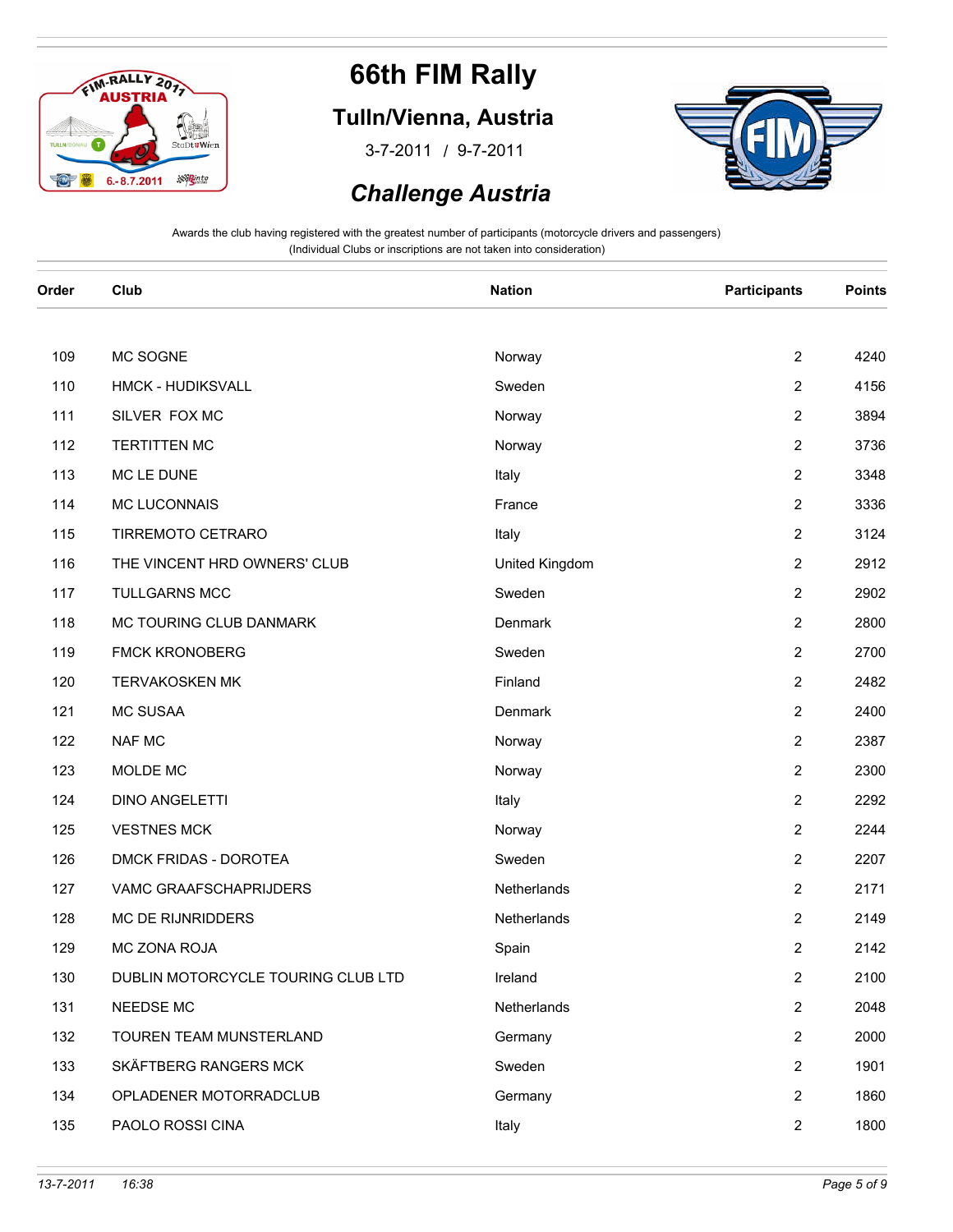

### **Tulln/Vienna, Austria**

/ 3-7-2011 9-7-2011



#### *Challenge Austria*

| Order | Club                           | <b>Nation</b> | <b>Participants</b> | <b>Points</b>  |
|-------|--------------------------------|---------------|---------------------|----------------|
|       |                                |               |                     |                |
| 136   | LAMBRETTA CLUB PAVIA           | Italy         | $\overline{2}$      | 1788           |
| 137   | SUNSET MC TORGGT               | Norway        | $\overline{2}$      | 1785           |
| 138   | MC LAC DE JOUX                 | Switzerland   | $\overline{2}$      | 1776           |
| 139   | O. TENNI - RAVENNA             | Italy         | $\overline{2}$      | 1736           |
| 140   | MC SANTERNO IMOLA              | Italy         | $\overline{c}$      | 1710           |
| 141   | KUMLA RIDERS MC                | Sweden        | $\overline{2}$      | 1662           |
| 142   | MBC TOURING REGIONE LAZIO      | Italy         | $\overline{2}$      | 1660           |
| 143   | MC PONT CHATELAIN              | France        | $\overline{2}$      | 1655           |
| 144   | HAN HERRED MC CLUB             | Denmark       | $\overline{2}$      | 1540           |
| 145   | MJOLNER MC                     | Denmark       | $\overline{2}$      | 1500           |
| 146   | BMW TOURING CLUB - VÄSTERLANDA | Sweden        | $\overline{2}$      | 1355           |
| 147   | AMC GYVERINKHOVE               | Belgium       | $\overline{c}$      | 1230           |
| 148   | HIBIDESMUS MUCELURES MCC       | Sweden        | $2^{\circ}$         | 1219           |
| 149   | <b>BMW MC VLAANDEREN</b>       | Belgium       | $\overline{2}$      | 1123           |
| 150   | MC LES ANGES HEUREUX           | Switzerland   | $\overline{2}$      | 1021           |
| 151   | RAPALLO OLIVARI                | Italy         | $2^{\circ}$         | 990            |
| 152   | <b>GENTLEMEN BORDIGHERA</b>    | Italy         | $\overline{2}$      | 975            |
| 153   | "OLDTIMER" SUBOTICA            | Serbia        | $\overline{2}$      | 974            |
| 154   | <b>MC MUTINA</b>               | Italy         | $\overline{2}$      | 952            |
| 155   | MC LA BALZANA CITTA DEL PALIO  | Italy         | $\overline{c}$      | 950            |
| 156   | MFE ERZGEBIRGE                 | Germany       | $\overline{2}$      | 900            |
| 157   | ROBERTO LAVELLI - BRIVIO       | Italy         | $\overline{2}$      | 843            |
| 158   | MONZA O. CLEMENCIGH            | Italy         | $\overline{c}$      | 835            |
| 159   | MC LIVORNESE                   | Italy         | $\overline{2}$      | 802            |
| 160   | MSC SIHLTAL-ADLISWIL           | Switzerland   | $\overline{2}$      | 780            |
| 161   | <b>MC ESTENZE</b>              | Italy         | $\overline{2}$      | 714            |
| 162   | MC MAGENTA                     | Italy         | $\overline{2}$      | $\overline{4}$ |
|       |                                |               |                     |                |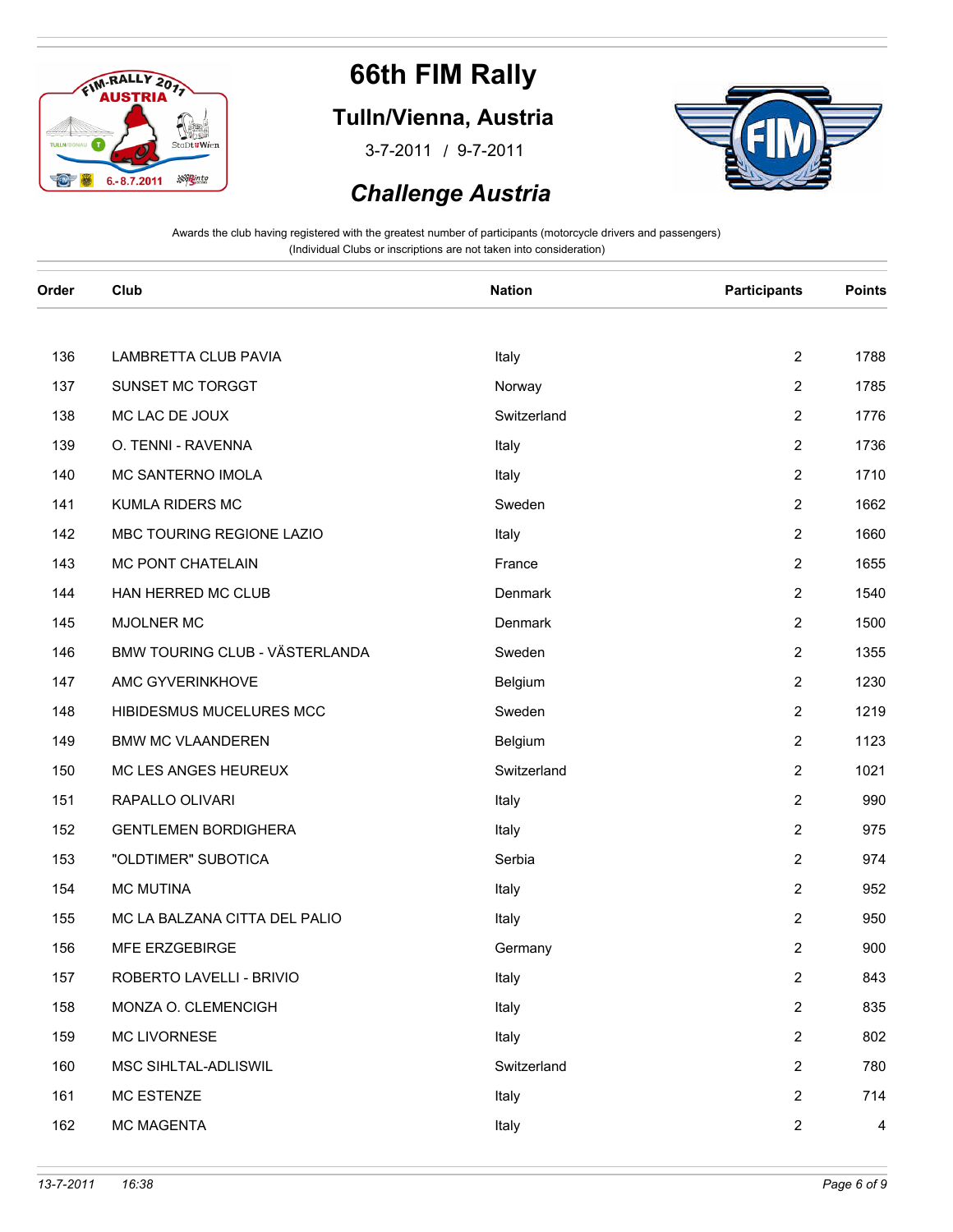

### **Tulln/Vienna, Austria**

/ 3-7-2011 9-7-2011



#### *Challenge Austria*

| Order | Club                           | <b>Nation</b>      | <b>Participants</b> | <b>Points</b>    |
|-------|--------------------------------|--------------------|---------------------|------------------|
|       |                                |                    |                     |                  |
|       | MC SEVESO                      | Italy              | $\overline{2}$      | 4                |
| 164   | <b>BREDE MC</b>                | Denmark            | $\overline{2}$      | $\overline{c}$   |
|       | IN COMPANY WITH                | Italy              | $\overline{2}$      | $\overline{2}$   |
|       | MC CREMA                       | Italy              | $\overline{2}$      | $\boldsymbol{2}$ |
|       | N B RACING                     | Italy              | $\overline{2}$      | $\overline{c}$   |
|       | <b>SCOORDINATI</b>             | Italy              | $\overline{2}$      | $\boldsymbol{2}$ |
| 169   | MC SARDEGNA NORD KAPP          | Italy              | $\overline{2}$      | $\mathbf 1$      |
| 170   | UNITED BIKERS TEAM             | Saudi Arabia       | $\mathbf{1}$        | 7000             |
| 171   | AL EHSA BOYS                   | Saudi Arabia       | $\mathbf{1}$        | 5500             |
| 172   | <b>MALANGEN MCK</b>            | Norway             | $\mathbf{1}$        | 3062             |
| 173   | LIEKSAN MOOTTORIKERHO RY       | Finland            | $\mathbf{1}$        | 2591             |
| 174   | <b>MC KITEE</b>                | Finland            | $\mathbf{1}$        | 2575             |
| 175   | SAVONKINNAN MOTORISTIT         | Finland            | $\mathbf{1}$        | 2415             |
| 176   | DOROTEA MCK "FRIDAS" - DOROTEA | Sweden             | $\mathbf{1}$        | 2411             |
| 177   | OESTERSUNDS MCC                | Sweden             | $\mathbf{1}$        | 2330             |
| 178   | <b>GRAATASS MC KLUBB MOLDE</b> | Norway             | $\mathbf{1}$        | 2306             |
| 179   | SOLLEFTEA MOTORCYKLISTER       | Sweden             | $\mathbf{1}$        | 2275             |
| 180   | <b>NIDAROS MCK</b>             | Norway             | $\mathbf{1}$        | 2217             |
| 181   | HÄRNÖKNUTTERS - HÄRNÖSAND      | Sweden             | $\mathbf{1}$        | 2210             |
| 182   | SOMERON MOOTTORIKERHO          | Finland            | $\mathbf{1}$        | 2191             |
| 183   | ROAD RUNNERS MC                | Norway             | $\mathbf{1}$        | 2110             |
| 184   | WELSH COAST MCC                | Norway             | $\mathbf{1}$        | 2100             |
| 185   | DELLE MADONIE                  | Italy              | $\mathbf{1}$        | 2090             |
| 186   | MOTOCLUB TULA                  | Russian Federation | $\mathbf 1$         | 2050             |
| 187   | <b>MC TULA</b>                 | Russian Federation | $\mathbf{1}$        | 1980             |
| 188   | ÖSTRA AROS MCK                 | Sweden             | $\mathbf{1}$        | 1851             |
| 189   | OESTRA AROS MCK - UPPSALA      | Sweden             | $\mathbf{1}$        | 1819             |
|       |                                |                    |                     |                  |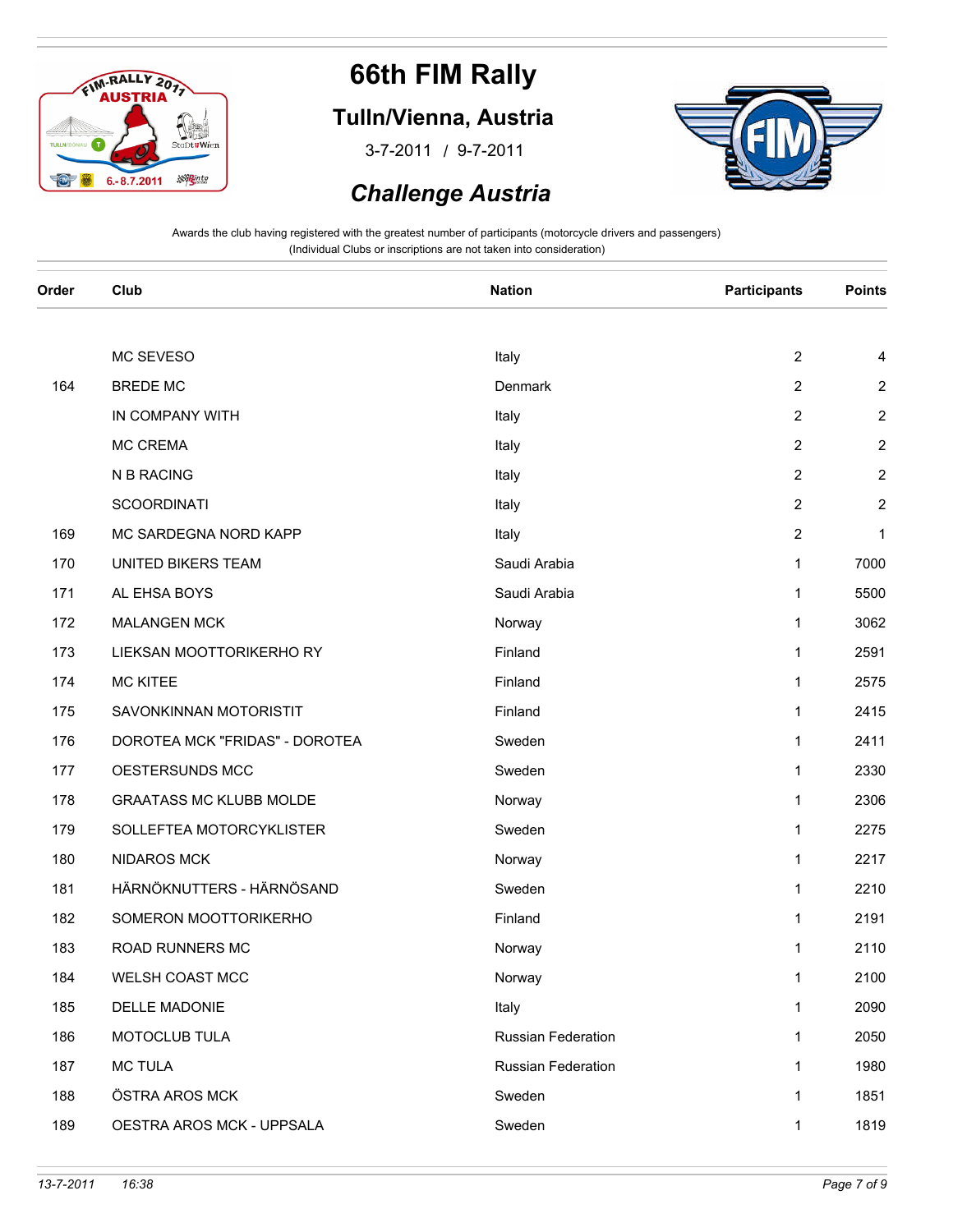

### **Tulln/Vienna, Austria**

/ 3-7-2011 9-7-2011



#### *Challenge Austria*

| Order | Club                                | <b>Nation</b>  | <b>Participants</b> | <b>Points</b> |
|-------|-------------------------------------|----------------|---------------------|---------------|
|       |                                     |                |                     |               |
| 190   | <b>WERMDÖ BIKERS</b>                | Sweden         | $\mathbf{1}$        | 1809          |
| 191   | <b>BMW CLUB GB</b>                  | United Kingdom | $\mathbf{1}$        | 1763          |
| 192   | <b>MC VENNER</b>                    | Norway         | $\mathbf{1}$        | 1740          |
| 193   | <b>BMW KLUB NORWAY</b>              | Norway         | $\mathbf{1}$        | 1677          |
| 194   | HOT IRON MC VALDEMARSVIK            | Sweden         | 1                   | 1671          |
| 195   | MUNKEBODA MOONSHINERS - KIMSTAD     | Sweden         | $\mathbf{1}$        | 1591          |
| 196   | <b>TÖRNROS MC</b>                   | Sweden         | $\mathbf{1}$        | 1575          |
| 197   | BEETHOOVENS MC - KALMAR             | Sweden         | $\mathbf{1}$        | 1470          |
| 198   | <b>BULL'S MC</b>                    | Denmark        | $\mathbf{1}$        | 1445          |
| 199   | <b>SKARABORGS MCTC</b>              | Sweden         | $\mathbf{1}$        | 1443          |
| 200   | MOTOR SPORT NIMOIS                  | France         | 1                   | 1422          |
| 201   | <b>MCK VIKINGARNA</b>               | Sweden         | $\mathbf{1}$        | 1398          |
| 202   | HERMANS HEDNINGAR LMCK              | Sweden         | $\mathbf{1}$        | 1367          |
| 203   | RÖDE ORM C/O JOHANSSON RYLON/RYSSBY | Sweden         | $\mathbf{1}$        | 1356          |
| 204   | THE OLD KNUTTERS / HALLAND          | Sweden         | $\mathbf{1}$        | 1350          |
| 205   | MOLLENARMEN                         | Denmark        | $\mathbf{1}$        | 1250          |
| 206   | <b>SKANES MC</b>                    | Sweden         | 1                   | 1173          |
| 207   | MERITUM CLUB SWEDEN                 | Sweden         | $\mathbf{1}$        | 1150          |
| 208   | <b>ASM BUGEY</b>                    | France         | $\mathbf{1}$        | 1125          |
| 209   | MC GENTLEMAN BORDIGHERA             | Italy          | $\mathbf{1}$        | 1111          |
| 210   | AMC VITERBO                         | Italy          | 1                   | 1100          |
|       | AUTO MOTO CLUB                      | Italy          | $\mathbf{1}$        | 1100          |
| 212   | <b>LOOISE MK</b>                    | Belgium        | 1                   | 1033          |
| 213   | <b>MC MILANO</b>                    | Italy          | $\mathbf{1}$        | 1000          |
| 214   | IL BRUCO                            | Italy          | 1                   | 999           |
| 215   | FUORI GIRI 2001                     | Italy          | 1                   | 970           |
| 216   | CENTOMILAKIM                        | Italy          | $\mathbf{1}$        | 960           |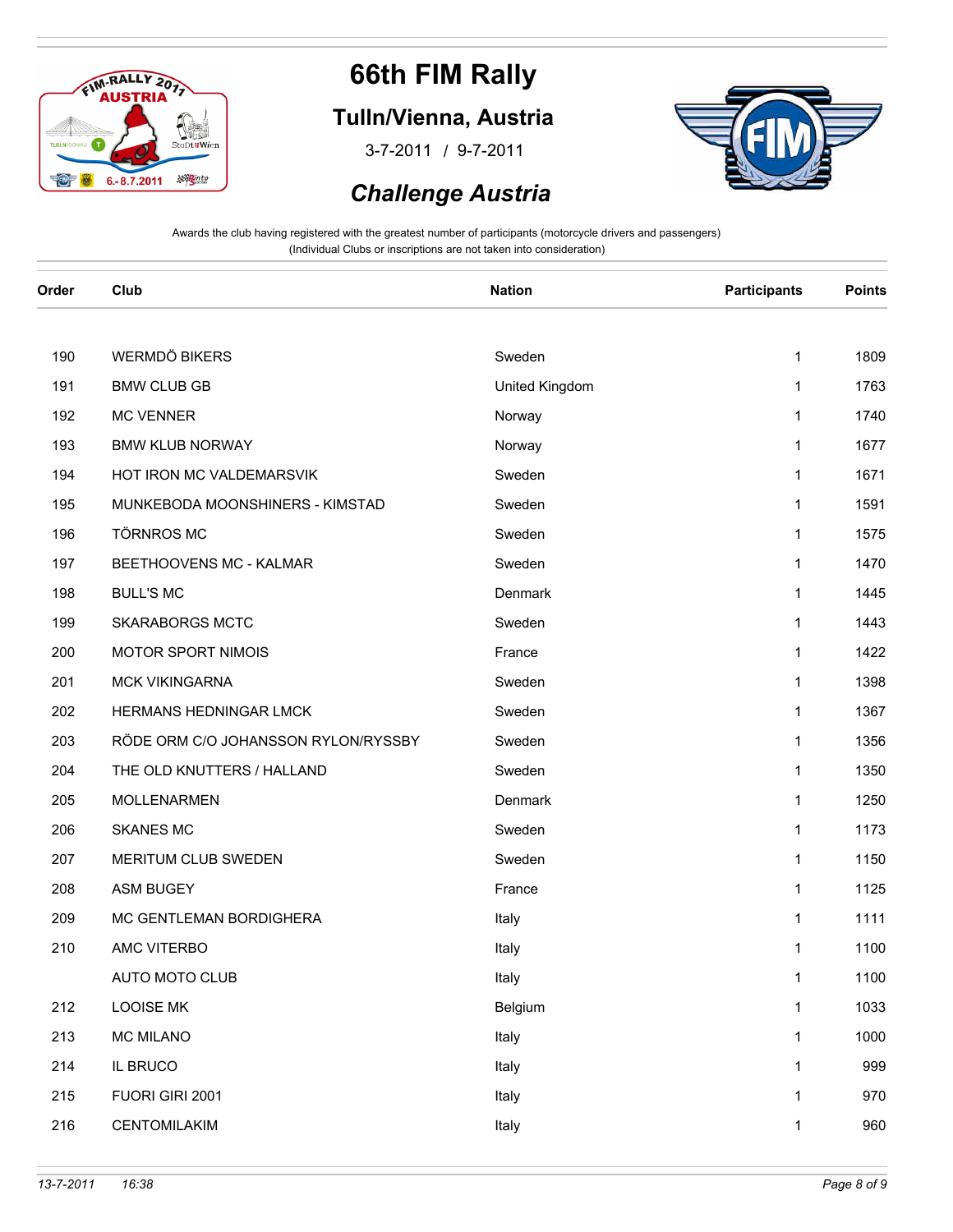

### **Tulln/Vienna, Austria**

/ 3-7-2011 9-7-2011



#### *Challenge Austria*

| Order | Club                                  | <b>Nation</b>  | <b>Participants</b> | <b>Points</b>  |
|-------|---------------------------------------|----------------|---------------------|----------------|
|       |                                       |                |                     |                |
| 217   | MC MADONNA DEI CENTAURI - ALESSANDRIA | Italy          | $\mathbf{1}$        | 950            |
| 218   | MSV NEVIGES-DORNAP                    | Germany        | $\mathbf{1}$        | 940            |
| 219   | MC PAOLO PERAZZONE                    | Italy          | $\mathbf{1}$        | 929            |
| 220   | MC EUROPA BUSCATE                     | Italy          | $\mathbf{1}$        | 879            |
| 221   | <b>MC MORON</b>                       | Switzerland    | $\mathbf{1}$        | 870            |
| 222   | <b>GALLIANO</b>                       | Italy          | $\mathbf{1}$        | 864            |
| 223   | EUROPA BUSCATE                        | Italy          | $\mathbf{1}$        | 860            |
| 224   | MC VITTUONE                           | Italy          | $\mathbf{1}$        | 852            |
| 225   | <b>MCILEONI</b>                       | Italy          | $\mathbf{1}$        | 850            |
| 226   | <b>GESSATE</b>                        | Italy          | $\mathbf{1}$        | 833            |
| 227   | MARZENO - FAENZA                      | Italy          | $\mathbf{1}$        | 831            |
| 228   | MCS JOHANNISBERG                      | Germany        | $\mathbf{1}$        | 770            |
| 229   | TOURENSPORT-CLUB TSC WINDROSE         | Germany        | $\mathbf{1}$        | 750            |
| 230   | MC DUCATI PADOVA                      | Italy          | $\mathbf{1}$        | 650            |
| 231   | MC MOTO TEAM MERANO                   | Italy          | $\mathbf{1}$        | 620            |
| 232   | MOTORI DELLO STELLA - RIVIGNANO       | Italy          | $\mathbf{1}$        | 520            |
| 233   | <b>BIKERS SALERNO CITY</b>            | Italy          | $\mathbf{1}$        | 512            |
| 234   | MOTO KLUB KOTY                        | Czech Republic | $\mathbf{1}$        | 355            |
| 235   | <b>CIRIE</b>                          | Italy          | $\mathbf{1}$        | 2              |
|       | <b>GENTE DI STRADA</b>                | Italy          | $\mathbf{1}$        | $\overline{c}$ |
| 237   | BASSANO 0040                          | Italy          | $\mathbf{1}$        | $\mathbf{1}$   |
|       | <b>BMW MC CLUB</b>                    | Denmark        | $\mathbf{1}$        | $\mathbf{1}$   |
|       | <b>EINZELMITGLIED FMS</b>             | Switzerland    | $\mathbf{1}$        | $\mathbf{1}$   |
|       | <b>INDONESIA</b>                      | Indonesia      | $\mathbf{1}$        | $\mathbf{1}$   |
|       | PORTO CERVO                           | Italy          | $\mathbf{1}$        | $\mathbf{1}$   |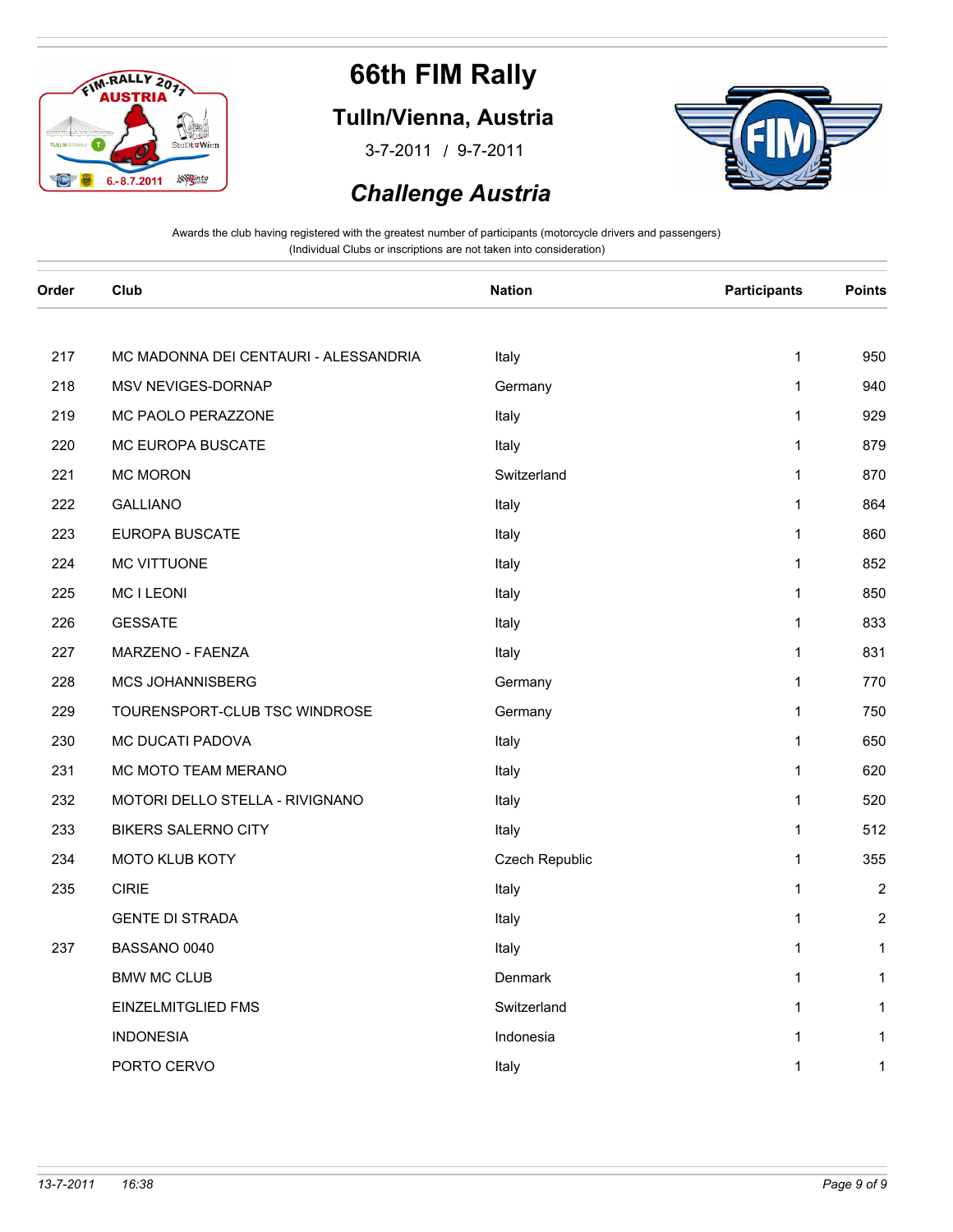

### **Tulln/Vienna, Austria**

/ 3-7-2011 9-7-2011

### *Challenge Belgium*



Awards the FMN represented by the greatest number of Clubs which were classified (Individual Clubs or inscriptions are not taken into consideration)

| Order                   | Federation                                      | <b>Nation</b>      | <b>Clubs</b>   | <b>Points</b> |
|-------------------------|-------------------------------------------------|--------------------|----------------|---------------|
| $\mathbf{1}$            | Federazione Motociclistica Italiana             | Italy              | 22             | 199204        |
| $\overline{\mathbf{c}}$ | Svenska Motorcykel - och Snöskoterförbundet     | Sweden             | 13             | 392914        |
| 3                       | Suomen Moottoriliitto r.y.                      | Finland            | 7              | 233406        |
| 4                       | Norges Motorsportforbund                        | Norway             | 6              | 109899        |
| 5                       | Deutscher Motor Sport Bund e. V.                | Germany            | 6              | 40361         |
| 6                       | Danmarks Motor Union                            | Denmark            | 5              | 76173         |
| 7                       | Koninklijke Nederlandse Motorrijders Vereniging | Netherlands        | 5              | 39992         |
| 8                       | Fédération Motocycliste de Belgique             | Belgium            | 4              | 29240         |
| 9                       | Fédération Motocycliste Suisse                  | Switzerland        | 3              | 25325         |
| 10                      | Motorcycle Federation of Russia                 | Russian Federation | $\overline{2}$ | 56910         |
| 11                      | Real Federacion Motociclista Espanola           | Spain              | $\overline{2}$ | 53417         |
| 12                      | Auto-Cycle Union                                | United Kingdom     | $\overline{2}$ | 31106         |
| 13                      | Avto Moto Sojuz na Makedonija (AMSM)            | Macedonia          | $\overline{2}$ | 24560         |
| 14                      | Hrvatski Motociklisticki Savez                  | Croatia            | $\overline{2}$ | 6706          |
| 15                      | Autoklub of the Czech Republic                  | Czech Republic     | $\overline{2}$ | 5637          |
| 16                      | Saudi Arabian Motor Federation                  | Saudi Arabia       | $\mathbf{1}$   | 51000         |
| 17                      | Motor Cycle Union of Ireland                    | Ireland            | $\mathbf{1}$   | 19350         |
| 18                      | Polski Zwiazek Motorowy                         | Poland             | 1              | 14900         |
| 19                      | Moto Club de Monaco                             | Monaco             | $\mathbf{1}$   | 13800         |
| 20                      | Automobile et Touring-Club de Grece             | Greece             | $\mathbf{1}$   | 8786          |
| 21                      | Avto-Moto Zveza Slovenije                       | Slovenia           | $\mathbf{1}$   | 6780          |
| 22                      | Slovenska Motocyklova Federacia                 | Slovakia           | $\mathbf{1}$   | 3757          |
| 23                      | Hungarian Motorcycle Sport Federation           | Hungary            | 1              | 1152          |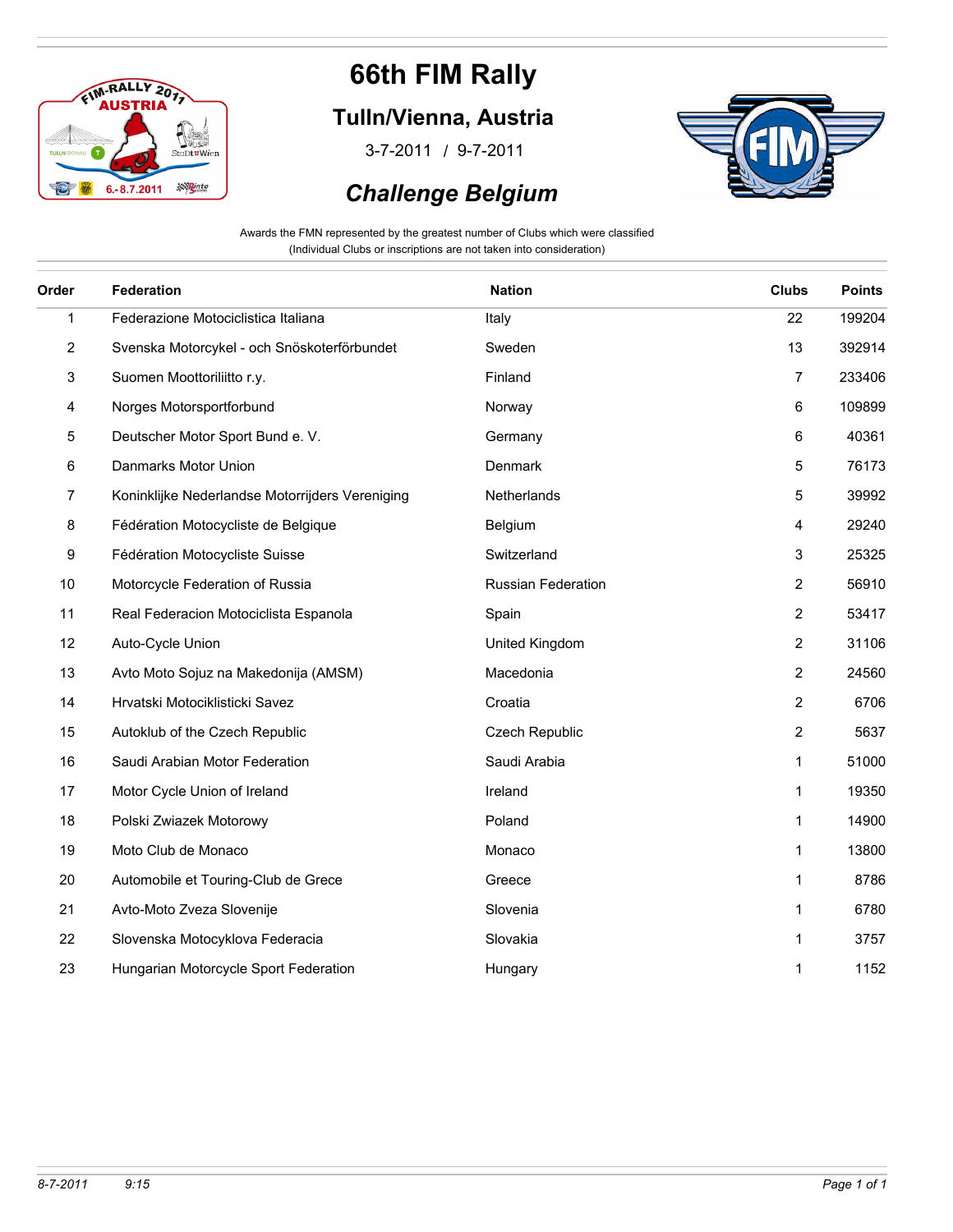

### **Tulln/Vienna, Austria**

/ 3-7-2011 9-7-2011



### *Challenge Bohemia*

Awards the FMN with the greatest number of drivers of motorcycles over 125 cc and up to 250 cc

| Order | Federation                          | <b>Nation</b>  | <b>Motorcycles</b> | <b>Points</b> |
|-------|-------------------------------------|----------------|--------------------|---------------|
|       | Autoklub of the Czech Republic      | Czech Republic |                    | 1273          |
|       | Federazione Motociclistica Italiana | Italy          |                    | 2767          |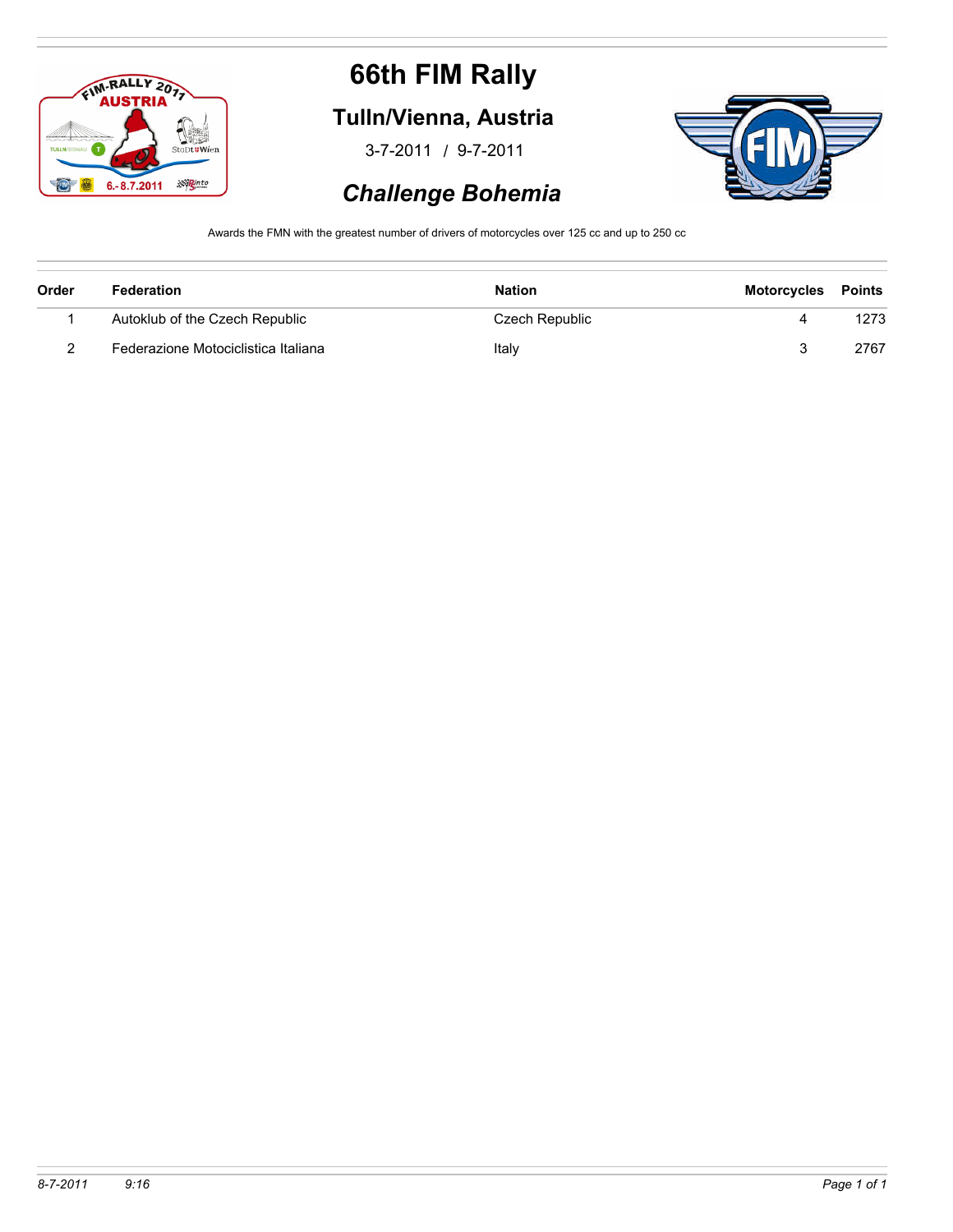

#### **Tulln/Vienna, Austria**

/ 3-7-2011 9-7-2011

### *Challenge FIVA*



Awards the FMN which has achieved the highest number of FIVA-points by motorcycles of minimum 20 years old. FIVA-points are calculated by multiplying the distance per driver by a factor depending on the age of the motorcycle

| Order          | Federation                                        | <b>Nation</b>  | <b>Points</b> |
|----------------|---------------------------------------------------|----------------|---------------|
| 1              | Svenska Motorcykel - och Snöskoterförbundet       | Sweden         | 26397,2       |
| $\overline{c}$ | Suomen Moottoriliitto r.y.                        | Finland        | 22416,2       |
| 3              | Danmarks Motor Union                              | Denmark        | 10305,0       |
| 4              | Federazione Motociclistica Italiana               | Italy          | 9406,9        |
| 5              | Auto-Cycle Union                                  | United Kingdom | 5222,0        |
| 6              | Norges Motorsportforbund                          | Norway         | 4763,4        |
| 7              | Koninklijke Nederlandse Motorrijders Vereniging   | Netherlands    | 4555,4        |
| 8              | Avto Moto Sojuz na Makedonija (AMSM)              | Macedonia      | 3768,0        |
| 9              | Autoklub of the Czech Republic                    | Czech Republic | 3523,0        |
| 10             | Fédération Motocycliste de Belgique               | Belgium        | 2364,2        |
| 11             | Real Federacion Motociclista Espanola             | Spain          | 1949,0        |
| 12             | Fédération Motocycliste Suisse                    | Switzerland    | 1530,0        |
| 13             | Moto Club de Monaco                               | Monaco         | 1380,0        |
| 14             | Motor Cycle Union of Ireland                      | Ireland        | 1290,0        |
| 15             | Fédération Francaise de Motocyclisme              | France         | 1000,8        |
| 16             | Deutscher Motor Sport Bund e. V.                  | Germany        | 750,0         |
| 17             | Federation d'Automobillisme et de Motocyclisme de | Serbia         | 633,1         |
| 18             | Slovenska Motocyklova Federacia                   | Slovakia       | 462,4         |
| 19             | Hungarian Motorcycle Sport Federation             | Hungary        | 374,4         |
| 20             | Avto-Moto Zveza Slovenije                         | Slovenia       | 271,2         |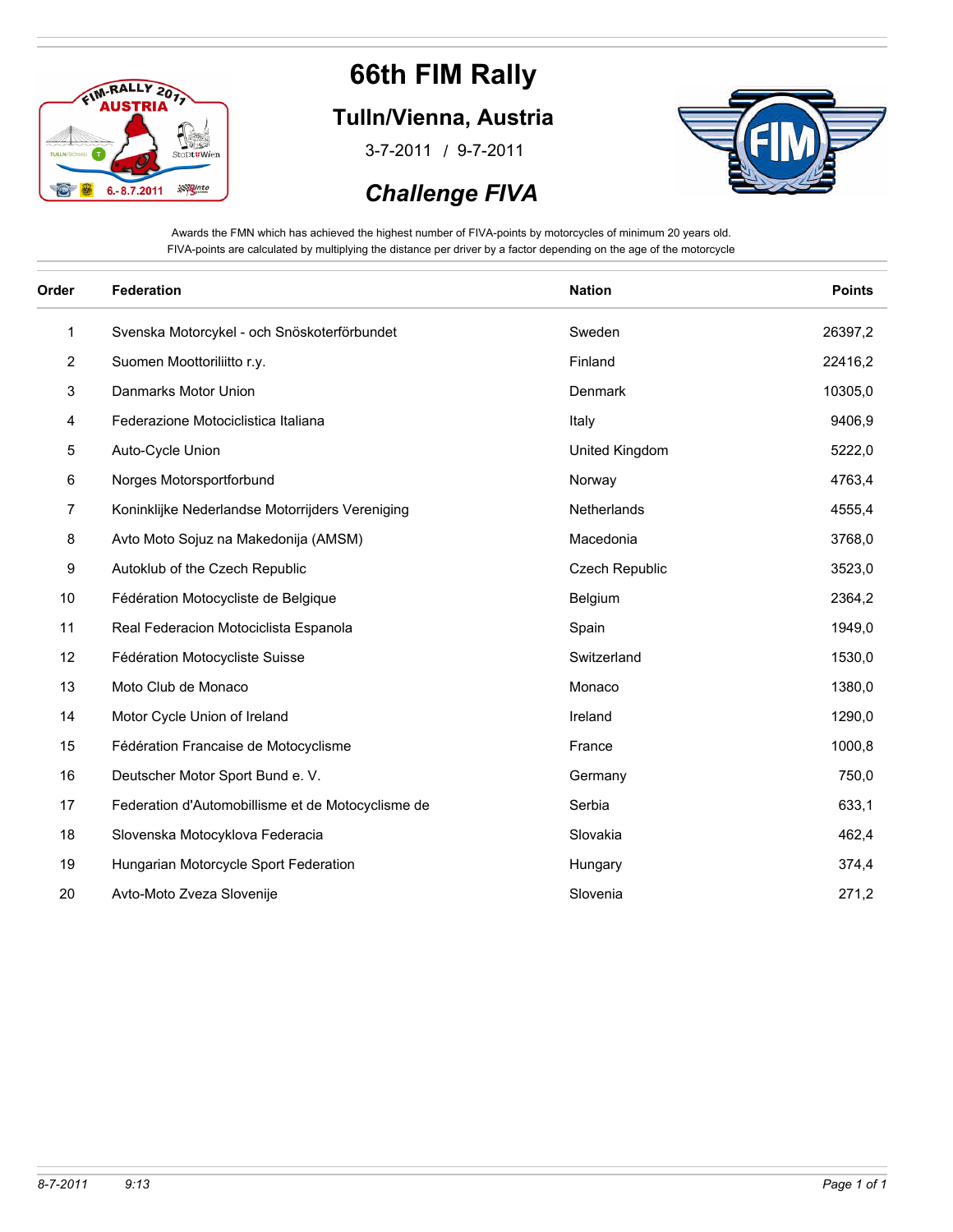

### **Tulln/Vienna, Austria**

/ 3-7-2011 9-7-2011



#### *Challenge France*

Awards the FMN represented by the greatest number of riders driving motorcycles of small capacity,

over 50 cc and up to 125 cc, other than scooters

| Order | Federation                                        | <b>Nation</b> | <b>Riders</b> | <b>Points</b> |
|-------|---------------------------------------------------|---------------|---------------|---------------|
|       | Deutscher Motor Sport Bund e. V.                  | Germany       | 2             | 1330          |
| 2     | Svenska Motorcykel - och Snöskoterförbundet       | Sweden        |               | 1885          |
| 3     | Norges Motorsportforbund                          | Norway        |               | 1600          |
| 4     | Federation d'Automobillisme et de Motocyclisme de | Serbia        |               | 487           |
| 5     | Slovenska Motocyklova Federacia                   | Slovakia      |               | 289           |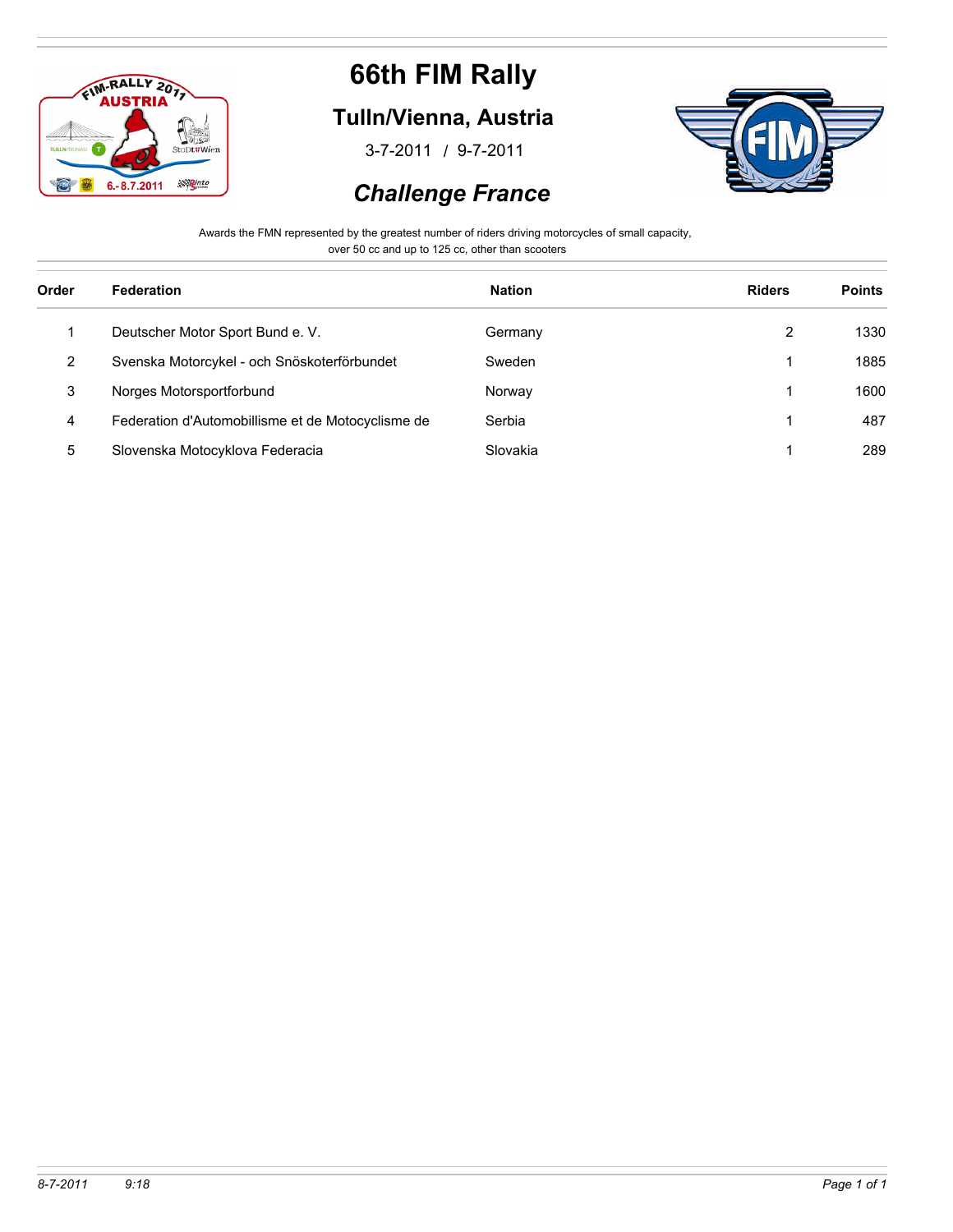

### **Tulln/Vienna, Austria**

/ 3-7-2011 9-7-2011

#### *Challenge Gagarine*



Awards the FMN represented by the greatest number of motorcyclists, driving motorcycles of all categories, groups and classes

| Order        | Federation                                        | <b>Nation</b>            | <b>Motorcyclists</b> | <b>Points</b>  |
|--------------|---------------------------------------------------|--------------------------|----------------------|----------------|
| $\mathbf{1}$ | Svenska Motorcykel - och Snöskoterförbundet       | Sweden                   | 213                  | 378225         |
| 2            | Federazione Motociclistica Italiana               | Italy                    | 207                  | 190844         |
| 3            | Suomen Moottoriliitto r.y.                        | Finland                  | 92                   | 223370         |
| 4            | Danmarks Motor Union                              | Denmark                  | 57                   | 72123          |
| 5            | Norges Motorsportforbund                          | Norway                   | 51                   | 109899         |
| 6            | Deutscher Motor Sport Bund e. V.                  | Germany                  | 41                   | 34950          |
| 7            | Koninklijke Nederlandse Motorrijders Vereniging   | Netherlands              | 34                   | 36742          |
| 8            | Fédération Motocycliste Suisse                    | Switzerland              | 32                   | 25325          |
| 9            | Fédération Motocycliste de Belgique               | Belgium                  | 28                   | 29240          |
| $10$         | Real Federacion Motociclista Espanola             | Spain                    | 25                   | 51468          |
| 11           | Auto-Cycle Union                                  | United Kingdom           | 18                   | 29206          |
| 12           | Polski Zwiazek Motorowy                           | Poland                   | 18                   | 13400          |
| 13           | Motorcycle Federation of Russia                   | Russian Federation       | 17                   | 34500          |
| 14           | Hrvatski Motociklisticki Savez                    | Croatia                  | 16                   | 6706           |
| 15           | Autoklub of the Czech Republic                    | Czech Republic           | 16                   | 5014           |
| 16           | Avto-Moto Zveza Slovenije                         | Slovenia                 | 15                   | 6780           |
| 17           | Avto Moto Sojuz na Makedonija (AMSM)              | Macedonia                | 14                   | 16960          |
| 18           | Slovenska Motocyklova Federacia                   | Slovakia                 | 13                   | 3757           |
| 19           | Moto Club de Monaco                               | Monaco                   | 12                   | 13800          |
| 20           | Saudi Arabian Motor Federation                    | Saudi Arabia             | 8                    | 45500          |
| 21           | Motor Cycle Union of Ireland                      | Ireland                  | 8                    | 17250          |
| 22           | Fédération Francaise de Motocyclisme              | France                   | 7                    | 9662           |
| 23           | Automobile et Touring-Club de Grece               | Greece                   | 4                    | 5272           |
| 24           | Hungarian Motorcycle Sport Federation             | Hungary                  | 3                    | 864            |
| 25           | Federation d'Automobillisme et de Motocyclisme de | Serbia                   | 2                    | 974            |
| 26           | Canadian Motorcycle Association                   | Canada                   | 2                    | $\overline{2}$ |
| 27           | Motor Union du Grand Duché de Luxembourg          | Luxembourg               | 1                    | 976            |
| 28           | American Motorcyclist Association                 | United States of America | 1                    | $\mathbf{1}$   |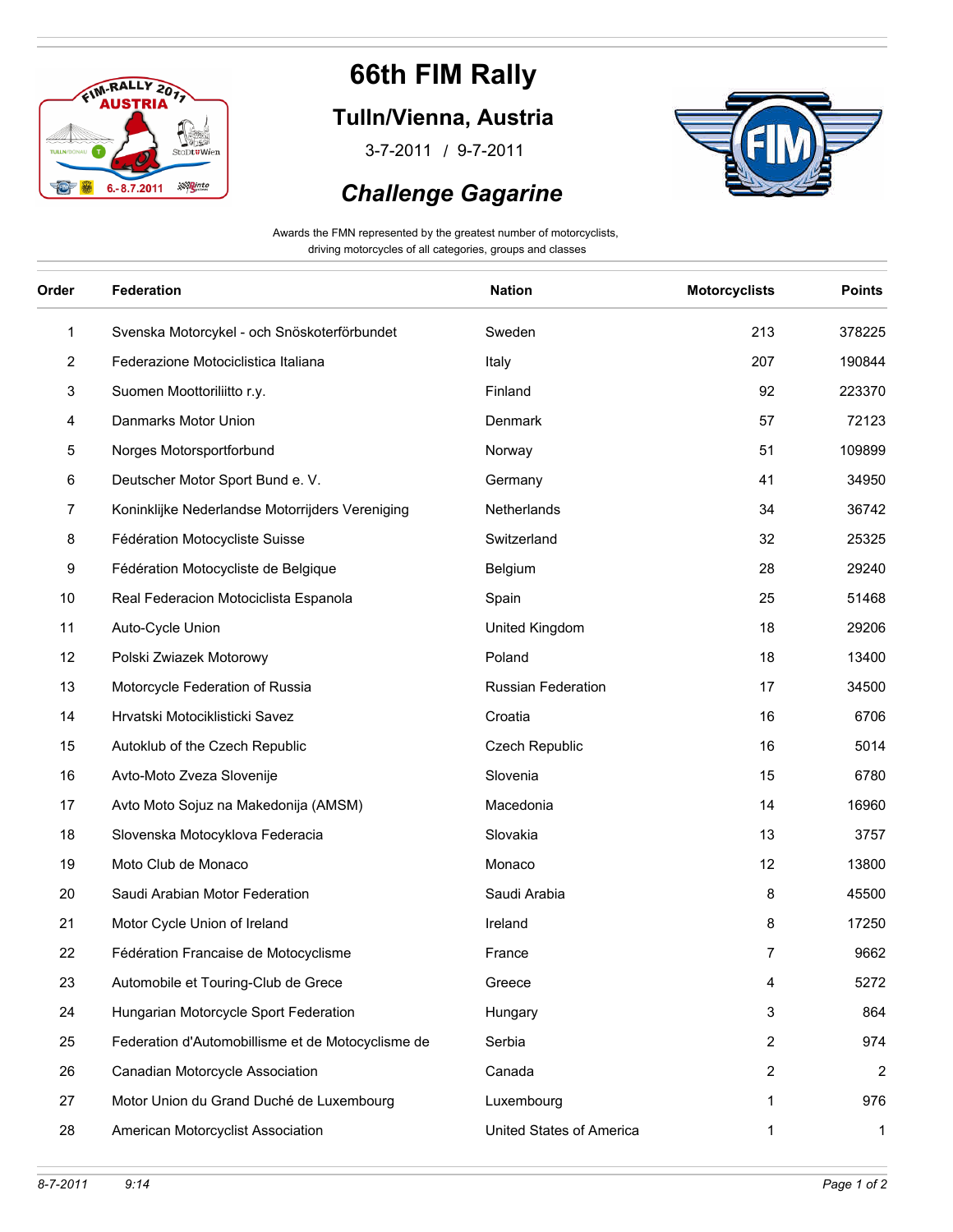

### **Tulln/Vienna, Austria**

/ 3-7-2011 9-7-2011

#### *Challenge Gagarine*



Awards the FMN represented by the greatest number of motorcyclists, driving motorcycles of all categories, groups and classes

| Order | <b>Federation</b>      | Nation    | <b>Motorcyclists</b> | <b>Points</b> |
|-------|------------------------|-----------|----------------------|---------------|
|       | Ikatan Motor Indonesia | Indonesia |                      |               |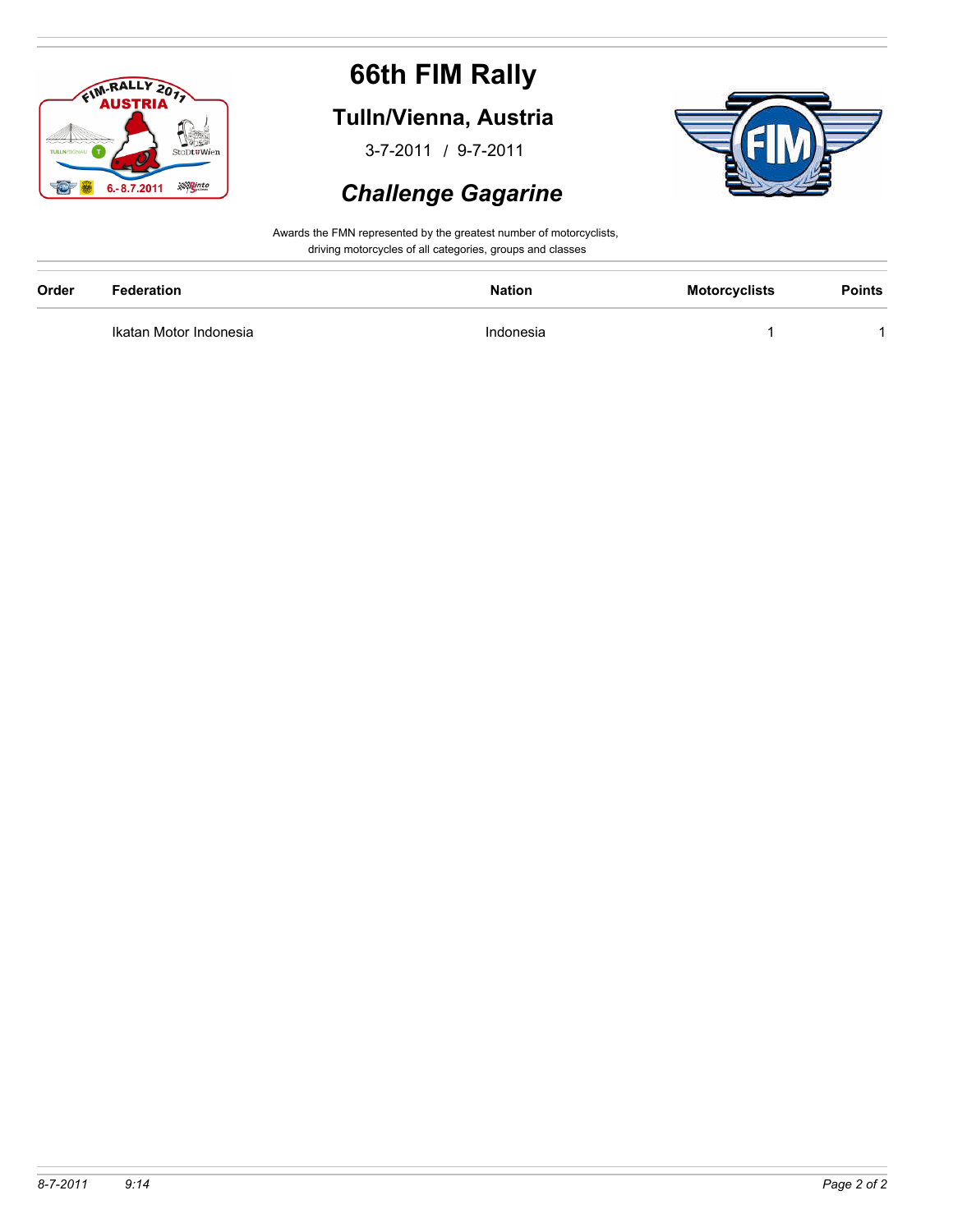

### **Tulln/Vienna, Austria**

/ 3-7-2011 9-7-2011



#### *Challenge Hungaria*

Awards the FMN which has achieved the highest number of points for drivers of motorcycles of all categories, groups and classes carrying one or more passengers, all registered at the Arrival Control

| Order | <b>Federation</b>                               | <b>Nation</b>             | <b>Points</b> |
|-------|-------------------------------------------------|---------------------------|---------------|
| 1     | Svenska Motorcykel - och Snöskoterförbundet     | Sweden                    | 106515        |
| 2     | Suomen Moottoriliitto r.y.                      | Finland                   | 84797         |
| 3     | Federazione Motociclistica Italiana             | Italy                     | 51997         |
| 4     | Real Federacion Motociclista Espanola           | Spain                     | 32652         |
| 5     | Norges Motorsportforbund                        | Norway                    | 23118         |
| 6     | Deutscher Motor Sport Bund e. V.                | Germany                   | 13865         |
| 7     | Danmarks Motor Union                            | Denmark                   | 13590         |
| 8     | Fédération Motocycliste Suisse                  | Switzerland               | 11473         |
| 9     | Fédération Motocycliste de Belgique             | Belgium                   | 11336         |
| $10$  | Moto Club de Monaco                             | Monaco                    | 9200          |
| 11    | Koninklijke Nederlandse Motorrijders Vereniging | Netherlands               | 7717          |
| 12    | Motorcycle Federation of Russia                 | <b>Russian Federation</b> | 6150          |
| 13    | Hrvatski Motociklisticki Savez                  | Croatia                   | 4608          |
| 14    | Avto Moto Sojuz na Makedonija (AMSM)            | Macedonia                 | 3800          |
| 15    | Fédération Francaise de Motocyclisme            | France                    | 3779          |
| 16    | Auto-Cycle Union                                | United Kingdom            | 3332          |
| 17    | Avto-Moto Zveza Slovenije                       | Slovenia                  | 2712          |
| 18    | Motor Cycle Union of Ireland                    | Ireland                   | 2150          |
|       | Polski Zwiazek Motorowy                         | Poland                    | 2150          |
| 20    | Slovenska Motocyklova Federacia                 | Slovakia                  | 1156          |
| 21    | Autoklub of the Czech Republic                  | Czech Republic            | 596           |
| 22    | Hungarian Motorcycle Sport Federation           | Hungary                   | 576           |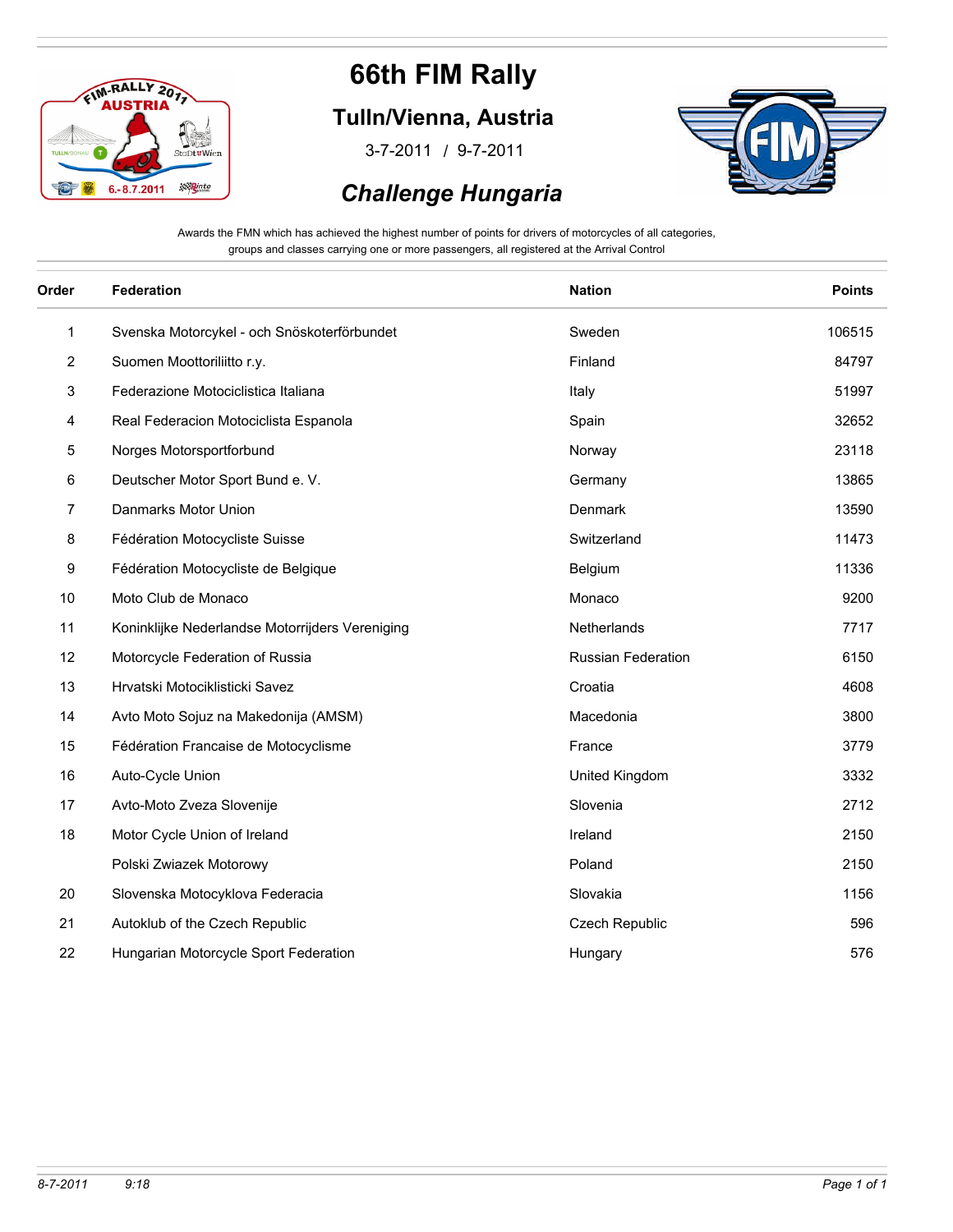

#### **Tulln/Vienna, Austria**

/ 3-7-2011 9-7-2011



### *Challenge Inter-Clubs*

For each FMN, a classification is established of its three best Clubs according to the total number of points. In order to be classified, the Club must be represented with at least three motorcycles. The first Club classified of each FMN shall receive an award.

| <b>FMN</b> |                                            | <b>Nation</b>         |
|------------|--------------------------------------------|-----------------------|
| Order      | Club                                       | <b>Points</b>         |
|            | Fédération Motocycliste de Belgique        | <b>Belgium</b>        |
| 1          | <b>MC KOERSEL</b>                          | 8136                  |
| 2          | <b>KAMC HERENTALS</b>                      | 7364                  |
| 3          | AMC ST VITH                                | 5742                  |
|            |                                            |                       |
|            | <b>Hrvatski Motociklisticki Savez</b>      | <b>Croatia</b>        |
| 1          | <b>BMW MOTO KLUB ZAGREB</b>                | 3780                  |
| 2          | 1 HMK ZAGREB                               | 2926                  |
|            | <b>Autoklub of the Czech Republic</b>      | <b>Czech Republic</b> |
| 1          | AUTOMOTOKLUB NACERADEC                     | 2682                  |
| 2          | MC BOHEMIA TYNEC N,S.                      | 2600                  |
|            |                                            |                       |
|            | <b>Danmarks Motor Union</b>                | <b>Denmark</b>        |
| 1          | ROLD SKOV MC                               | 27000                 |
| 2          | STENLOSE MC                                | 7500                  |
| 3          | <b>HELSINGE MC KLUB</b>                    | 5764                  |
|            |                                            |                       |
|            | Suomen Moottoriliitto r.y.                 | <b>Finland</b>        |
| 1          | TOURING FINLANDIA MK                       | 121890                |
| 2          | ZOO MC                                     | 23900                 |
| 3          | THE MOTOR CLUB OF HYVINKÄÄ                 | 21879                 |
|            |                                            |                       |
|            | Deutscher Motor Sport Bund e. V.           | <b>Germany</b>        |
| 1          | RAC RATZEBURG                              | 6250                  |
| 2          | MC HEIDEFUECHSE                            | 4740                  |
| 3          | MC WEILHEIM E.V                            | 4680                  |
|            | <b>Automobile et Touring-Club de Grece</b> | <b>Greece</b>         |
|            |                                            |                       |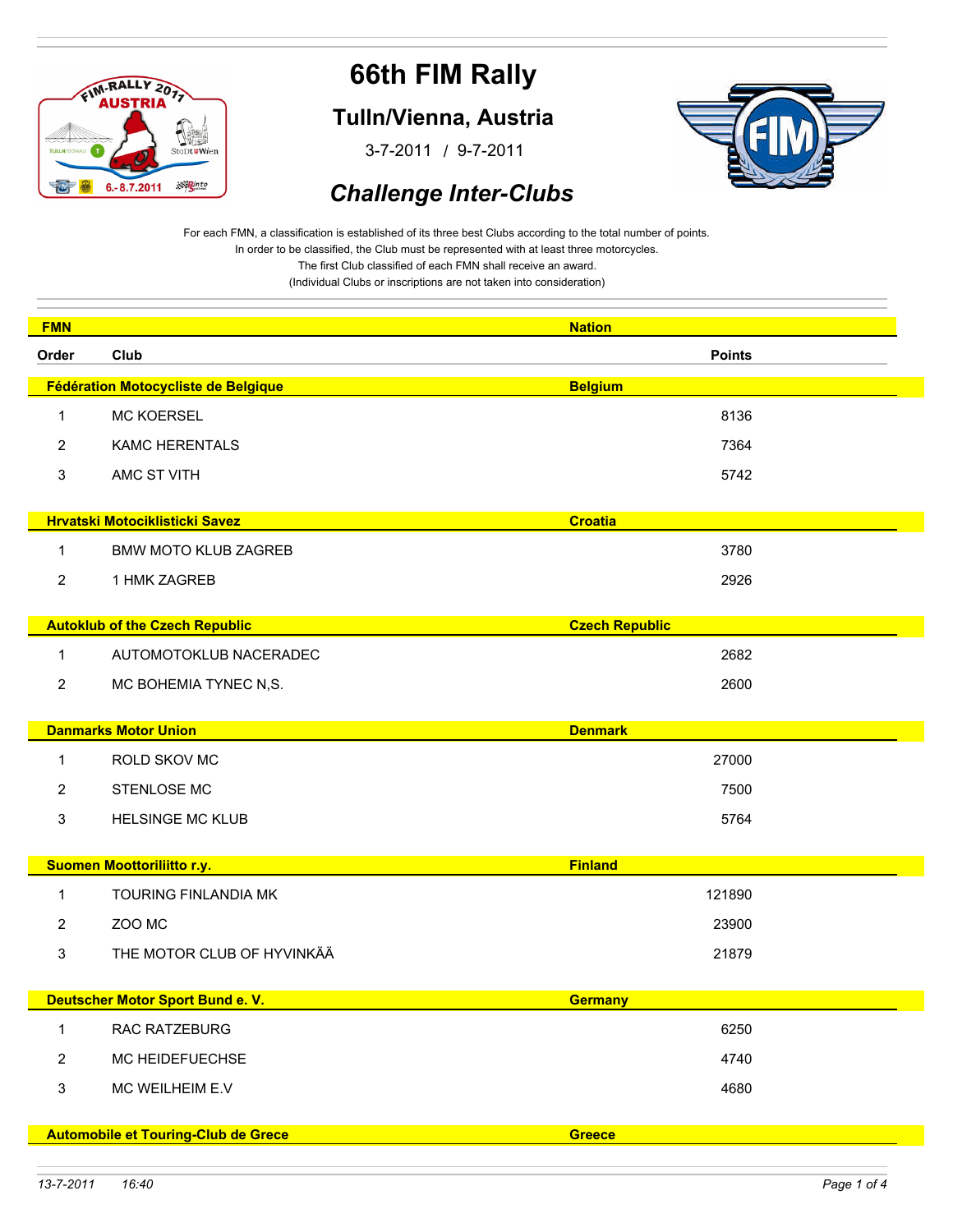

#### **Tulln/Vienna, Austria**

/ 3-7-2011 9-7-2011



### *Challenge Inter-Clubs*

For each FMN, a classification is established of its three best Clubs according to the total number of points. In order to be classified, the Club must be represented with at least three motorcycles. The first Club classified of each FMN shall receive an award.

| <b>FMN</b>     |                                                 | <b>Nation</b>      |  |
|----------------|-------------------------------------------------|--------------------|--|
| Order          | Club                                            | <b>Points</b>      |  |
| 1              | <b>IASMOS MC GREECE</b>                         | 5271               |  |
|                | <b>Hungarian Motorcycle Sport Federation</b>    | <b>Hungary</b>     |  |
| $\mathbf 1$    | <b>BUDAI MOTO KLUB</b>                          | 1152               |  |
|                | <b>Motor Cycle Union of Ireland</b>             | <b>Ireland</b>     |  |
| $\mathbf{1}$   | ROOTERS MCC                                     | 10750              |  |
|                | <b>Federazione Motociclistica Italiana</b>      | <b>Italy</b>       |  |
| $\mathbf{1}$   | <b>MC ANDREA TESTA</b>                          | 20300              |  |
| 2              | <b>GOTTLIEB DAIMLER</b>                         | 14300              |  |
| 3              | <b>APRILIA</b>                                  | 11980              |  |
|                | Avto Moto Sojuz na Makedonija (AMSM)            | <b>Macedonia</b>   |  |
| $\mathbf{1}$   | MC MERITUM TEAM CLUB                            | 6000               |  |
| 2              | AMK VARDAR                                      | 6000               |  |
|                | <b>Moto Club de Monaco</b>                      | <b>Monaco</b>      |  |
| $\mathbf{1}$   | MOTO-CLUB DE MONACO                             | 13800              |  |
|                | Koninklijke Nederlandse Motorrijders Vereniging | <b>Netherlands</b> |  |
| $\mathbf 1$    | MC DE BLIJDE RIJDERS                            | 7245               |  |
| 2              | <b>MC MARTINISTAD</b>                           | 5980               |  |
| 3              | MOTORCLUB ZEEUWS VLAANDEREN                     | 5850               |  |
|                | <b>Norges Motorsportforbund</b>                 | <b>Norway</b>      |  |
| $\mathbf{1}$   | AVEROY MC KLUBB                                 | 23780              |  |
| $\overline{2}$ | NMF TOURING CLUB                                | 11500              |  |
| $\mathsf 3$    | <b>GOLDWING CLUB NORWAY</b>                     | 9189               |  |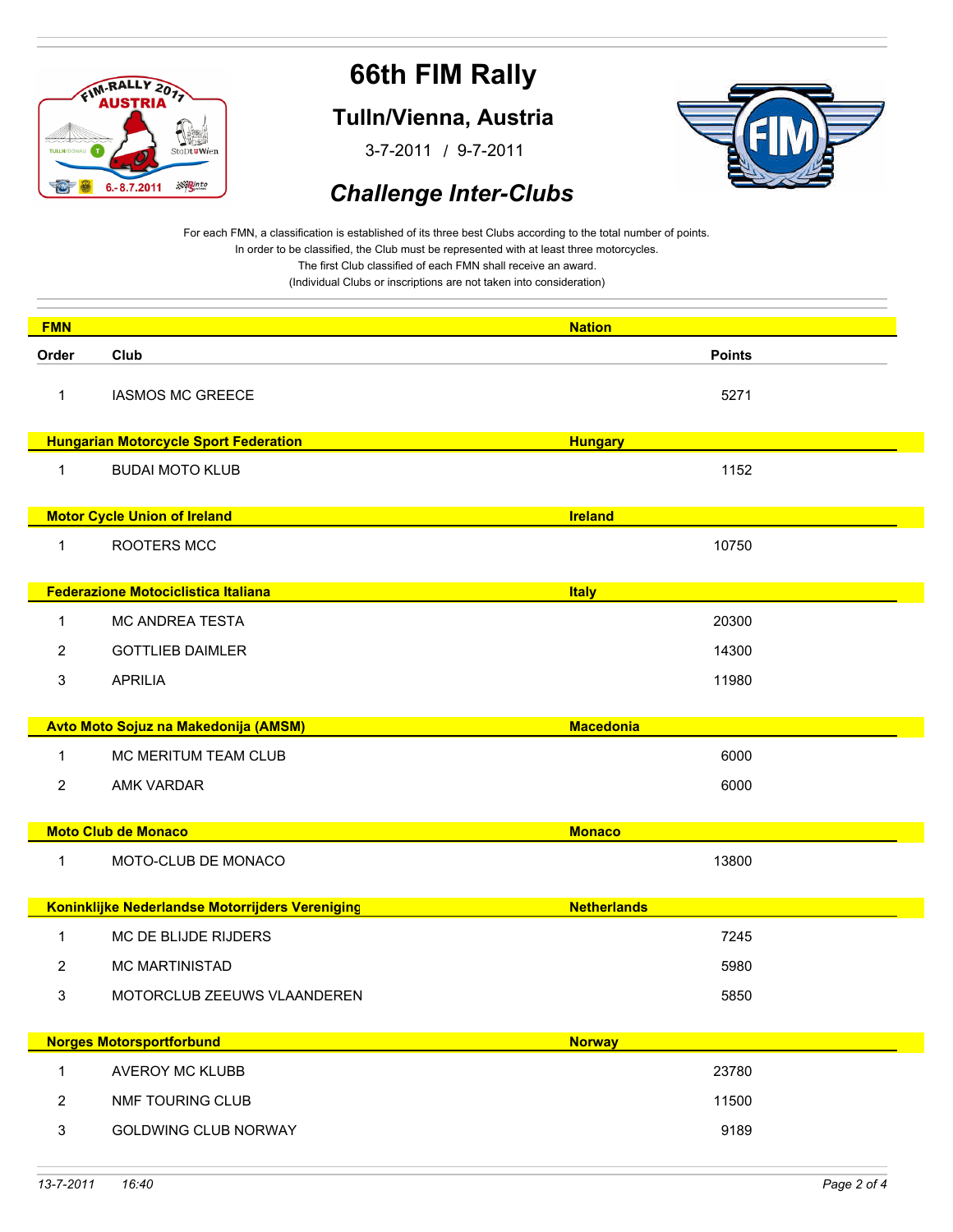

#### **Tulln/Vienna, Austria**

/ 3-7-2011 9-7-2011



#### *Challenge Inter-Clubs*

For each FMN, a classification is established of its three best Clubs according to the total number of points. In order to be classified, the Club must be represented with at least three motorcycles. The first Club classified of each FMN shall receive an award.

| <b>FMN</b>     |                                              | <b>Nation</b>             |
|----------------|----------------------------------------------|---------------------------|
| Order          | Club                                         | <b>Points</b>             |
|                |                                              |                           |
|                | <b>Polski Zwiazek Motorowy</b>               | <b>Poland</b>             |
| 1              | <b>LKT WYCZOK</b>                            | 12750                     |
|                |                                              |                           |
|                | <b>Motorcycle Federation of Russia</b>       | <b>Russian Federation</b> |
| 1              | MOSCOW MOTO TOURING CLUB                     | 22550                     |
| $\overline{2}$ | 400CCM.RU                                    | 7920                      |
|                |                                              |                           |
|                | <b>Saudi Arabian Motor Federation</b>        | <b>Saudi Arabia</b>       |
| 1              | <b>HOG RIYADH CHAPTER</b>                    | 33000                     |
|                |                                              |                           |
|                | Slovenska Motocyklova Federacia              | <b>Slovakia</b>           |
| 1              | <b>BILI ANDELE</b>                           | 3757                      |
|                |                                              |                           |
|                | <b>Avto-Moto Zveza Slovenije</b>             | <b>Slovenia</b>           |
| 1              | <b>AMD TRZIC</b>                             | 6780                      |
|                | <b>Real Federacion Motociclista Espanola</b> | <b>Spain</b>              |
|                |                                              |                           |
| 1              | PENA MOTORISTA TAMARITE                      | 35082                     |
| $\overline{2}$ | MADONNA CENTAUROS M.C                        | 14244                     |
|                | Svenska Motorcykel - och Snöskoterförbundet  | <b>Sweden</b>             |
| 1              | VASTERDALA MCK                               | 16308                     |
|                |                                              |                           |
| $\overline{2}$ | <b>BOLLNÄS MCK</b>                           | 14336                     |
| 3              | SÄLLSKAPET HJULINGARNA                       | 14304                     |
|                | <b>Fédération Motocycliste Suisse</b>        | <b>Switzerland</b>        |
|                |                                              |                           |
| $\mathbf{1}$   | MC INNERBERG & UMGEBUNG                      | 6300                      |
| $\overline{2}$ | <b>MSC "ZURI" ZURICH</b>                     | 4830                      |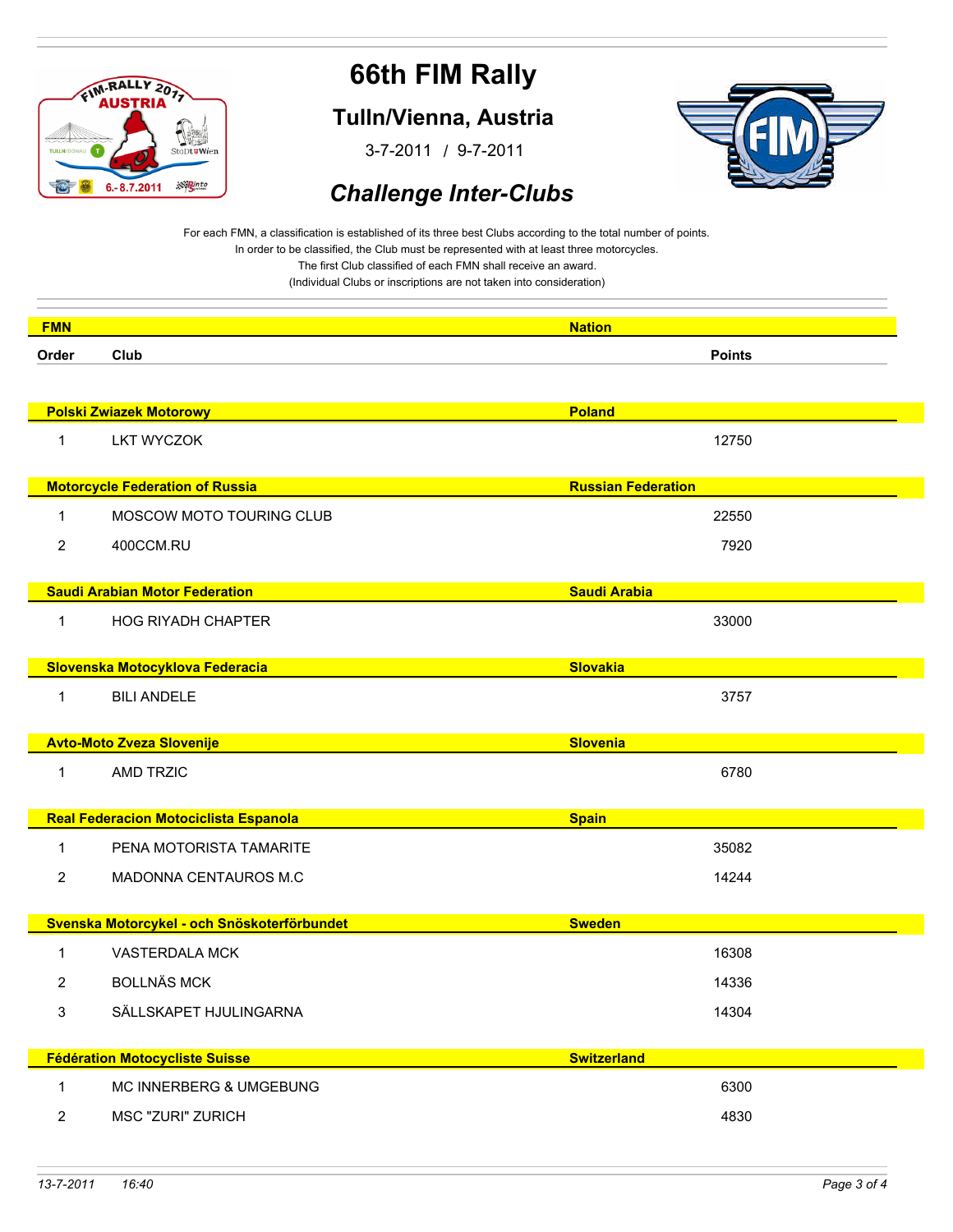

#### **Tulln/Vienna, Austria**

/ 3-7-2011 9-7-2011



### *Challenge Inter-Clubs*

For each FMN, a classification is established of its three best Clubs according to the total number of points. In order to be classified, the Club must be represented with at least three motorcycles. The first Club classified of each FMN shall receive an award.

| <b>FMN</b> |                              | <b>Nation</b>         |
|------------|------------------------------|-----------------------|
| Order      | Club                         | <b>Points</b>         |
| 3          | <b>MOTO-CLUB DES BAYARDS</b> | 3440                  |
|            | <b>Auto-Cycle Union</b>      | <b>United Kingdom</b> |
|            | MAYFLOWER MOTORCYCLE CLUB    | 19992                 |
| ົ          | <b>IMTC</b>                  | 4539                  |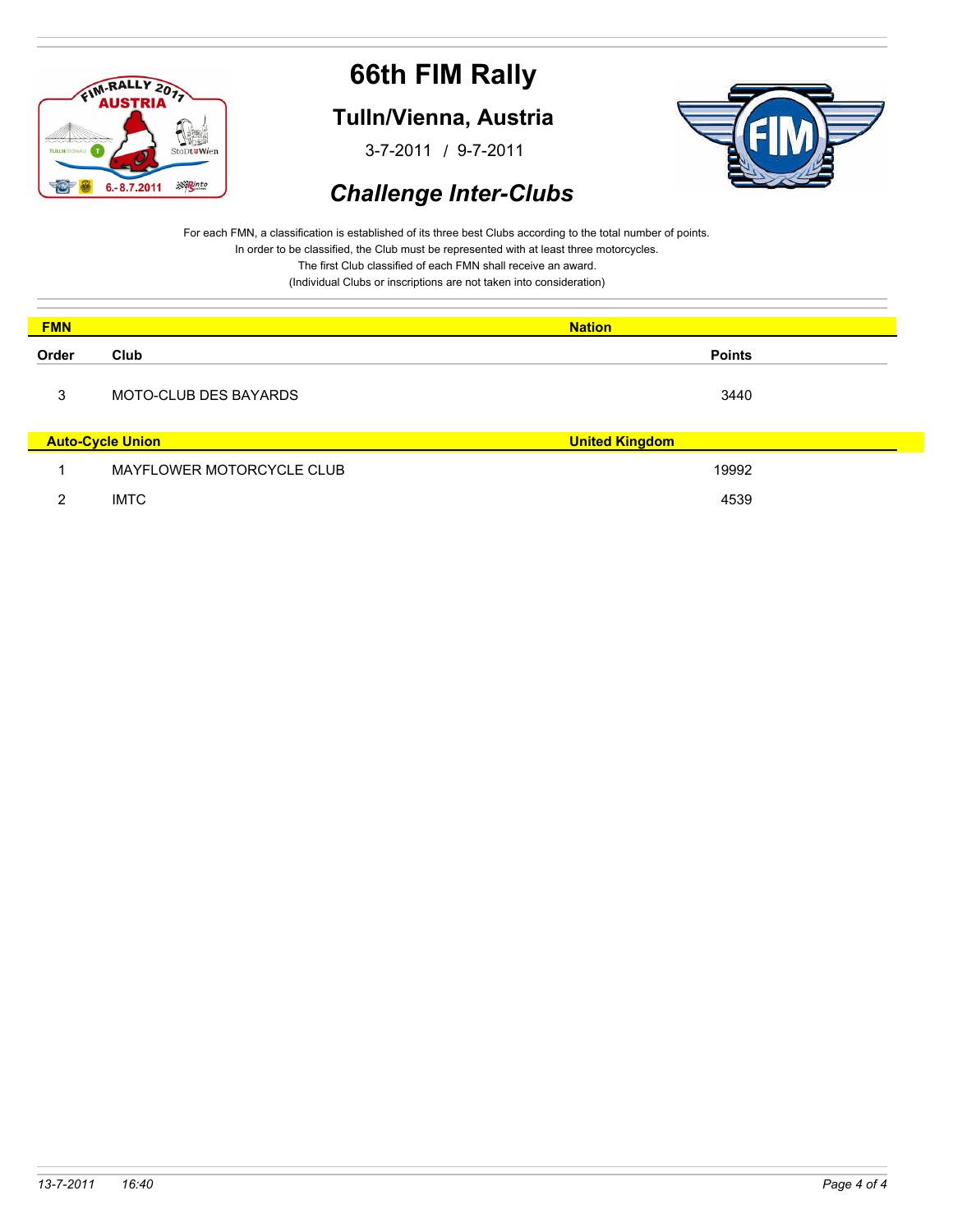

### **Tulln/Vienna, Austria**

/ 3-7-2011 9-7-2011

### *Challenge Italia*



Awards the FMN represented by the greatest number of motorcycle drivers under the age of 21 (the driver must be between the ages of 17 and 21 at the end of the month during which the FIM rally takes place)

| Order | Federation                                        | <b>Nation</b> | <b>Drivers</b> | <b>Points</b> |
|-------|---------------------------------------------------|---------------|----------------|---------------|
|       | Svenska Motorcykel - och Snöskoterförbundet       | Sweden        |                | 1885          |
| 2     | Norges Motorsportforbund                          | Norway        |                | 1600          |
| 3     | Koninklijke Nederlandse Motorrijders Vereniging   | Netherlands   |                | 1039          |
| 4     | Polski Zwiazek Motorowy                           | Poland        |                | 750           |
| 5     | Federation d'Automobillisme et de Motocyclisme de | Serbia        |                | 487           |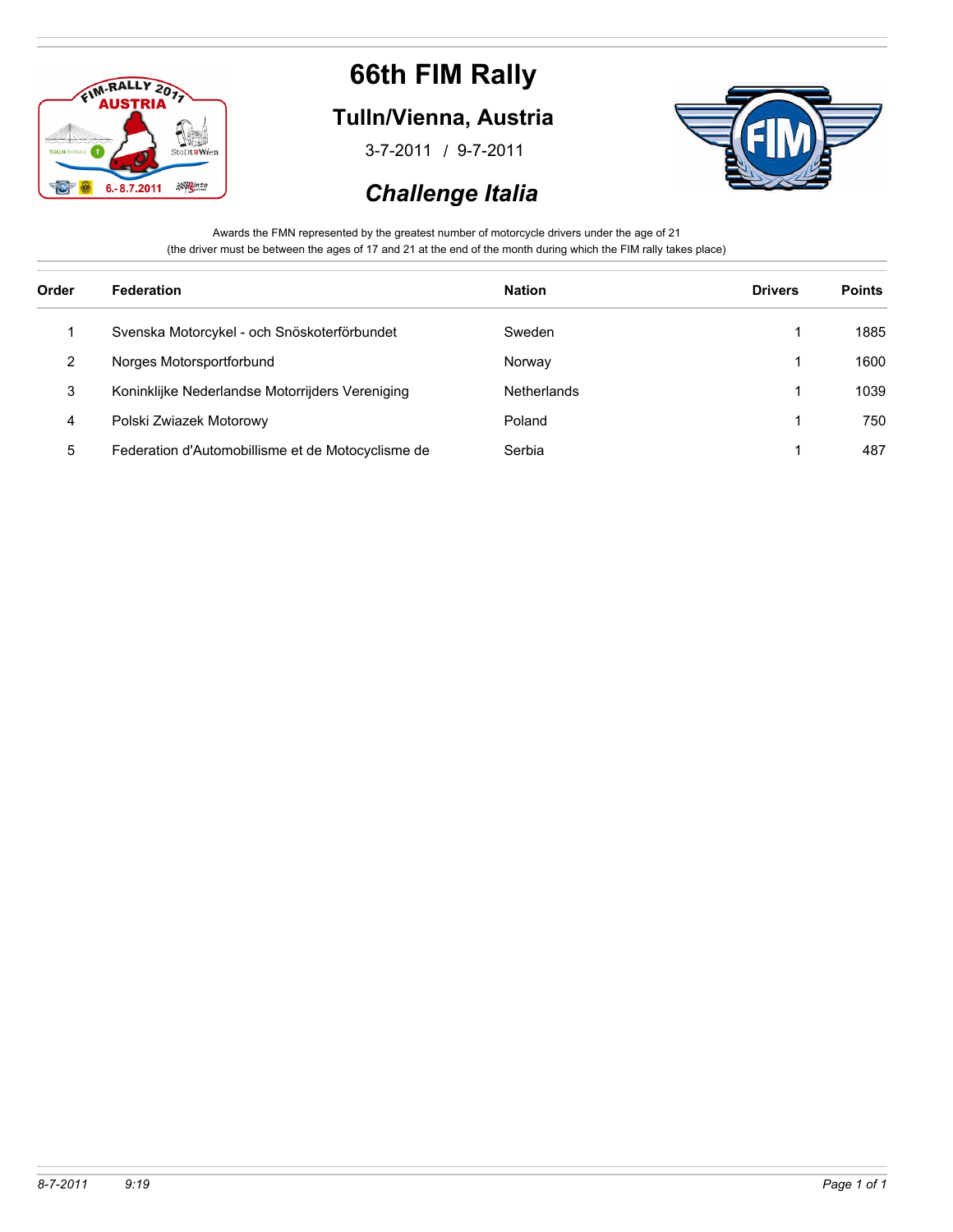

### **Tulln/Vienna, Austria**

/ 3-7-2011 9-7-2011



### *Challenge Luxembourg*

Awards the FMN with the greatest number of riders driving motorcycles of 50 cc and lower capacity

| Order | Federation                                  | <b>Nation</b>             | <b>Riders</b> | <b>Points</b> |
|-------|---------------------------------------------|---------------------------|---------------|---------------|
| 1     | Autoklub of the Czech Republic              | Czech Republic            | 5             | 1571          |
| 2     | Avto Moto Sojuz na Makedonija (AMSM)        | Macedonia                 | 2             | 2600          |
| 3     | Polski Zwiazek Motorowy                     | Poland                    | 2             | 1500          |
| 4     | Motorcycle Federation of Russia             | <b>Russian Federation</b> |               | 2050          |
| 5     | Svenska Motorcykel - och Snöskoterförbundet | Sweden                    |               | 1885          |
| 6     | Moto Club de Monaco                         | Monaco                    |               | 1150          |
| ⇁     | Danmarks Motor Union                        | Denmark                   |               |               |
|       |                                             |                           |               |               |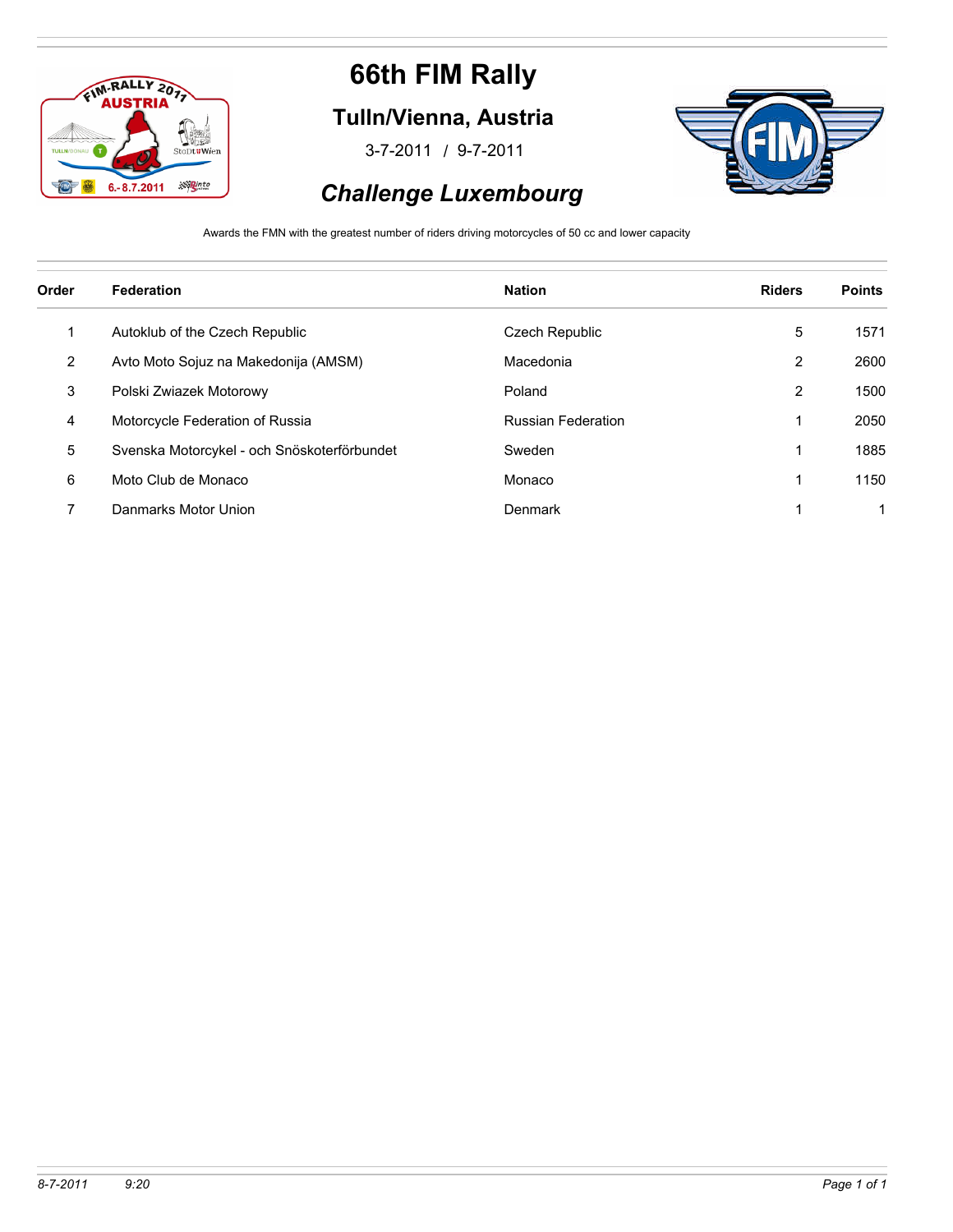

**Tulln/Vienna, Austria**

/ 3-7-2011 9-7-2011



#### *Challenge Meritum FIM*

Awards the FMN represented by the greatest number of motorcyclists who are holders of the FIM Meritum or Co-Meritum Badge of Honour. In case of a tie between the FMNs, the participation of non-motorcycle participants who are holders of the FIM Meritum award will be taken into consideration

| Order        | <b>Federation</b>                               | <b>Nation</b>            | motorcycles    | <b>Meritums</b><br>(cars) |
|--------------|-------------------------------------------------|--------------------------|----------------|---------------------------|
| $\mathbf{1}$ | Federazione Motociclistica Italiana             | Italy                    | 125            | (3)                       |
| 2            | Svenska Motorcykel - och Snöskoterförbundet     | Sweden                   | 75             | (4)                       |
| 3            | Suomen Moottoriliitto r.y.                      | Finland                  | 56             |                           |
| 4            | Deutscher Motor Sport Bund e. V.                | Germany                  | 32             | (3)                       |
| 5            | Norges Motorsportforbund                        | Norway                   | 30             |                           |
| 6            | Koninklijke Nederlandse Motorrijders Vereniging | Netherlands              | 25             | (4)                       |
| 7            | Fédération Motocycliste Suisse                  | Switzerland              | 24             |                           |
| 8            | Fédération Motocycliste de Belgique             | Belgium                  | 18             |                           |
| 9            | Danmarks Motor Union                            | Denmark                  | 16             |                           |
| 10           | Avto-Moto Zveza Slovenije                       | Slovenia                 | 12             |                           |
| 11           | Autoklub of the Czech Republic                  | <b>Czech Republic</b>    | 11             | (1)                       |
| 12           | Auto-Cycle Union                                | United Kingdom           | 11             |                           |
|              | Hrvatski Motociklisticki Savez                  | Croatia                  | 11             |                           |
| 14           | Avto Moto Sojuz na Makedonija (AMSM)            | Macedonia                | $\overline{7}$ |                           |
|              | Real Federacion Motociclista Espanola           | Spain                    | $\overline{7}$ |                           |
| 16           | Motor Cycle Union of Ireland                    | Ireland                  | 5              |                           |
|              | Slovenska Motocyklova Federacia                 | Slovakia                 | 5              |                           |
| 18           | Hungarian Motorcycle Sport Federation           | Hungary                  | 4              | (1)                       |
| 19           | Motorcycle Federation of Russia                 | Russian Federation       | 4              |                           |
| 20           | Moto Club de Monaco                             | Monaco                   | $\overline{c}$ |                           |
|              | Polski Zwiazek Motorowy                         | Poland                   | $\overline{c}$ |                           |
| 22           | American Motorcyclist Association               | United States of America | 1              |                           |
|              | Fédération Francaise de Motocyclisme            | France                   | 1              |                           |
|              | Motor Union du Grand Duché de Luxembourg        | Luxembourg               | 1              |                           |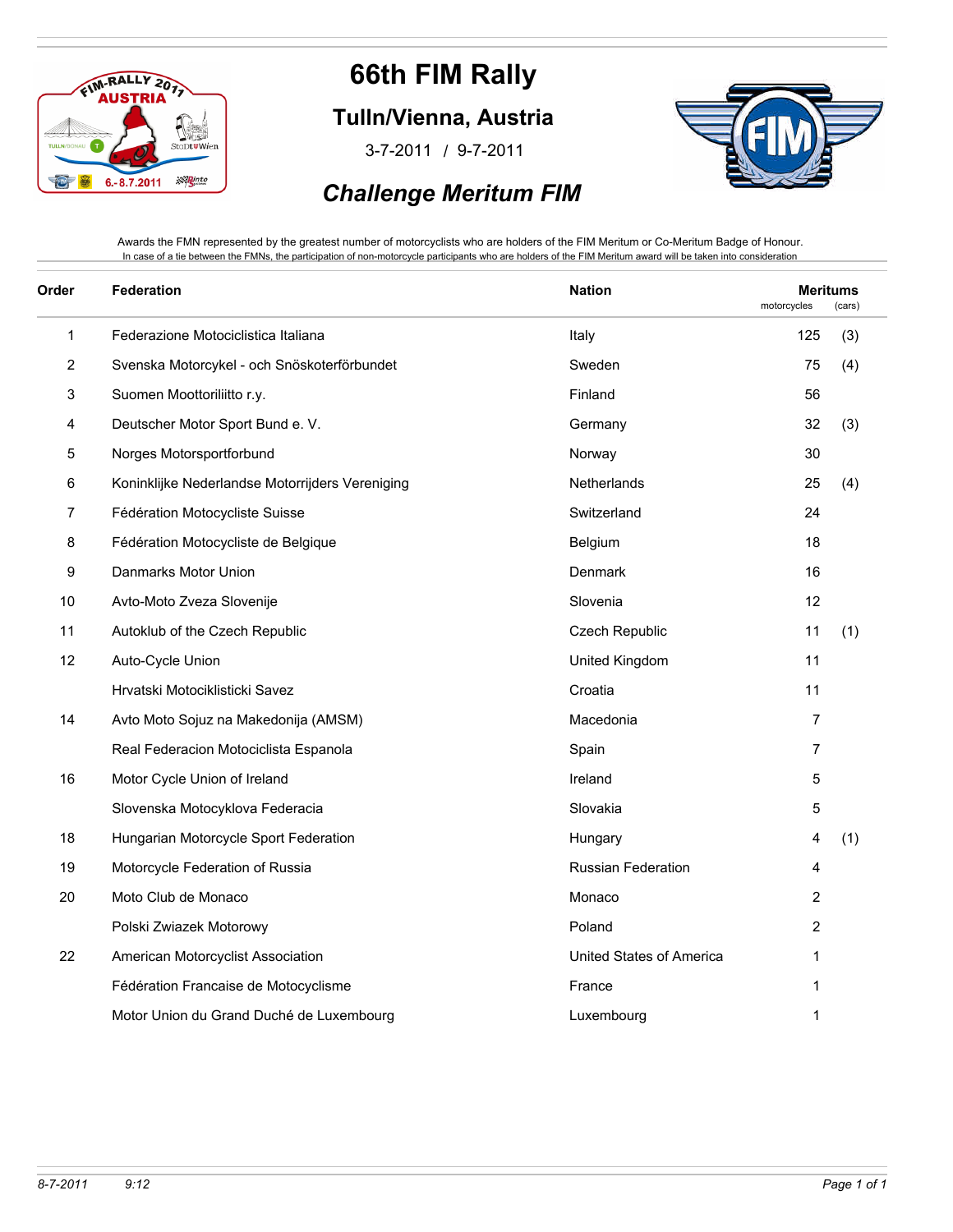

### **Tulln/Vienna, Austria**

/ 3-7-2011 9-7-2011



#### *Challenge Monaco*

Awards the FMN represented by the highest number of scooter drivers

| Order | Federation                                      | <b>Nation</b> | <b>Scooters</b> | <b>Points</b> |
|-------|-------------------------------------------------|---------------|-----------------|---------------|
|       | Federazione Motociclistica Italiana             | Italy         | 8               | 7032          |
| ົ     | Suomen Moottoriliitto r.y.                      | Finland       |                 | 2390          |
| 3     | Koninklijke Nederlandse Motorrijders Vereniging | Netherlands   |                 | 1039          |
|       |                                                 |               |                 |               |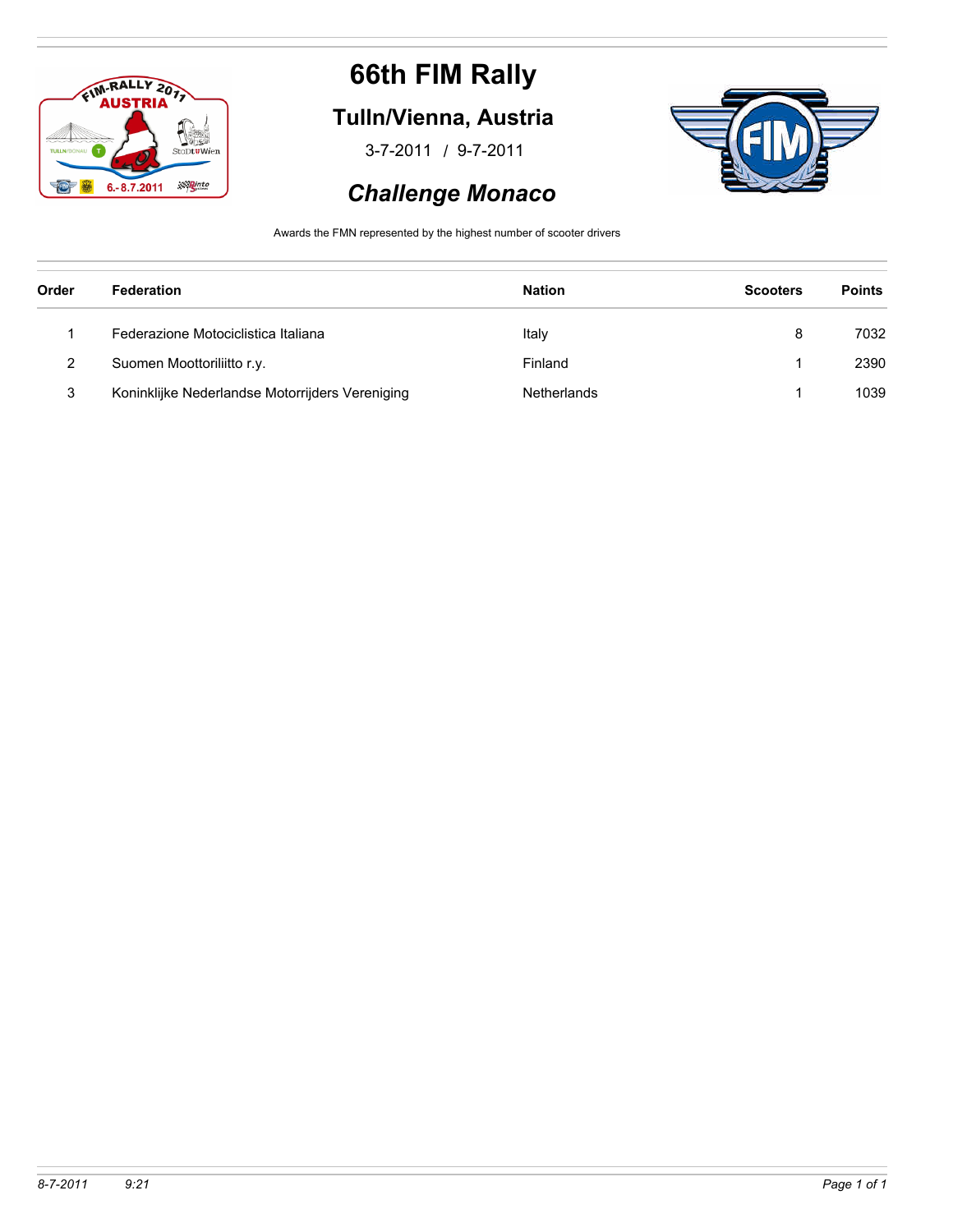

### **Tulln/Vienna, Austria**

/ 3-7-2011 9-7-2011



### *Challenge Nederland*

Awards the FMN represented by the greatest number of motorcyclists with sidecar

| Order          | <b>Federation</b>                               | <b>Nation</b>             | <b>Sidecars</b> | <b>Points</b> |
|----------------|-------------------------------------------------|---------------------------|-----------------|---------------|
| 1              | Fédération Motocycliste Suisse                  | Switzerland               | 8               | 5380          |
| $\overline{2}$ | Svenska Motorcykel - och Snöskoterförbundet     | Sweden                    | 6               | 9878          |
| 3              | Norges Motorsportforbund                        | Norway                    | 5               | 10363         |
| 4              | Suomen Moottoriliitto r.y.                      | Finland                   | 2               | 4821          |
| 5              | Koninklijke Nederlandse Motorrijders Vereniging | <b>Netherlands</b>        | 2               | 2101          |
| 6              | Deutscher Motor Sport Bund e. V.                | Germany                   | 2               | 1770          |
| 7              | Motorcycle Federation of Russia                 | <b>Russian Federation</b> | 1               | 1980          |
| 8              | Auto-Cycle Union                                | United Kingdom            |                 | 1666          |
| 9              | Danmarks Motor Union                            | <b>Denmark</b>            | 1               | 1200          |
| 10             | Hungarian Motorcycle Sport Federation           | Hungary                   |                 | 288           |
|                |                                                 |                           |                 |               |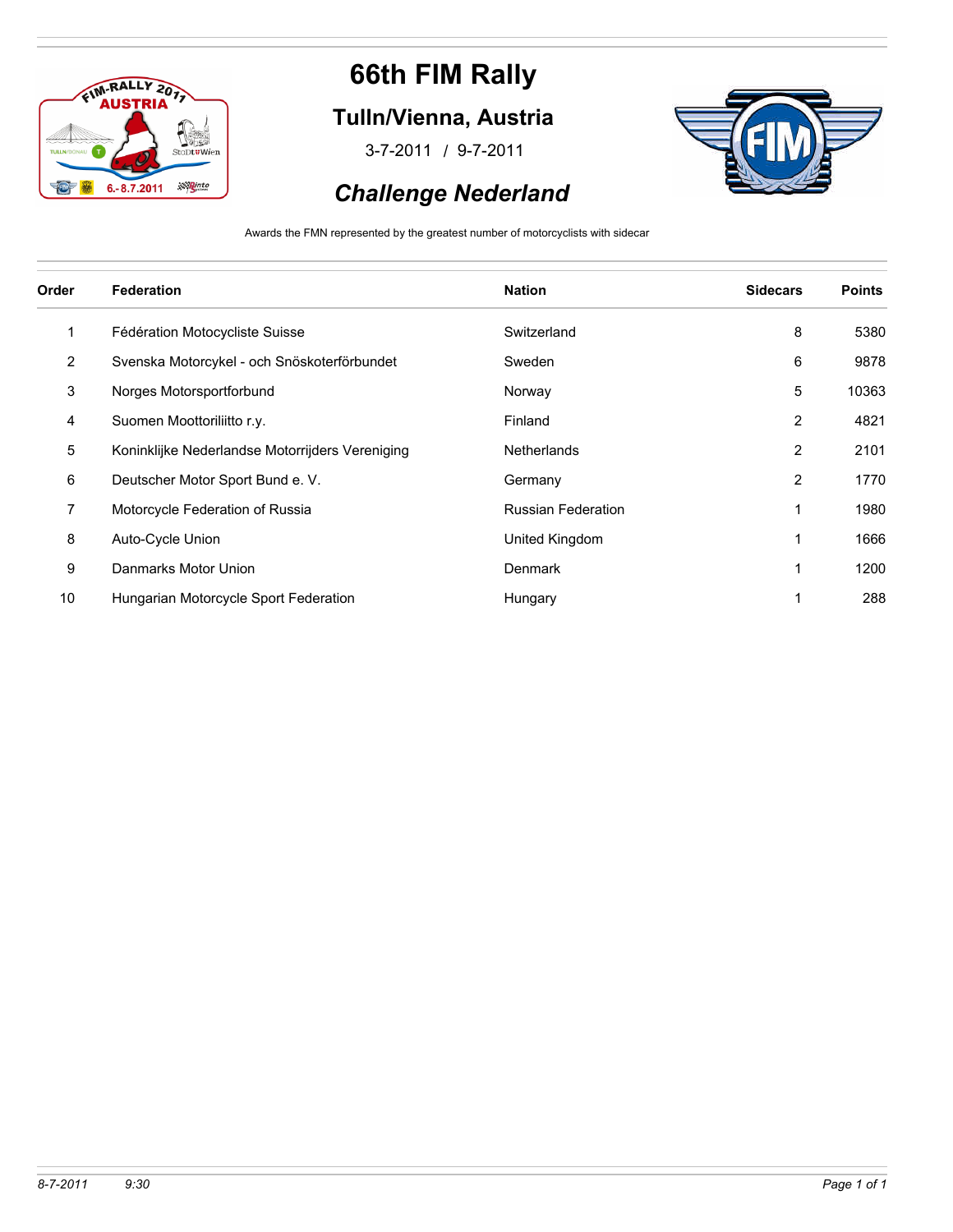

### **Tulln/Vienna, Austria**

/ 3-7-2011 9-7-2011

#### *Challenge Norway*



| Order        | Club                                  | <b>Nation</b> | <b>Distance</b> |
|--------------|---------------------------------------|---------------|-----------------|
| $\mathbf{1}$ | AL EHSA BOYS                          | Saudi Arabia  | 5500            |
|              | <b>HOG RIYADH CHAPTER</b>             | Saudi Arabia  | 5500            |
| 3            | UNITED BIKERS TEAM                    | Saudi Arabia  | 5400            |
| 4            | GOLDWING CLUB NORWAY                  | Norway        | 3063            |
| 5            | <b>MALANGEN MCK</b>                   | Norway        | 3062            |
| 6            | HAUKIPUTAAN MOOTORIKELKKAILIJAT       | Finland       | 2818            |
| 7            | LIEKSAN MOOTTORIKERHO RY              | Finland       | 2591            |
| 8            | KYRÖSJÄRVEN SEUDUN MOOTTORIPYÖRÄKERHO | Finland       | 2589            |
| 9            | <b>MC KITEE</b>                       | Finland       | 2575            |
| 10           | <b>TERVAKOSKEN MK</b>                 | Finland       | 2482            |
| 11           | THE MOTOR CLUB OF HYVINKÄÄ            | Finland       | 2431            |
| 12           | SAVOLANKATU MOTORISTIT                | Finland       | 2415            |
|              | SAVONKINNAN MOTORISTIT                | Finland       | 2415            |
| 14           | DOROTEA MCK "FRIDAS" - DOROTEA        | Sweden        | 2411            |
| 15           | TUUSULAN MOOTTORIKERRHO RY            | Finland       | 2397            |
| 16           | TOURING FINLANDIA MK                  | Finland       | 2390            |
|              | ZOO MC                                | Finland       | 2390            |
| 18           | NAF MC                                | Norway        | 2387            |
| 19           | AVEROY MC KLUBB                       | Norway        | 2378            |
| 20           | MADONNA CENTAUROS M.C                 | Spain         | 2374            |
| 21           | OESTERSUNDS MCC                       | Sweden        | 2330            |
| 22           | ÖMCC - ÖRNSKÖLSVIK                    | Sweden        | 2308            |
|              | ÖRNSKÖLDSVIKS MCC                     | Sweden        | 2308            |
| 24           | <b>GRAATASS MC KLUBB MOLDE</b>        | Norway        | 2306            |
| 25           | MOLDE MC                              | Norway        | 2300            |
|              | NMF TOURING CLUB                      | Norway        | 2300            |
| 27           | SOLLEFTEA MOTORCYKLISTER              | Sweden        | 2275            |
| 28           | <b>VESTNES MCK</b>                    | Norway        | 2244            |
|              |                                       |               |                 |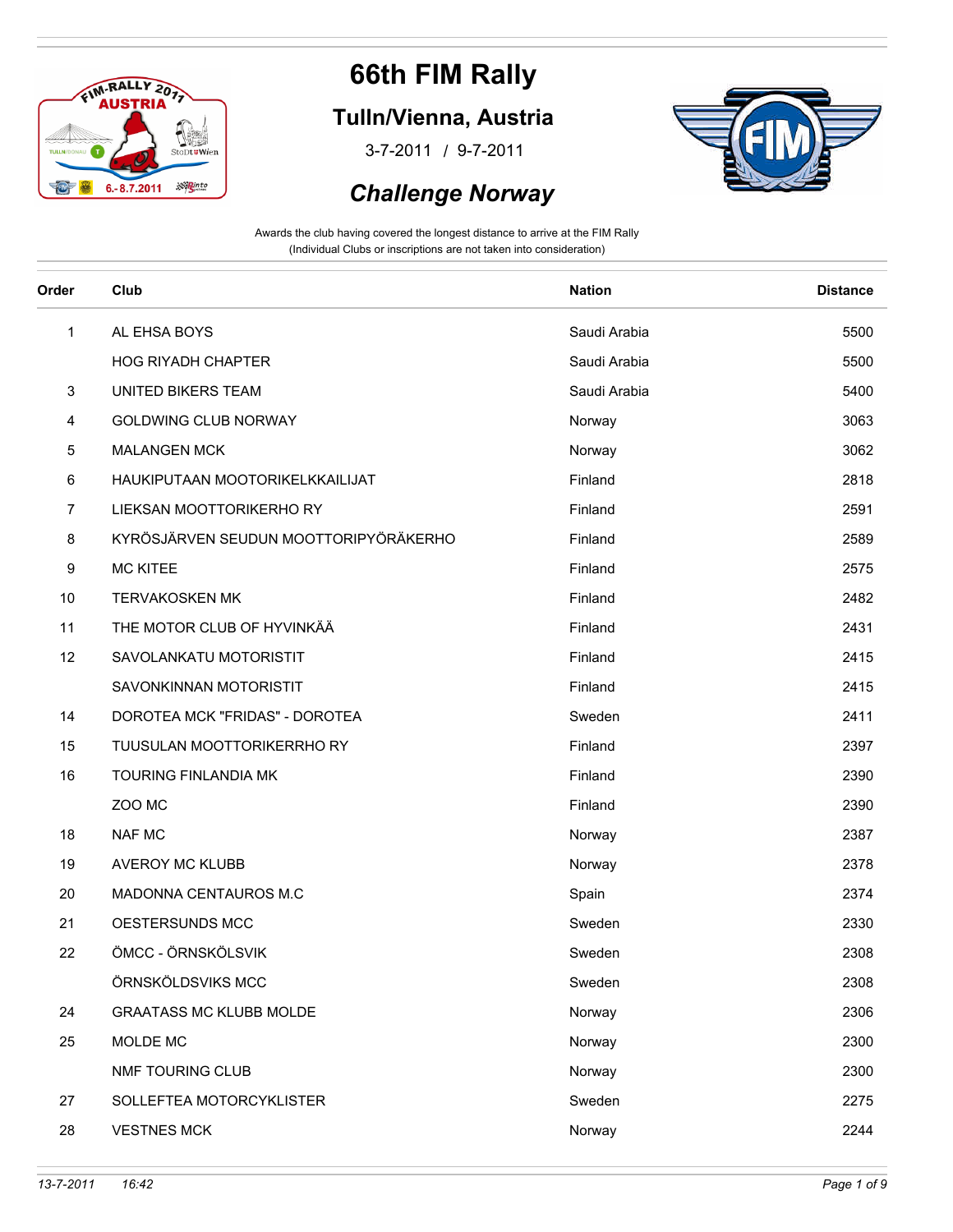

### **Tulln/Vienna, Austria**

/ 3-7-2011 9-7-2011

#### *Challenge Norway*



| Order | Club                               | <b>Nation</b>      | <b>Distance</b> |
|-------|------------------------------------|--------------------|-----------------|
| 29    | NAF MC-TRONDHEIM                   | Norway             | 2225            |
| 30    | <b>NIDAROS MCK</b>                 | Norway             | 2217            |
| 31    | HÄRNÖKNUTTERS - HÄRNÖSAND          | Sweden             | 2210            |
| 32    | DMCK FRIDAS - DOROTEA              | Sweden             | 2207            |
| 33    | <b>DMTC</b>                        | Ireland            | 2200            |
| 34    | SOMERON MOOTTORIKERHO              | Finland            | 2191            |
| 35    | ROOTERS MCC                        | Ireland            | 2150            |
| 36    | SUNDSVALLS MCC                     | Sweden             | 2144            |
| 37    | MC ZONA ROJA                       | Spain              | 2142            |
| 38    | MC SOGNE                           | Norway             | 2120            |
| 39    | ROAD RUNNERS MC                    | Norway             | 2110            |
| 40    | DUBLIN MOTORCYCLE TOURING CLUB LTD | Ireland            | 2100            |
|       | WELSH COAST MCC                    | Norway             | 2100            |
| 42    | DELLE MADONIE                      | Italy              | 2090            |
| 43    | <b>HMCK - HUDIKSVALL</b>           | Sweden             | 2078            |
| 44    | MOSCOW MOTO TOURING CLUB           | Russian Federation | 2050            |
|       | MOTOCLUB TULA                      | Russian Federation | 2050            |
| 46    | <b>BOLLNÄS MCK</b>                 | Sweden             | 2048            |
| 47    | <b>SMTT</b>                        | Sweden             | 2022            |
| 48    | 400CCM.RU                          | Russian Federation | 1980            |
|       | <b>MC TULA</b>                     | Russian Federation | 1980            |
| 50    | PENA MOTORISTA TAMARITE            | Spain              | 1949            |
| 51    | SILVER FOX MC                      | Norway             | 1947            |
| 52    | RED WINGS MORA MCK                 | Sweden             | 1886            |
| 53    | <b>TERTITTEN MC</b>                | Norway             | 1868            |
| 54    | ÖSTRA AROS MCK                     | Sweden             | 1851            |
| 55    | <b>MCK TOURING</b>                 | Sweden             | 1837            |
| 56    | HEDEMORA TT SWEDEN                 | Sweden             | 1821            |
|       |                                    |                    |                 |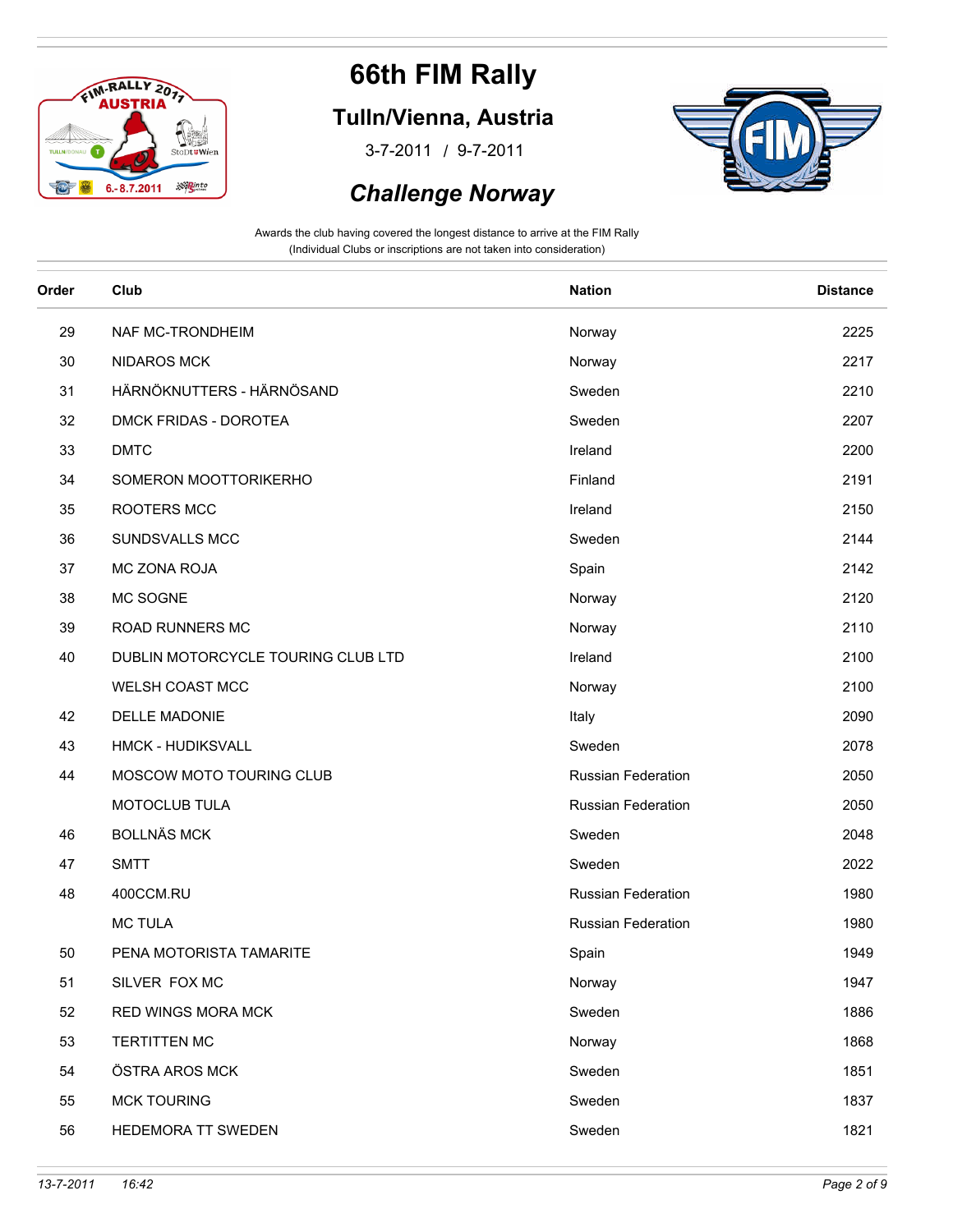

### **Tulln/Vienna, Austria**

/ 3-7-2011 9-7-2011

#### *Challenge Norway*



| Order | Club                            | <b>Nation</b>  | <b>Distance</b> |
|-------|---------------------------------|----------------|-----------------|
| 57    | OESTRA AROS MCK - UPPSALA       | Sweden         | 1819            |
| 58    | VASTERDALA MCK                  | Sweden         | 1812            |
| 59    | <b>WERMDÖ BIKERS</b>            | Sweden         | 1809            |
| 60    | PAOLO ROSSI CINA                | Italy          | 1800            |
| 61    | SÄLLSKAPET HJULINGARNA          | Sweden         | 1788            |
| 62    | SUNSET MC TORGGT                | Norway         | 1785            |
| 63    | <b>LIMA NORRA TOURING</b>       | Sweden         | 1770            |
| 64    | <b>BMW CLUB GB</b>              | United Kingdom | 1763            |
| 65    | <b>IASMOS MC GREECE</b>         | Greece         | 1757            |
| 66    | <b>HALLSTA MC-T</b>             | Sweden         | 1755            |
| 67    | SENIOR MC                       | Norway         | 1750            |
| 68    | <b>ASKER MC-CLUB</b>            | Norway         | 1740            |
|       | <b>MC VENNER</b>                | Norway         | 1740            |
| 70    | SUNRISE RIDERS H-D              | Norway         | 1700            |
| 71    | <b>BMW KLUB NORWAY</b>          | Norway         | 1677            |
| 72    | MC LE DUNE                      | Italy          | 1674            |
| 73    | HOT IRON MC VALDEMARSVIK        | Sweden         | 1671            |
| 74    | MC LUCONNAIS                    | France         | 1668            |
| 75    | MAYFLOWER MOTORCYCLE CLUB       | United Kingdom | 1666            |
| 76    | <b>KUMLA RIDERS MC</b>          | Sweden         | 1662            |
| 77    | MC PONT CHATELAIN               | France         | 1655            |
| 78    | MOTOCLUB CHIRONE                | Italy          | 1650            |
| 79    | TIRREMOTO CETRARO               | Italy          | 1612            |
| 80    | ARENDAL TOURING KLUBB           | Norway         | 1600            |
| 81    | MUNKEBODA MOONSHINERS - KIMSTAD | Sweden         | 1591            |
| 82    | <b>TÖRNROS MC</b>               | Sweden         | 1575            |
| 83    | MOTOCLUB DOMENICO D ANGELO      | Italy          | 1550            |
| 84    | HAN HERRED MC CLUB              | Denmark        | 1540            |
|       |                                 |                |                 |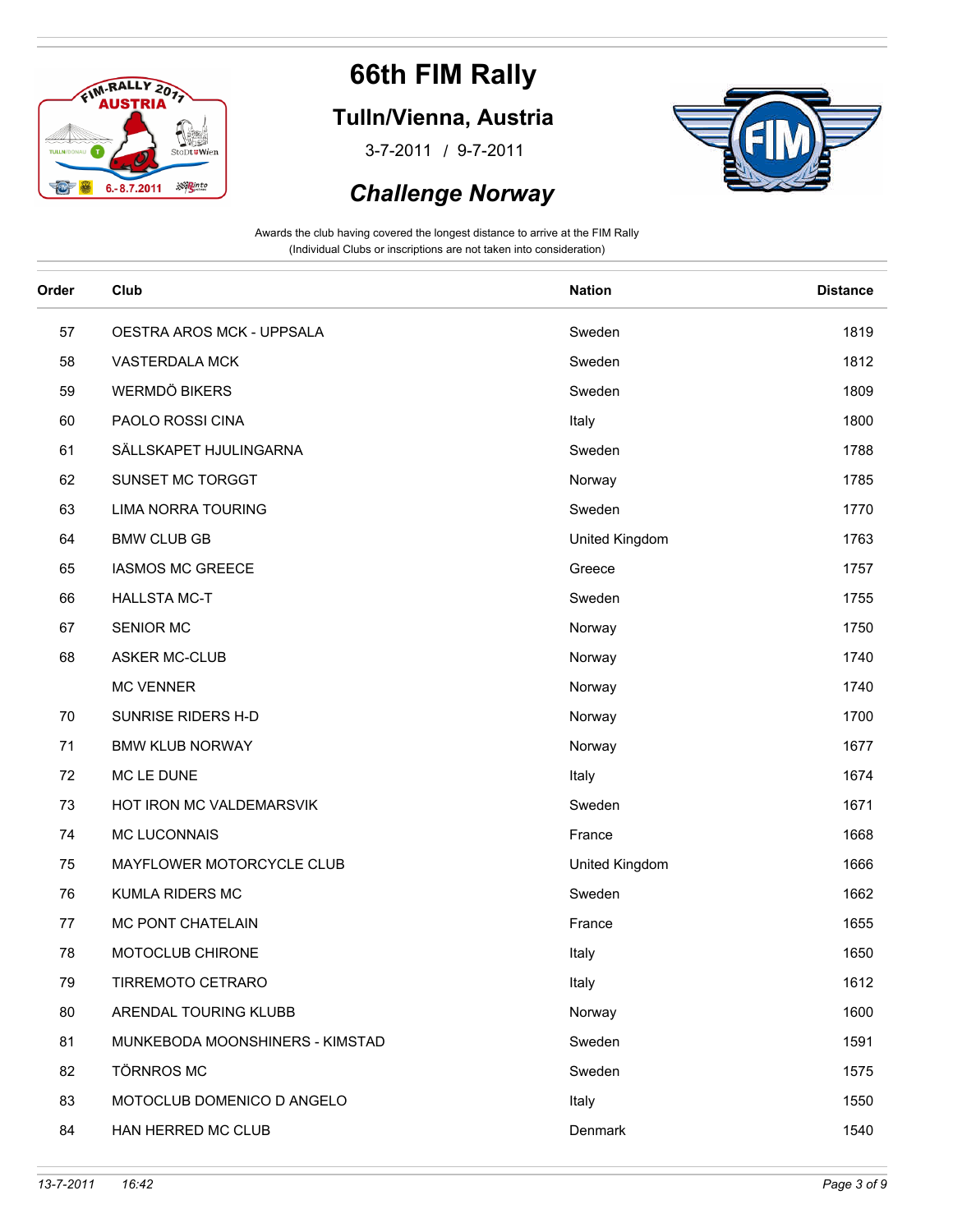

### **Tulln/Vienna, Austria**

/ 3-7-2011 9-7-2011



#### *Challenge Norway*

| Order | Club                                | <b>Nation</b>  | <b>Distance</b> |
|-------|-------------------------------------|----------------|-----------------|
| 85    | <b>IMTC</b>                         | United Kingdom | 1513            |
| 86    | <b>HJEM'FRA MC</b>                  | Denmark        | 1500            |
|       | <b>MJOLNER MC</b>                   | Denmark        | 1500            |
| 88    | NÄSSJÖ MC CLUB - STENSJÖN           | Sweden         | 1473            |
| 89    | BEETHOOVENS MC - KALMAR             | Sweden         | 1470            |
|       | <b>VETLANDA MCK</b>                 | Sweden         | 1470            |
| 91    | VÄTTERBYGDENS MCK                   | Sweden         | 1464            |
| 92    | THE VINCENT HRD OWNERS' CLUB        | United Kingdom | 1456            |
| 93    | <b>TULLGARNS MCC</b>                | Sweden         | 1451            |
| 94    | ANDREA TESTA                        | Italy          | 1450            |
|       | MC ANDREA TESTA                     | Italy          | 1450            |
| 96    | <b>BULL'S MC</b>                    | Denmark        | 1445            |
| 97    | <b>SKARABORGS MCTC</b>              | Sweden         | 1443            |
| 98    | <b>HELSINGE MC KLUB</b>             | Denmark        | 1441            |
| 99    | MC CHAUFFORERNE                     | Denmark        | 1435            |
| 100   | <b>GIVE MC</b>                      | Denmark        | 1400            |
|       | MC TOURING CLUB DANMARK             | Denmark        | 1400            |
|       | <b>RETKI PTICI</b>                  | Macedonia      | 1400            |
| 103   | <b>MCK VIKINGARNA</b>               | Sweden         | 1398            |
| 104   | <b>FMCK VARBERG</b>                 | Sweden         | 1378            |
| 105   | HERMANS HEDNINGAR LMCK              | Sweden         | 1367            |
| 106   | RÖDE ORM C/O JOHANSSON RYLON/RYSSBY | Sweden         | 1356            |
| 107   | BMW TOURING CLUB - VÄSTERLANDA      | Sweden         | 1355            |
| 108   | <b>FMCK KRONOBERG</b>               | Sweden         | 1350            |
|       | ROLD SKOV MC                        | Denmark        | 1350            |
|       | THE OLD KNUTTERS / HALLAND          | Sweden         | 1350            |
| 111   | <b>FLOALT MCK</b>                   | Sweden         | 1278            |
| 112   | <b>MOLLENARMEN</b>                  | Denmark        | 1250            |
|       |                                     |                |                 |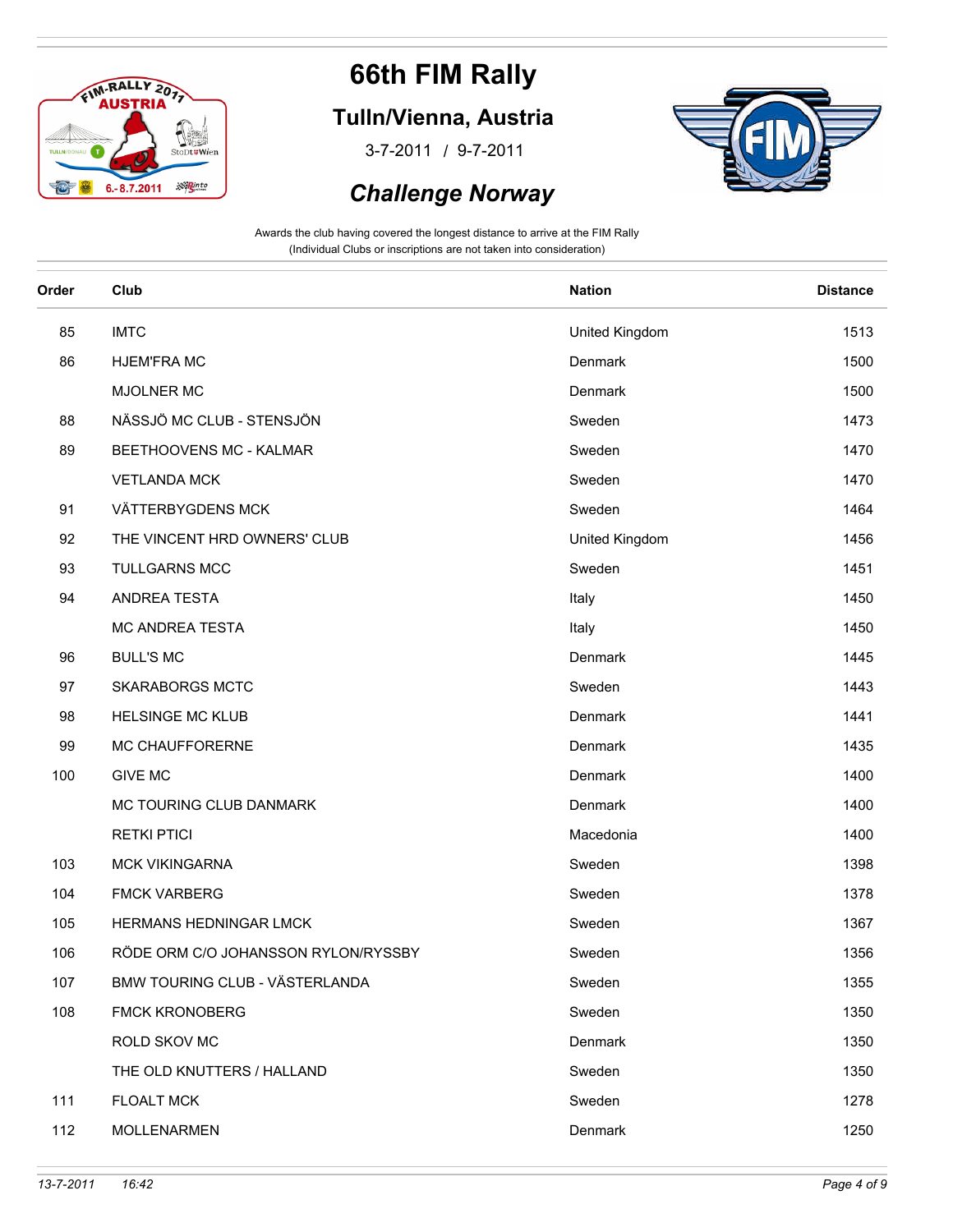

### **Tulln/Vienna, Austria**

/ 3-7-2011 9-7-2011

#### *Challenge Norway*



| Order | Club                        | <b>Nation</b> | <b>Distance</b> |
|-------|-----------------------------|---------------|-----------------|
|       | RAC RATZEBURG               | Germany       | 1250            |
|       | STENLOSE MC                 | Denmark       | 1250            |
| 115   | AMC GYVERINKHOVE            | Belgium       | 1230            |
| 116   | HIBIDESMUS MUCELURES MCC    | Sweden        | 1219            |
| 117   | AMK VARDAR                  | Macedonia     | 1200            |
|       | MC MERITUM TEAM CLUB        | Macedonia     | 1200            |
|       | <b>MC SUSAA</b>             | Denmark       | 1200            |
| 120   | <b>APRILIA</b>              | Italy         | 1198            |
| 121   | <b>MC MARTINISTAD</b>       | Netherlands   | 1196            |
| 122   | K.M.A.C MENEN               | Belgium       | 1195            |
| 123   | MC HEIDEFUECHSE             | Germany       | 1185            |
| 124   | <b>SKANES MC</b>            | Sweden        | 1173            |
| 125   | MOTORCLUB ZEEUWS VLAANDEREN | Netherlands   | 1170            |
| 126   | MBC TOURING REGIONE LAZIO   | Italy         | 1160            |
|       | MBC TOURING ROMA            | Italy         | 1160            |
| 128   | MERITUM CLUB SWEDEN         | Sweden        | 1150            |
|       | MOTO-CLUB DE MONACO         | Monaco        | 1150            |
| 130   | <b>DINO ANGELETTI</b>       | Italy         | 1146            |
| 131   | <b>BMW CLUB NEDERLAND</b>   | Netherlands   | 1126            |
| 132   | <b>ASM BUGEY</b>            | France        | 1125            |
| 133   | <b>BMW MC VLAANDEREN</b>    | Belgium       | 1123            |
| 134   | MC GENTLEMAN BORDIGHERA     | Italy         | 1111            |
| 135   | AMC VITERBO                 | Italy         | 1100            |
|       | AUTO MOTO CLUB              | Italy         | 1100            |
|       | <b>GOTTLIEB DAIMLER</b>     | Italy         | 1100            |
|       | MC PERAZZONE                | Italy         | 1100            |
| 139   | MOTO CLUB DES BOURDONS      | France        | 1062            |
| 140   | MTC DE VELUWE               | Netherlands   | 1060            |
|       |                             |               |                 |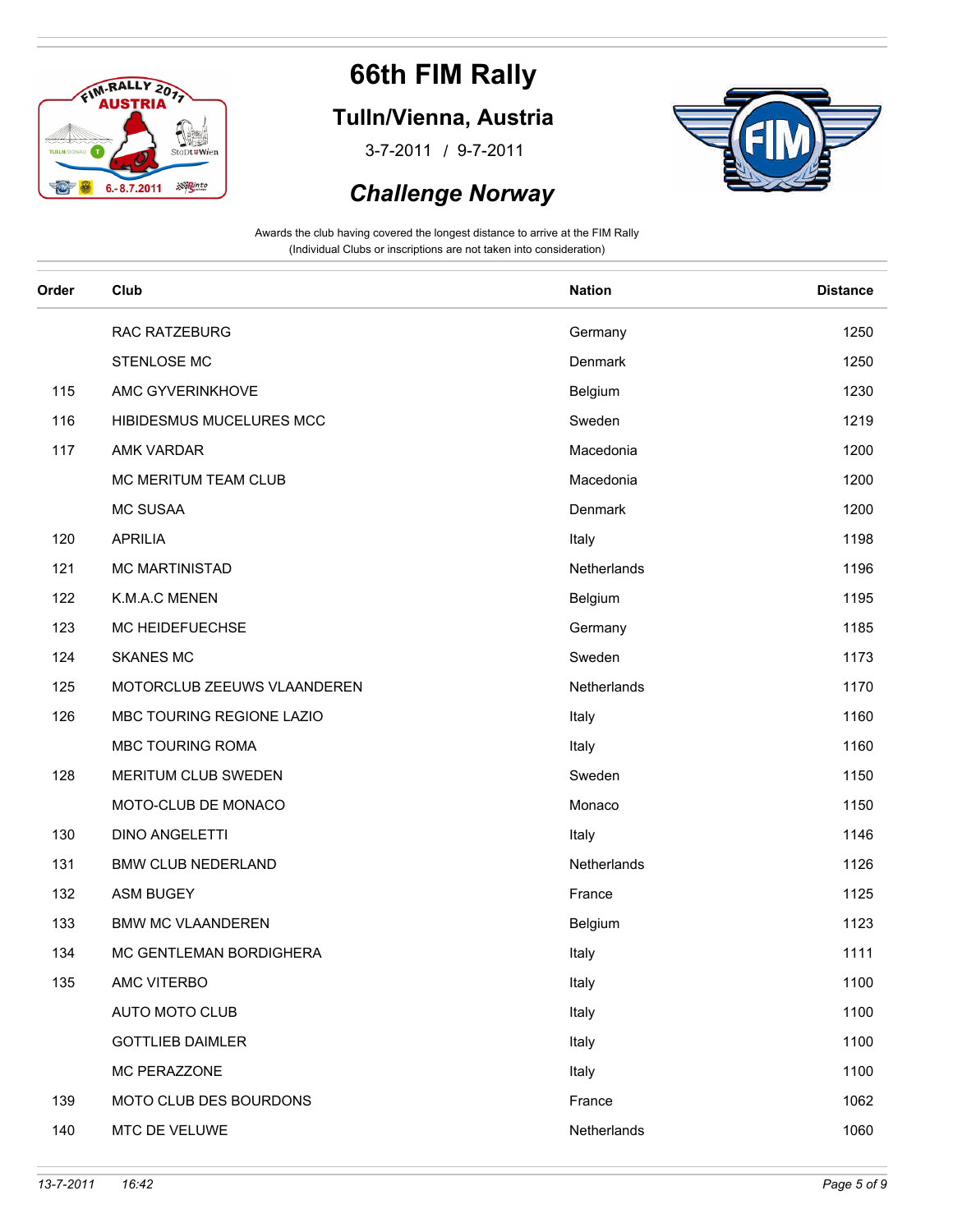

### **Tulln/Vienna, Austria**

/ 3-7-2011 9-7-2011



#### *Challenge Norway*

| Order | Club                                  | <b>Nation</b> | <b>Distance</b> |
|-------|---------------------------------------|---------------|-----------------|
| 141   | MC DE RIJNRIDDERS                     | Netherlands   | 1053            |
| 142   | <b>KAMC HERENTALS</b>                 | Belgium       | 1052            |
| 143   | MALVITO CENTAURI DELL ESARO           | Italy         | 1050            |
| 144   | VAMC GRAAFSCHAPRIJDERS                | Netherlands   | 1042            |
| 145   | AMICI DI STRADA - CIVITANOVA MARCHE   | Italy         | 1040            |
| 146   | MC DE BLIJDE RIJDERS                  | Netherlands   | 1035            |
| 147   | <b>LOOISE MK</b>                      | Belgium       | 1033            |
| 148   | <b>MC PONENTE</b>                     | Italy         | 1030            |
| 149   | NEEDSE MC                             | Netherlands   | 1024            |
| 150   | MC LES ANGES HEUREUX                  | Switzerland   | 1021            |
| 151   | MC ASOM                               | Netherlands   | 1018            |
| 152   | <b>MC KOERSEL</b>                     | Belgium       | 1017            |
| 153   | TIGULLIO MOTOR CLUB                   | Italy         | 1012            |
| 154   | <b>VECCHIO PIEMONTE</b>               | Italy         | 1004            |
| 155   | TOUREN TEAM MUNSTERLAND               | Germany       | 1000            |
| 156   | IL BRUCO                              | Italy         | 999             |
| 157   | RAPALLO OLIVARI                       | Italy         | 990             |
| 158   | <b>GENTLEMEN BORDIGHERA</b>           | Italy         | 975             |
| 159   | FUORI GIRI 2001                       | Italy         | 970             |
| 160   | CENTOMILAKIM                          | Italy         | 960             |
| 161   | SENIGALLIA                            | Italy         | 959             |
| 162   | AMC ST VITH                           | Belgium       | 957             |
| 163   | LA BALZANA                            | Italy         | 950             |
|       | MC LA BALZANA CITTA DEL PALIO         | Italy         | 950             |
|       | MC MADONNA DEI CENTAURI - ALESSANDRIA | Italy         | 950             |
| 166   | <b>MC ROLLING BIKERS</b>              | Switzerland   | 945             |
| 167   | MSV NEVIGES-DORNAP                    | Germany       | 940             |
| 168   | MC PAOLO PERAZZONE                    | Italy         | 929             |
|       |                                       |               |                 |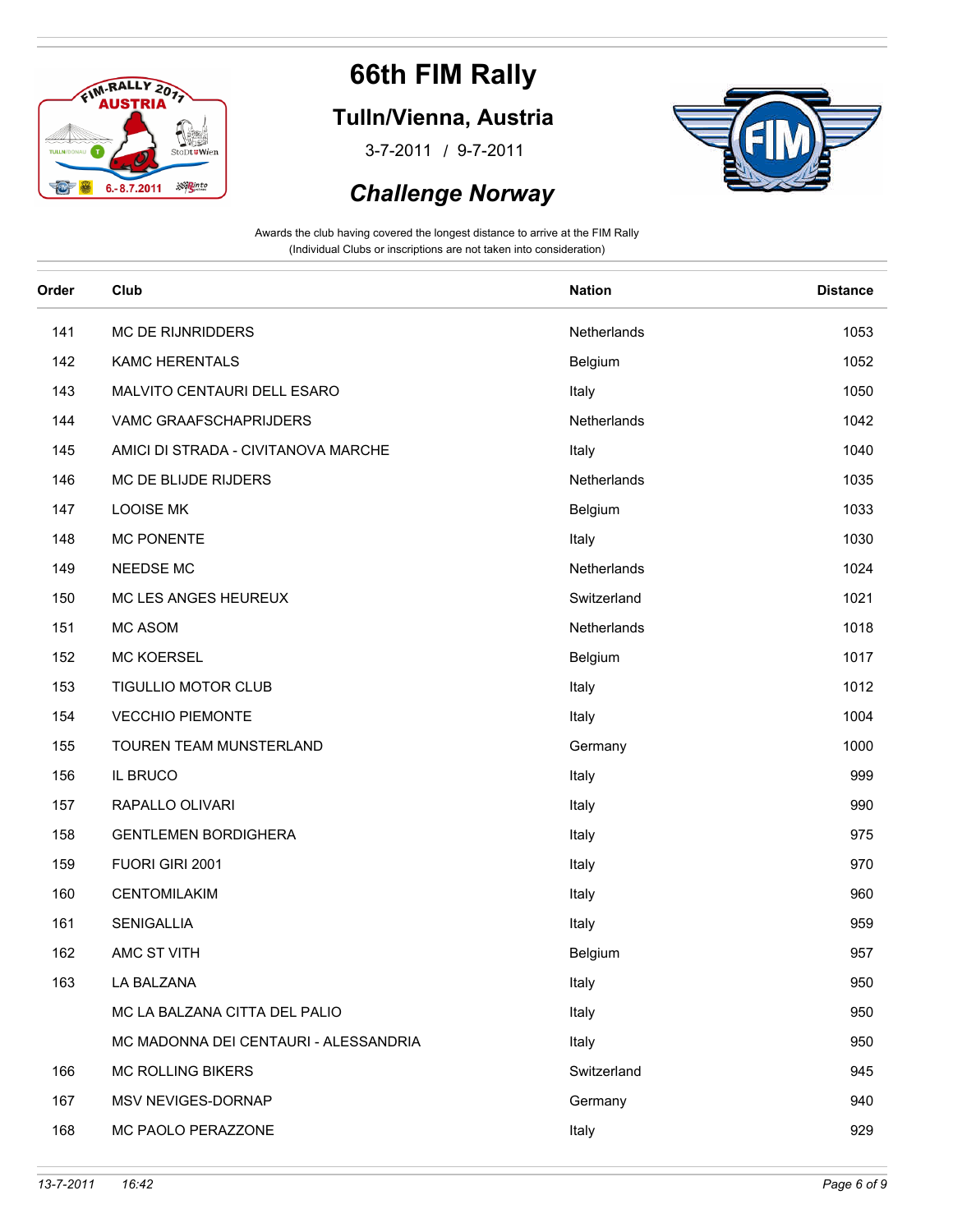

### **Tulln/Vienna, Austria**

/ 3-7-2011 9-7-2011

#### *Challenge Norway*



| Order | Club                             | <b>Nation</b> | <b>Distance</b> |
|-------|----------------------------------|---------------|-----------------|
|       | MOTODIPENDENTI - SERAVALLE SESIA | Italy         | 929             |
| 170   | 4343 ITALIA 043457 ITALIA        | Italy         | 920             |
| 171   | MC INNERBERG & UMGEBUNG          | Switzerland   | 900             |
|       | MSC VICTORIA LICHTERFELDE        | Germany       | 900             |
|       | OPLADENER MOTORRADCLUB           | Germany       | 900             |
| 174   | LAMBRETTA CLUB PAVIA             | Italy         | 894             |
|       | VIGILI DEL FUOCO ITALIA          | Italy         | 894             |
| 176   | MC LAMBRETTA CLUB PAVIA          | Italy         | 890             |
| 177   | MC LAC DE JOUX                   | Switzerland   | 888             |
| 178   | <b>MC MILANO</b>                 | Italy         | 874             |
| 179   | MC SEVESO                        | Italy         | 872             |
| 180   | <b>BMW CLUB FREIBURG</b>         | Germany       | 870             |
|       | <b>MC MORON</b>                  | Switzerland   | 870             |
| 182   | O. TENNI - RAVENNA               | Italy         | 868             |
| 183   | <b>GALLIANO</b>                  | Italy         | 864             |
| 184   | EUROPA BUSCATE                   | Italy         | 860             |
|       | MOTO-CLUB DES BAYARDS            | Switzerland   | 860             |
| 186   | MC SANTERNO IMOLA                | Italy         | 855             |
| 187   | MC VITTUONE                      | Italy         | 852             |
| 188   | <b>MC I LEONI</b>                | Italy         | 850             |
| 189   | ROBERTO LAVELLI - BRIVIO         | Italy         | 843             |
| 190   | MC CITTA DI CINISELLO            | Italy         | 840             |
|       | MC HARTENFELS TORGAU             | Germany       | 840             |
| 192   | MONZA O. CLEMENCIGH              | Italy         | 835             |
| 193   | <b>GESSATE</b>                   | Italy         | 833             |
| 194   | MARZENO - FAENZA                 | Italy         | 831             |
| 195   | MC LE LION'S                     | Switzerland   | 830             |
| 196   | <b>MC MUTINA</b>                 | Italy         | 810             |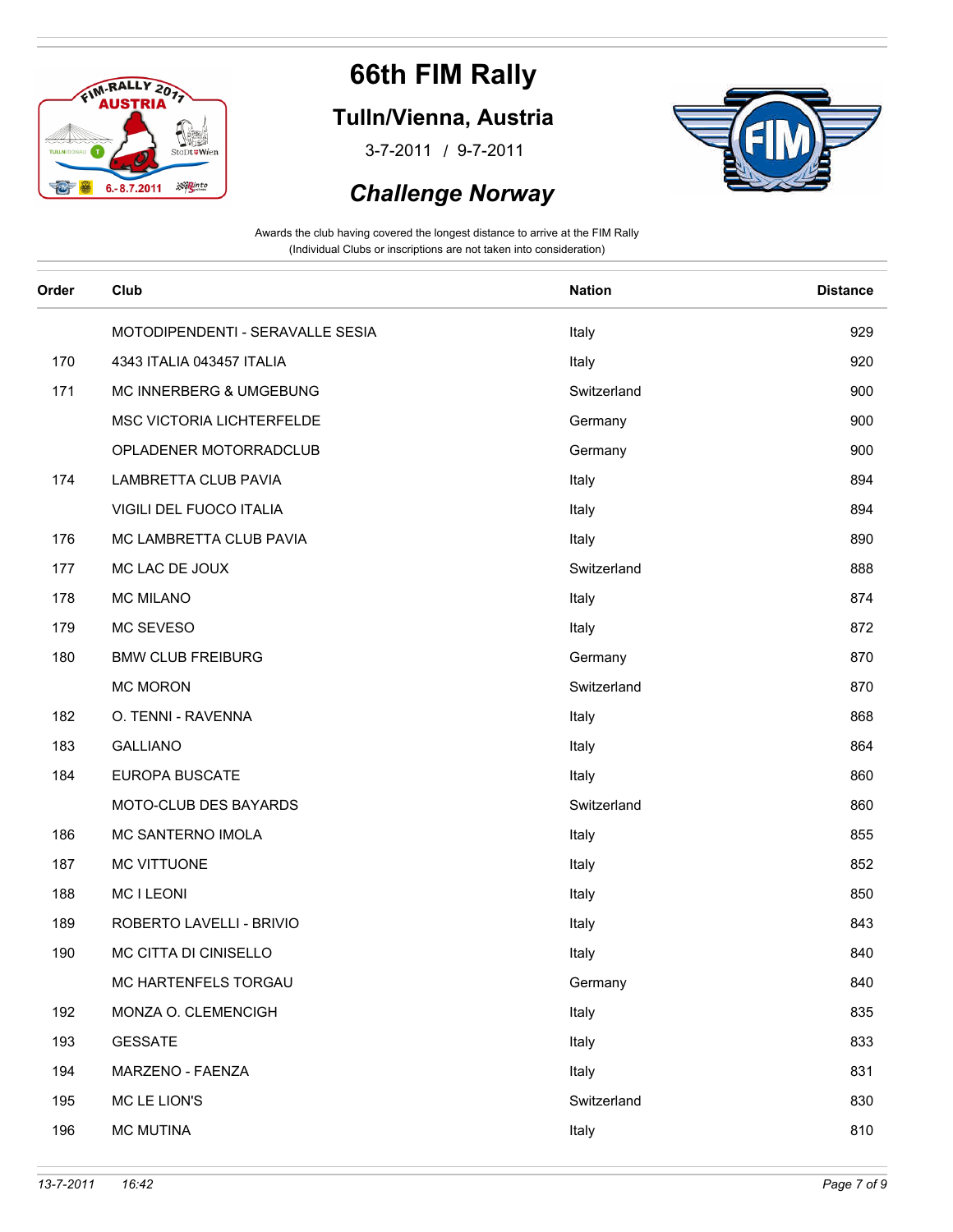

### **Tulln/Vienna, Austria**

/ 3-7-2011 9-7-2011





| Order | Club                            | <b>Nation</b>  | <b>Distance</b> |
|-------|---------------------------------|----------------|-----------------|
| 197   | MC LIVORNESE                    | Italy          | 800             |
| 198   | MSC SIHLTAL-ADLISWIL            | Switzerland    | 780             |
| 199   | MCS JOHANNISBERG                | Germany        | 770             |
| 200   | <b>LKT WYCZOK</b>               | Poland         | 750             |
|       | TOURENSPORT-CLUB TSC WINDROSE   | Germany        | 750             |
| 202   | MC ESTENZE                      | Italy          | 714             |
| 203   | AUTOMOBILKLUB BILGORAJSKI       | Poland         | 700             |
| 204   | MSC "ZURI" ZURICH               | Switzerland    | 690             |
| 205   | <b>MSC SUHL</b>                 | Germany        | 680             |
| 206   | MC DUCATI PADOVA                | Italy          | 650             |
| 207   | MOTOCICLISTICO MESTRE           | Italy          | 630             |
| 208   | MC MOTO TEAM MERANO             | Italy          | 620             |
| 209   | <b>MC ALPSTEIN</b>              | Switzerland    | 610             |
| 210   | MC PINO MEDEOT GORIZIA          | Italy          | 570             |
| 211   | MC WEILHEIM E.V                 | Germany        | 520             |
|       | MOTORI DELLO STELLA - RIVIGNANO | Italy          | 520             |
| 213   | <b>BIKERS SALERNO CITY</b>      | Italy          | 512             |
| 214   | "OLDTIMER" SUBOTICA             | Serbia         | 487             |
| 215   | AMD TRZIC                       | Slovenia       | 452             |
| 216   | MFE ERZGEBIRGE                  | Germany        | 450             |
| 217   | <b>BMW MOTO KLUB ZAGREB</b>     | Croatia        | 420             |
| 218   | 1 HMK ZAGREB                    | Croatia        | 418             |
| 219   | ARDITI DEL PIAVE                | Italy          | 414             |
| 220   | MOTO KLUB KOTY                  | Czech Republic | 355             |
| 221   | MC BOHEMIA TYNEC N,S.           | Czech Republic | 325             |
| 222   | AUTOMOTOKLUB NACERADEC          | Czech Republic | 298             |
| 223   | <b>BILI ANDELE</b>              | Slovakia       | 289             |
| 224   | <b>BUDAI MOTO KLUB</b>          | Hungary        | 288             |
|       |                                 |                |                 |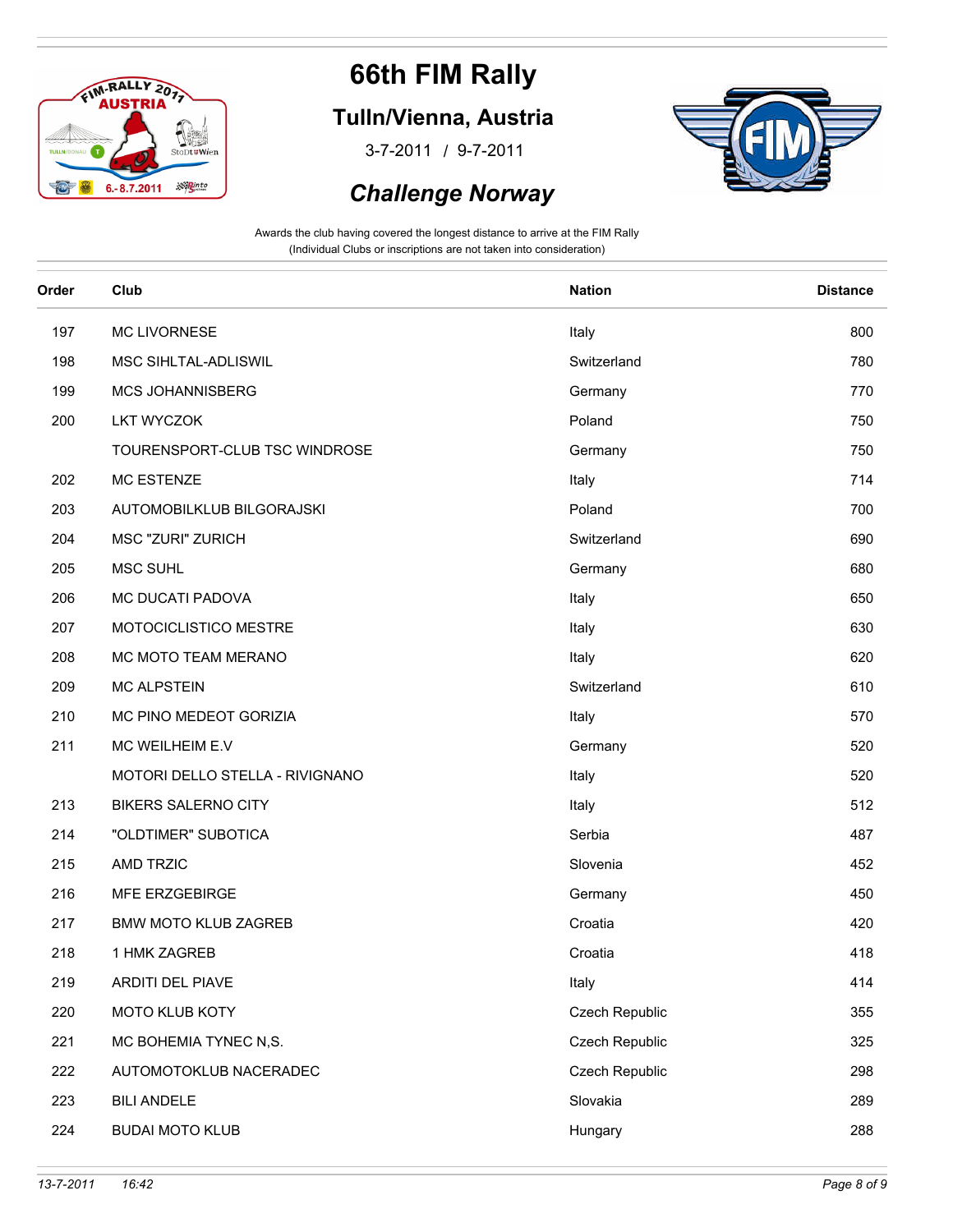

### **Tulln/Vienna, Austria**

/ 3-7-2011 9-7-2011

#### *Challenge Norway*



| Order | Club                      | <b>Nation</b> | <b>Distance</b> |
|-------|---------------------------|---------------|-----------------|
| 225   | <b>CIRIE</b>              | Italy         | $\overline{2}$  |
|       | <b>SCOORDINATI</b>        | Italy         | $\overline{2}$  |
| 227   | BASSANO 0040              | Italy         | 1               |
|       | <b>BMW MC CLUB</b>        | Denmark       | $\mathbf{1}$    |
|       | <b>INDONESIA</b>          | Indonesia     | 1               |
| 230   | APPLE VALLEY RIDERS       | Canada        | 0               |
|       | <b>BREDE MC</b>           | Denmark       | $\pmb{0}$       |
|       | <b>EINZELMITGLIED FMS</b> | Switzerland   | 0               |
|       | <b>GENTE DI STRADA</b>    | Italy         | $\mathsf 0$     |
|       | IN COMPANY WITH           | Italy         | 0               |
|       | <b>MC CREMA</b>           | Italy         | $\pmb{0}$       |
|       | MC D.L.F. BOLOGNA         | Italy         | $\mathsf 0$     |
|       | MC EUROPA BUSCATE         | Italy         | 0               |
|       | MC GENTLEMEN'S PINEROLO   | Italy         | $\mathsf 0$     |
|       | <b>MC MAGENTA</b>         | Italy         | 0               |
|       | MC SARDEGNA NORD KAPP     | Italy         | $\pmb{0}$       |
|       | MOTOR SPORT NIMOIS        | France        | $\mathsf 0$     |
|       | MOTORRAD TOURER           | Italy         | 0               |
|       | N B RACING                | Italy         | $\pmb{0}$       |
|       | PORTO CERVO               | Italy         | 0               |
|       | SKÄFTBERG RANGERS MCK     | Sweden        | 0               |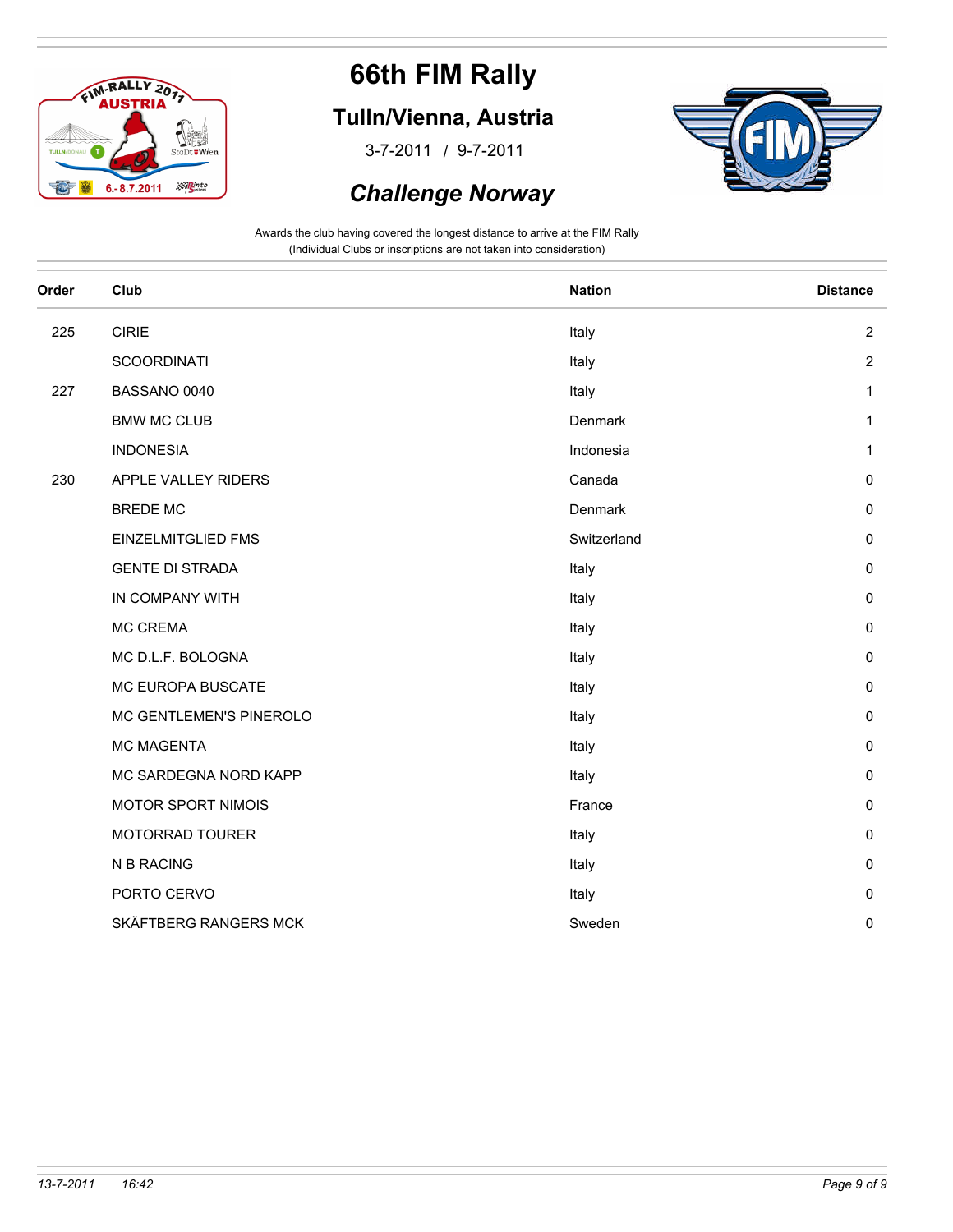

### **Tulln/Vienna, Austria**

/ 3-7-2011 9-7-2011

# *Challenge Romania*



Awards the FMN represented by the greatest number of riders driving motorcycles of more then 500 cc

| Order          | Federation                                      | <b>Nation</b>             | <b>Riders</b>  | <b>Points</b> |
|----------------|-------------------------------------------------|---------------------------|----------------|---------------|
| $\mathbf{1}$   | Svenska Motorcykel - och Snöskoterförbundet     | Sweden                    | 209            | 371382        |
| $\overline{c}$ | Federazione Motociclistica Italiana             | Italy                     | 196            | 182119        |
| 3              | Suomen Moottoriliitto r.y.                      | Finland                   | 87             | 211372        |
| 4              | Danmarks Motor Union                            | Denmark                   | 54             | 69322         |
| 5              | Norges Motorsportforbund                        | Norway                    | 49             | 105236        |
| 6              | Deutscher Motor Sport Bund e. V.                | Germany                   | 39             | 33620         |
| 7              | Koninklijke Nederlandse Motorrijders Vereniging | Netherlands               | 33             | 35703         |
| 8              | Fédération Motocycliste Suisse                  | Switzerland               | 32             | 25325         |
| 9              | Fédération Motocycliste de Belgique             | Belgium                   | 28             | 29240         |
| 10             | Real Federacion Motociclista Espanola           | Spain                     | 25             | 51468         |
| 11             | Auto-Cycle Union                                | United Kingdom            | 18             | 29206         |
| 12             | Hrvatski Motociklisticki Savez                  | Croatia                   | 16             | 6706          |
| 13             | Polski Zwiazek Motorowy                         | Poland                    | 16             | 11900         |
| 14             | Avto-Moto Zveza Slovenije                       | Slovenia                  | 15             | 6780          |
| 15             | Motorcycle Federation of Russia                 | <b>Russian Federation</b> | 13             | 26370         |
| 16             | Avto Moto Sojuz na Makedonija (AMSM)            | Macedonia                 | 12             | 14360         |
| 17             | Moto Club de Monaco                             | Monaco                    | 11             | 12650         |
| 18             | Slovenska Motocyklova Federacia                 | Slovakia                  | 10             | 2890          |
| 19             | Motor Cycle Union of Ireland                    | Ireland                   | 8              | 17250         |
| 20             | Fédération Francaise de Motocyclisme            | France                    | $\overline{7}$ | 9662          |
| 21             | Saudi Arabian Motor Federation                  | Saudi Arabia              | 7              | 38500         |
| 22             | Autoklub of the Czech Republic                  | Czech Republic            | 4              | 1219          |
| 23             | Automobile et Touring-Club de Grece             | Greece                    | 4              | 5272          |
| 24             | Hungarian Motorcycle Sport Federation           | Hungary                   | 3              | 864           |
| 25             | American Motorcyclist Association               | United States of America  | 1              | 1             |
|                | Canadian Motorcycle Association                 | Canada                    | 1              | $\mathbf{1}$  |
| 27             | Motor Union du Grand Duché de Luxembourg        | Luxembourg                | 1              | 976           |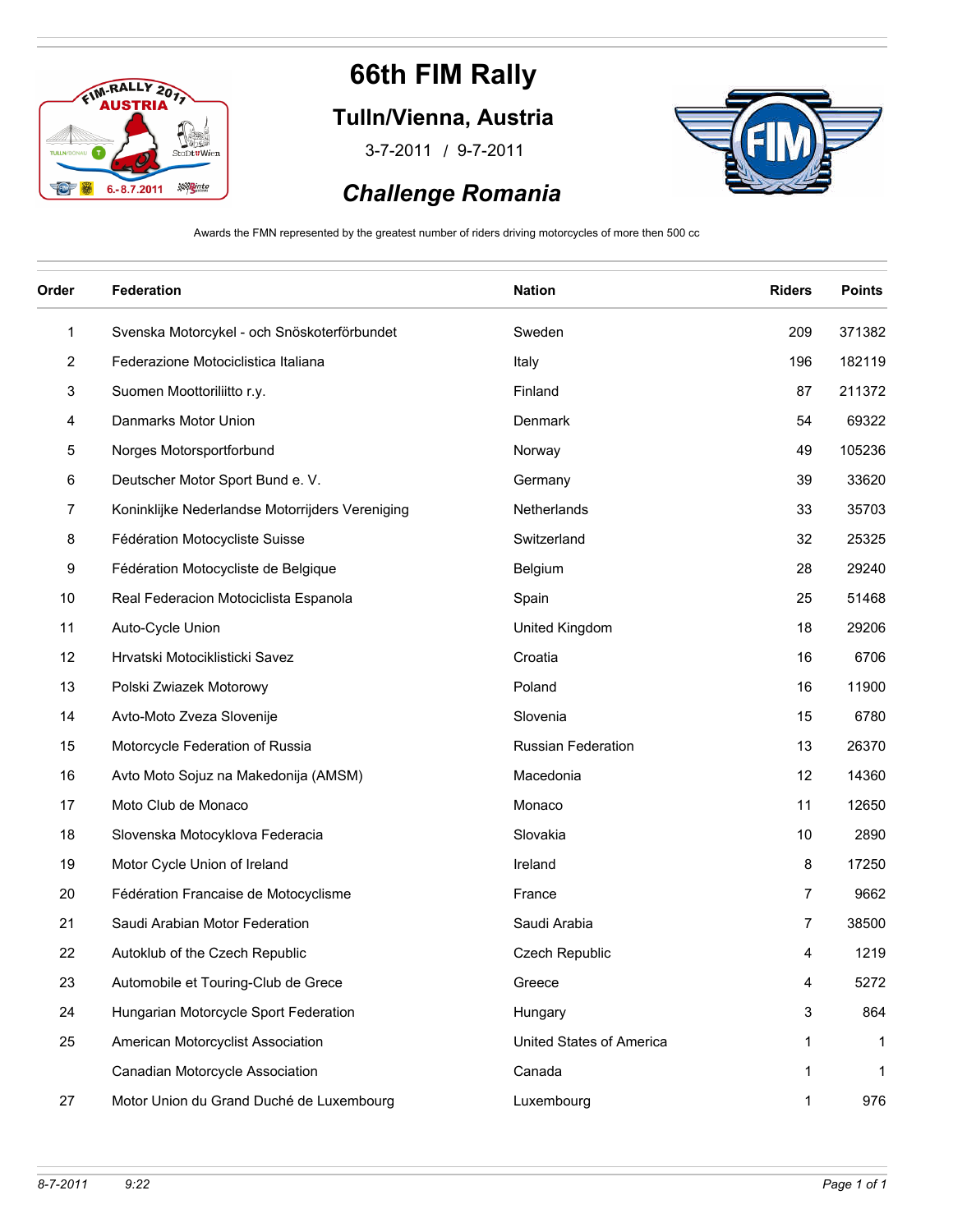

**Tulln/Vienna, Austria**

/ 3-7-2011 9-7-2011



#### *Challenge San Marino Foemina*

| Order        | Club                        | <b>Nation</b>             | <b>Females</b> | <b>Points</b> |
|--------------|-----------------------------|---------------------------|----------------|---------------|
| $\mathbf{1}$ | TOURING FINLANDIA MK        | Finland                   | 23             | 9560          |
| 2            | ROLD SKOV MC                | Denmark                   | 10             | 10800         |
| 3            | PENA MOTORISTA TAMARITE     | Spain                     | 10             | 1949          |
| 4            | MOTO-CLUB DE MONACO         | Monaco                    | 9              | 1150          |
| 5            | AMD TRZIC                   | Slovenia                  | 7              | 452           |
| 6            | <b>GOTTLIEB DAIMLER</b>     | Italy                     | 6              | 2200          |
| 7            | <b>BMW MOTO KLUB ZAGREB</b> | Croatia                   | 6              | 420           |
| 8            | 1 HMK ZAGREB                | Croatia                   | 6              | $\pmb{0}$     |
| 9            | <b>FMCK VARBERG</b>         | Sweden                    | 5              | 5512          |
| 10           | MOSCOW MOTO TOURING CLUB    | <b>Russian Federation</b> | 5              | 4100          |
| 11           | <b>BILI ANDELE</b>          | Slovakia                  | 5              | 289           |
| 12           | <b>APRILIA</b>              | Italy                     | 5              | 0             |
|              | <b>BMW CLUB FREIBURG</b>    | Germany                   | 5              | 0             |
|              | THE MOTOR CLUB OF HYVINKÄÄ  | Finland                   | 5              | 0             |
|              | TUUSULAN MOOTTORIKERRHO RY  | Finland                   | 5              | 0             |
| 16           | <b>BOLLNÄS MCK</b>          | Sweden                    | 4              | 4096          |
| 17           | ZOO MC                      | Finland                   | 4              | 2390          |
| 18           | VASTERDALA MCK              | Sweden                    | 4              | 1812          |
| 19           | AMC ST VITH                 | Belgium                   | 4              | 957           |
| 20           | MSC "ZURI" ZURICH           | Switzerland               | 4              | 690           |
| 21           | <b>FLOALT MCK</b>           | Sweden                    | 4              | $\pmb{0}$     |
| 22           | <b>NMF TOURING CLUB</b>     | Norway                    | 3              | 4600          |
| 23           | MAYFLOWER MOTORCYCLE CLUB   | United Kingdom            | 3              | 3332          |
| 24           | STENLOSE MC                 | Denmark                   | 3              | 2500          |
| 25           | SÄLLSKAPET HJULINGARNA      | Sweden                    | 3              | 1788          |
| 26           | MC LE LION'S                | Switzerland               | 3              | 830           |
| 27           | ARENDAL TOURING KLUBB       | Norway                    | 3              | 0             |
|              | MADONNA CENTAUROS M.C       | Spain                     | 3              | 0             |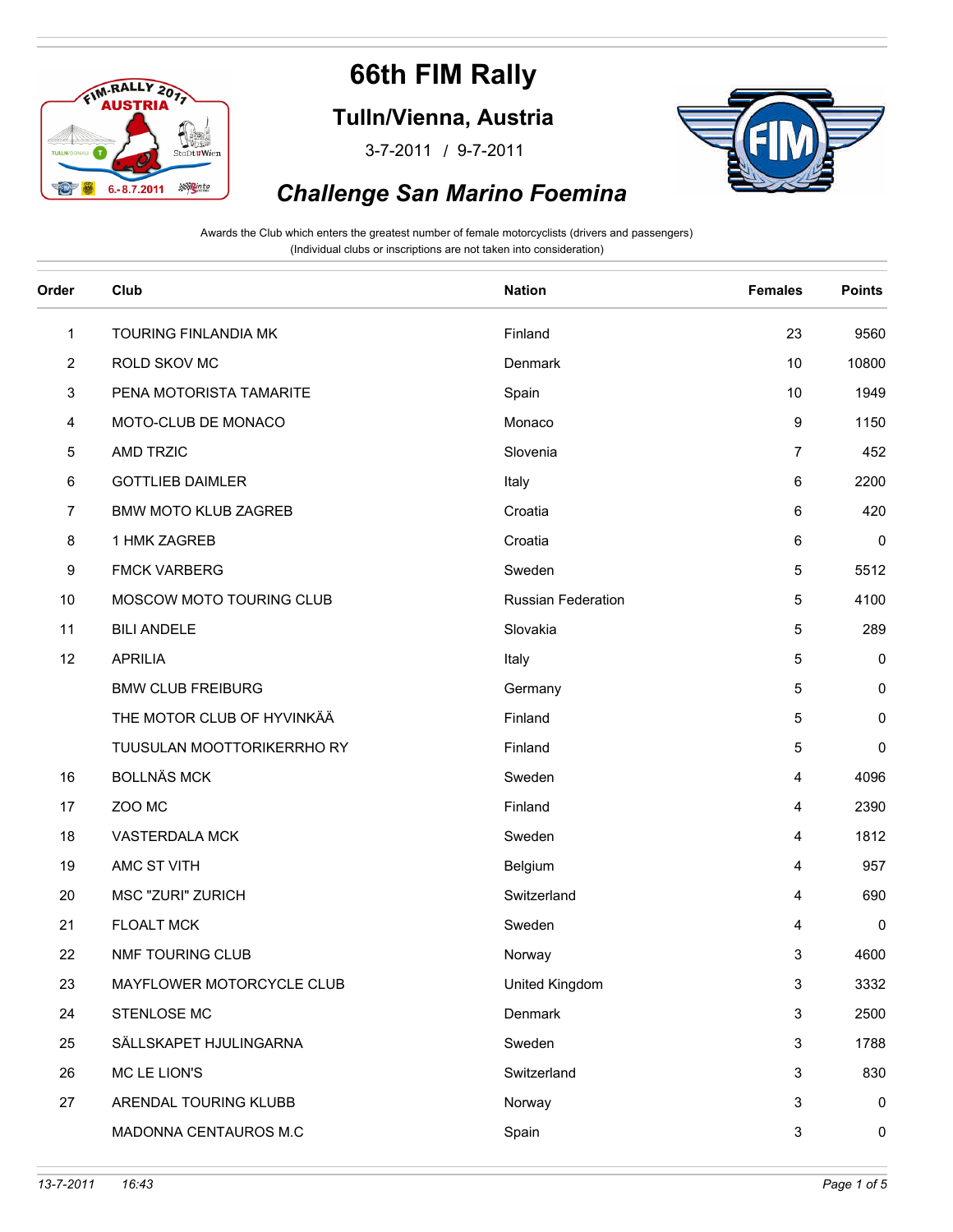

**Tulln/Vienna, Austria**

/ 3-7-2011 9-7-2011



#### *Challenge San Marino Foemina*

| Order | Club                            | <b>Nation</b>  | <b>Females</b> | <b>Points</b> |
|-------|---------------------------------|----------------|----------------|---------------|
|       | MC ANDREA TESTA                 | Italy          | 3              | 0             |
|       | <b>MC KOERSEL</b>               | Belgium        | 3              | $\pmb{0}$     |
|       | <b>MC MARTINISTAD</b>           | Netherlands    | 3              | 0             |
|       | <b>MC PONENTE</b>               | Italy          | 3              | 0             |
|       | MC WEILHEIM E.V                 | Germany        | 3              | $\pmb{0}$     |
|       | MOTO-CLUB DES BAYARDS           | Switzerland    | 3              | 0             |
|       | RAC RATZEBURG                   | Germany        | 3              | $\pmb{0}$     |
|       | <b>SMTT</b>                     | Sweden         | 3              | $\pmb{0}$     |
| 37    | MC SOGNE                        | Norway         | $\overline{2}$ | 4240          |
| 38    | SUNSET MC TORGGT                | Norway         | $\overline{2}$ | 1785          |
| 39    | NÄSSJÖ MC CLUB - STENSJÖN       | Sweden         | $\overline{2}$ | 1473          |
| 40    | <b>GIVE MC</b>                  | Denmark        | $\overline{2}$ | 1400          |
| 41    | MC HEIDEFUECHSE                 | Germany        | $\overline{2}$ | 1185          |
| 42    | <b>BMW CLUB NEDERLAND</b>       | Netherlands    | $\overline{2}$ | 1039          |
| 43    | MC ASOM                         | Netherlands    | $\overline{2}$ | 1026          |
| 44    | AUTOMOTOKLUB NACERADEC          | Czech Republic | $\overline{c}$ | 298           |
| 45    | MC CHAUFFORERNE                 | Denmark        | $\overline{c}$ | $\mathbf 1$   |
| 46    | 4343 ITALIA 043457 ITALIA       | Italy          | $\overline{c}$ | 0             |
|       | ARDITI DEL PIAVE                | Italy          | $\overline{c}$ | 0             |
|       | AUTOMOBILKLUB BILGORAJSKI       | Poland         | $\overline{c}$ | 0             |
|       | <b>BUDAI MOTO KLUB</b>          | Hungary        | $\overline{c}$ | 0             |
|       | <b>HALLSTA MC-T</b>             | Sweden         | $\overline{c}$ | $\pmb{0}$     |
|       | HAUKIPUTAAN MOOTORIKELKKAILIJAT | Finland        | $\overline{c}$ | 0             |
|       | <b>KAMC HERENTALS</b>           | Belgium        | $\overline{c}$ | 0             |
|       | LA BALZANA                      | Italy          | 2              | 0             |
|       | MC LAMBRETTA CLUB PAVIA         | Italy          | $\overline{2}$ | 0             |
|       | MC MERITUM TEAM CLUB            | Macedonia      | $\overline{2}$ | 0             |
|       | MC PINO MEDEOT GORIZIA          | Italy          | $\overline{2}$ | 0             |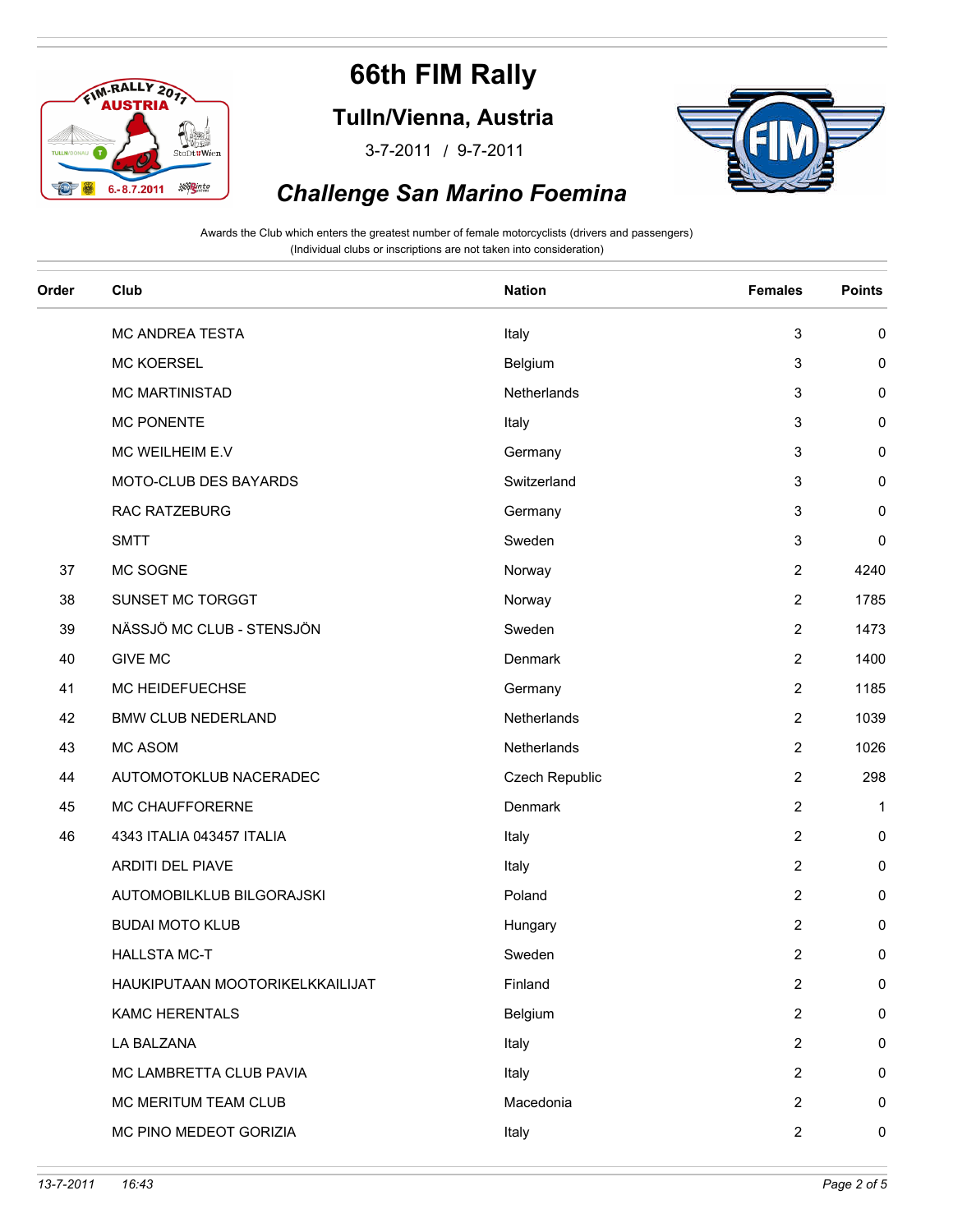

**Tulln/Vienna, Austria**

/ 3-7-2011 9-7-2011



#### *Challenge San Marino Foemina*

| Order | Club                                  | <b>Nation</b> | <b>Females</b> | <b>Points</b> |
|-------|---------------------------------------|---------------|----------------|---------------|
|       | MOTOCICLISTICO MESTRE                 | Italy         | $\overline{2}$ | 0             |
|       | MOTOCLUB CHIRONE                      | Italy         | $\overline{2}$ | 0             |
|       | MOTORRAD TOURER                       | Italy         | $\overline{2}$ | 0             |
|       | <b>MSC SUHL</b>                       | Germany       | $\overline{2}$ | 0             |
|       | TIGULLIO MOTOR CLUB                   | Italy         | $\overline{2}$ | $\pmb{0}$     |
| 62    | <b>GOLDWING CLUB NORWAY</b>           | Norway        | $\mathbf{1}$   | 3063          |
| 63    | KYRÖSJÄRVEN SEUDUN MOOTTORIPYÖRÄKERHO | Finland       | $\mathbf{1}$   | 2589          |
| 64    | AVEROY MC KLUBB                       | Norway        | $\mathbf 1$    | 2378          |
| 65    | NAF MC-TRONDHEIM                      | Norway        | $\mathbf{1}$   | 2225          |
| 66    | ROAD RUNNERS MC                       | Norway        | $\mathbf{1}$   | 2110          |
| 67    | WELSH COAST MCC                       | Norway        | $\mathbf{1}$   | 2100          |
| 68    | <b>SENIOR MC</b>                      | Norway        | 1              | 1750          |
| 69    | ASKER MC-CLUB                         | Norway        | $\mathbf{1}$   | 1740          |
| 70    | SUNRISE RIDERS H-D                    | Norway        | 1              | 1700          |
| 71    | MC LE DUNE                            | Italy         | $\mathbf{1}$   | 1674          |
| 72    | <b>MC LUCONNAIS</b>                   | France        | $\mathbf{1}$   | 1668          |
| 73    | MUNKEBODA MOONSHINERS - KIMSTAD       | Sweden        | 1              | 1591          |
| 74    | <b>HELSINGE MC KLUB</b>               | Denmark       | 1              | 1441          |
| 75    | MC TOURING CLUB DANMARK               | Denmark       | 1              | 1400          |
| 76    | RÖDE ORM C/O JOHANSSON RYLON/RYSSBY   | Sweden        | $\mathbf 1$    | 1356          |
| 77    | <b>FMCK KRONOBERG</b>                 | Sweden        | 1              | 1350          |
| 78    | HIBIDESMUS MUCELURES MCC              | Sweden        | 1              | 1219          |
| 79    | <b>MC SUSAA</b>                       | Denmark       | $\mathbf{1}$   | 1200          |
| 80    | MBC TOURING ROMA                      | Italy         | 1              | 1160          |
| 81    | VAMC GRAAFSCHAPRIJDERS                | Netherlands   | $\mathbf{1}$   | 1129          |
| 82    | AMICI DI STRADA - CIVITANOVA MARCHE   | Italy         | $\mathbf 1$    | 1040          |
| 83    | TOUREN TEAM MUNSTERLAND               | Germany       | $\mathbf{1}$   | 1000          |
| 84    | OPLADENER MOTORRADCLUB                | Germany       | $\mathbf{1}$   | 900           |
|       |                                       |               |                |               |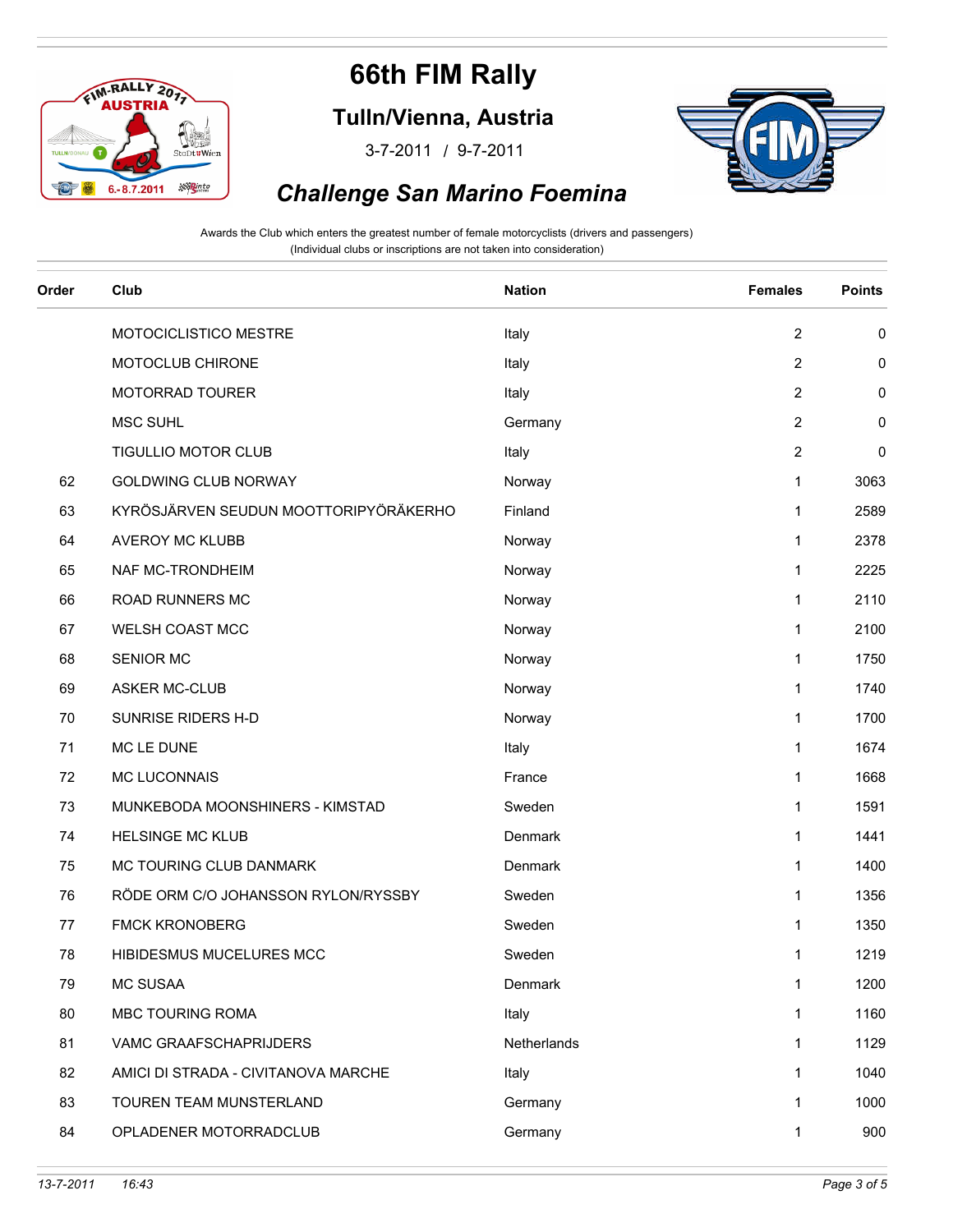

**Tulln/Vienna, Austria**

/ 3-7-2011 9-7-2011



#### *Challenge San Marino Foemina*

| Order | Club                               | <b>Nation</b>  | <b>Females</b> | <b>Points</b> |
|-------|------------------------------------|----------------|----------------|---------------|
| 85    | MC LAC DE JOUX                     | Switzerland    | 1              | 888           |
| 86    | <b>MC MORON</b>                    | Switzerland    | $\mathbf{1}$   | 870           |
| 87    | MFE ERZGEBIRGE                     | Germany        | 1              | 450           |
| 88    | MC BOHEMIA TYNEC N,S.              | Czech Republic | 1              | 325           |
| 89    | AMC GYVERINKHOVE                   | Belgium        | $\mathbf{1}$   | 0             |
|       | <b>BMW MC VLAANDEREN</b>           | Belgium        | 1              | 0             |
|       | BMW TOURING CLUB - VÄSTERLANDA     | Sweden         | 1              | 0             |
|       | DMCK FRIDAS - DOROTEA              | Sweden         | 1              | 0             |
|       | DUBLIN MOTORCYCLE TOURING CLUB LTD | Ireland        | 1              | 0             |
|       | <b>GENTLEMEN BORDIGHERA</b>        | Italy          | 1              | 0             |
|       | HAN HERRED MC CLUB                 | Denmark        | $\mathbf{1}$   | 0             |
|       | HEDEMORA TT SWEDEN                 | Sweden         | 1              | 0             |
|       | <b>HJEM'FRA MC</b>                 | Denmark        | 1              | 0             |
|       | IN COMPANY WITH                    | Italy          | 1              | 0             |
|       | KUMLA RIDERS MC                    | Sweden         | 1              | 0             |
|       | <b>LKT WYCZOK</b>                  | Poland         | 1              | 0             |
|       | <b>MC ALPSTEIN</b>                 | Switzerland    | $\mathbf{1}$   | 0             |
|       | MC CITTA DI CINISELLO              | Italy          | 1              | 0             |
|       | MC D.L.F. BOLOGNA                  | Italy          | $\mathbf{1}$   | 0             |
|       | <b>MC ESTENZE</b>                  | Italy          | 1              | 0             |
|       | MC HARTENFELS TORGAU               | Germany        | 1              | 0             |
|       | MC INNERBERG & UMGEBUNG            | Switzerland    | 1              | $\pmb{0}$     |
|       | MC LA BALZANA CITTA DEL PALIO      | Italy          | $\mathbf{1}$   | 0             |
|       | MC LES ANGES HEUREUX               | Switzerland    | 1              | 0             |
|       | MC PONT CHATELAIN                  | France         | 1              | 0             |
|       | MC SARDEGNA NORD KAPP              | Italy          | 1              | 0             |
|       | MC ZONA ROJA                       | Spain          | 1              | 0             |
|       | MJOLNER MC                         | Denmark        | 1              | 0             |